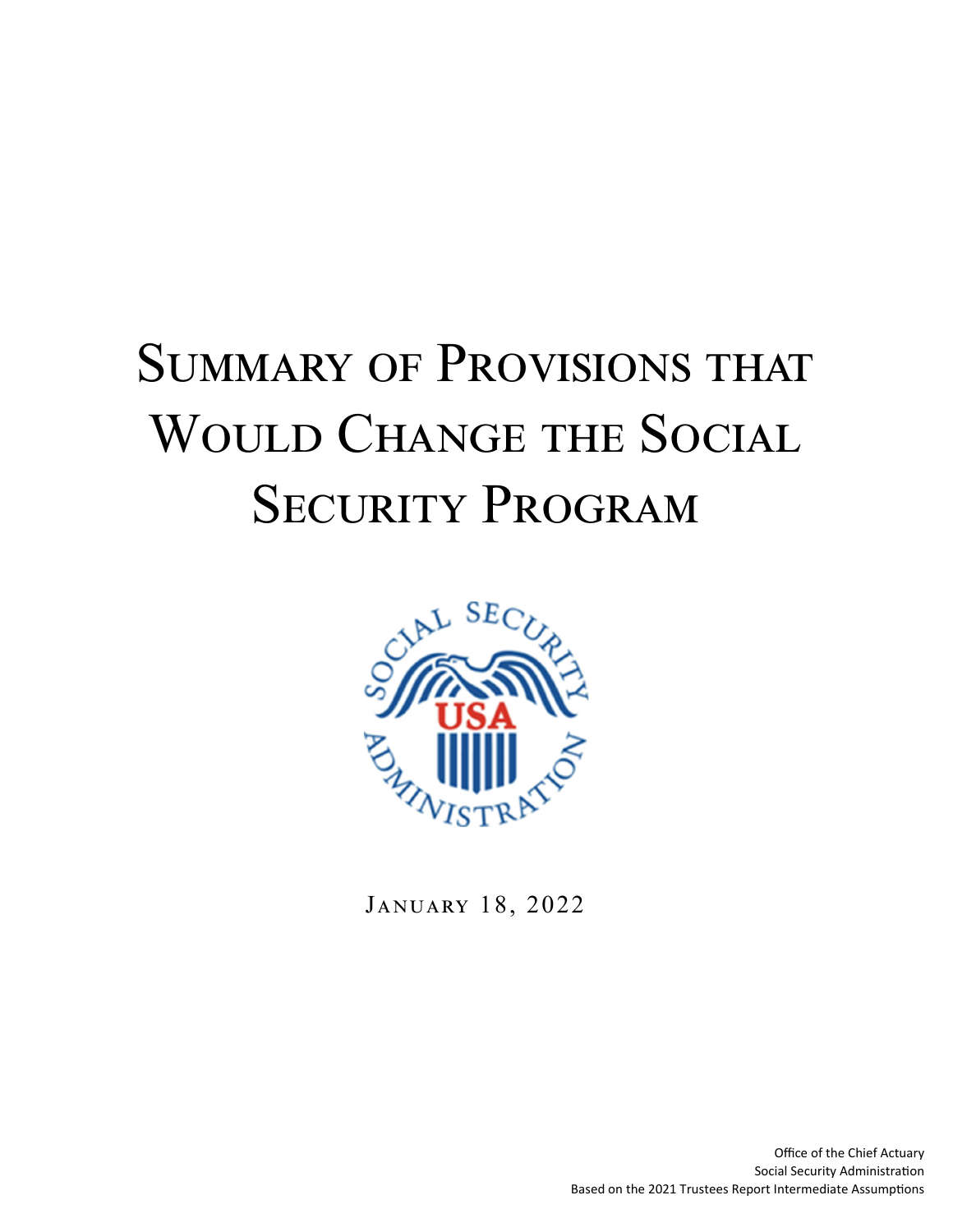# **Summary of Provisions that Would Change the Social Security Program**

| Introduction                                                                    | 2  |
|---------------------------------------------------------------------------------|----|
| <b>Category of Change to the Social Security Program:</b>                       |    |
| A: Cost-of-Living Adjustment                                                    | 3  |
| <b>B: Level of Monthly Benefits</b>                                             | 5  |
| B1: PIA Bend Point & Factor Changes, Adjusting for Inflation                    | 6  |
| B2: PIA Bend Point & Factor Changes, Adjusting for Longevity                    | 7  |
| B3: PIA Bend Point & Factor Changes, Other Adjustments                          | 8  |
| <b>B4: Computation Year Changes</b>                                             | 9  |
| <b>B5: Minimum Benefits</b>                                                     | 9  |
| B6: Benefit Increases for Older Beneficiaries                                   | 12 |
| B7: Other Benefit Adjustments                                                   | 14 |
| C: Retirement Age                                                               | 17 |
| C1: NRA Changes Only                                                            | 18 |
| C2: EEA Changes, with or without NRA Changes                                    | 18 |
| <b>D: Family Members</b>                                                        | 20 |
| E: Payroll Taxes (including maximum taxable)                                    | 22 |
| E1: Increase Payroll Tax Rate, with No Changes in the Taxable Maximum           | 23 |
| E2: Tax All Earnings Above the Current-Law Taxable Maximum                      | 23 |
| E3: Tax a Portion of Earnings Above the Current-Law Taxable Maximum             | 24 |
| F: Coverage of Employment or Earnings, or Inclusion of Other Sources of Revenue | 27 |
| <b>G: Trust Fund Investment in Equities</b>                                     | 29 |
| H: Taxation of Benefits                                                         | 31 |
| <b>Appendix:</b>                                                                |    |

**Understanding InteracƟon among Individual Provisions that Would Change the Social Security Program 33** 

All estimates are based on the intermediate assumptions used in the 2021 Trustees Report.

Additional details may be found at: http://www.ssa.gov/OACT/solvency/provisions/index.html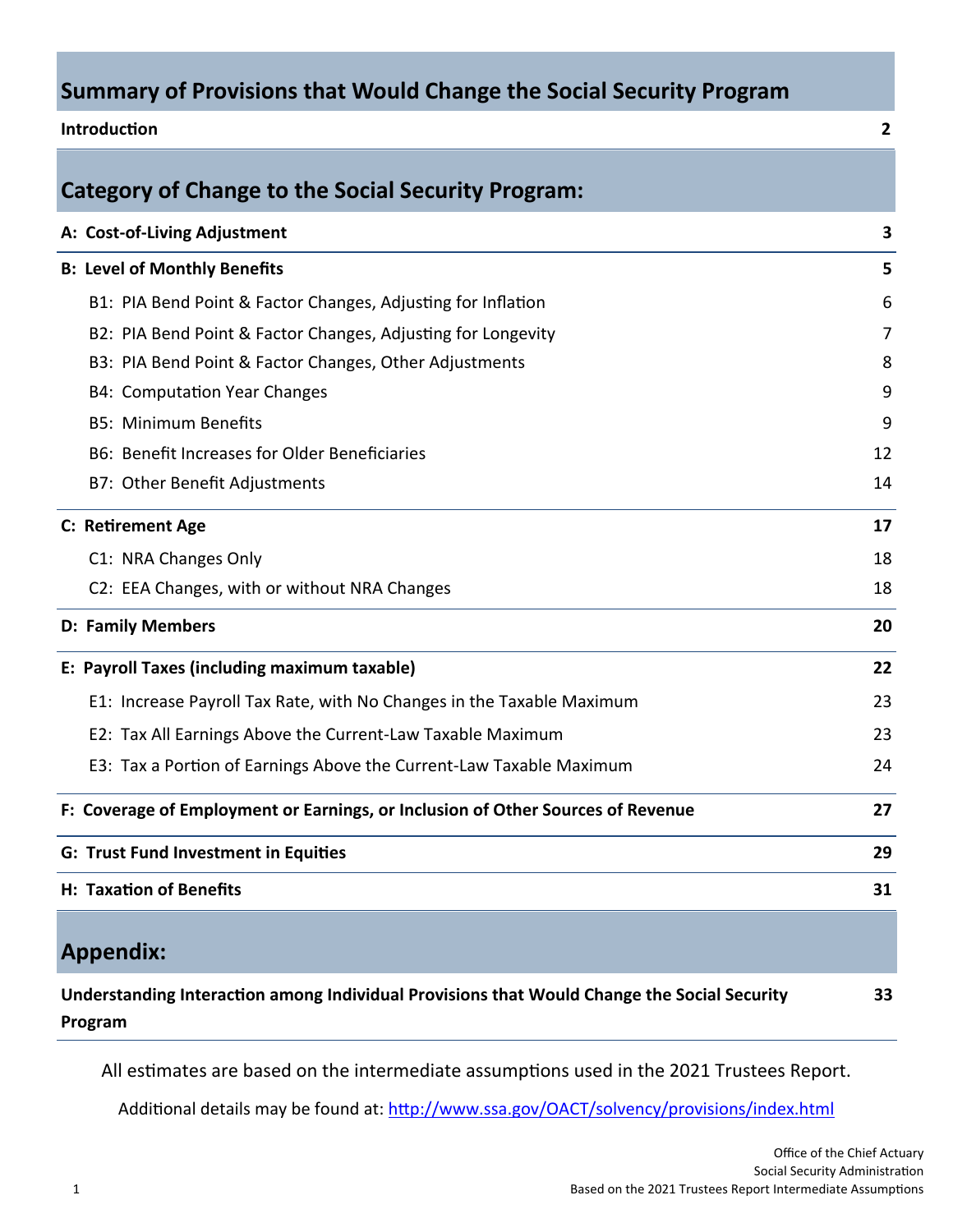We are pleased to provide this booklet, which contains summaries of provisions that would change the Social Security Program, along with the resulting financial effects. Annual Trustees Reports provide estimates of the financial status of Social Security's Old-Age and Survivors Insurance (OASI) and Disability Insurance (DI) Trust Funds under current law. Recent reports have called for informed discussion, creative thinking, and timely legislation to address the expected long-range solvency problem.

Many policymakers have developed proposals and options to address this long-range shortfall. This booklet provides a broad range of policy options that address Trust Fund solvency and other issues related to Social Security benefits and financing. Many of these individual provisions were a part of comprehensive proposals intended to restore Trust Fund solvency.

Following a brief description of each provision, we provide two key indicators of the financial effect on the combined OASI and DI Trust Funds. The first, the change in the *75 year long-range actuarial balance*, indicates the financial effect of the provision over the entire long-range (75-year) period. The second, the change in the *annual balance as of the 75th year*, gives an indication of the year-by-year expected gain or shortfall after the provision has been in place for a long period of time.

Provisions from each category may be combined to form a comprehensive proposal to restore Trust Fund solvency. However, it is important to note that individual provisions may interact with each other. Therefore, the sum of the shortfalls restored under the individual provisions may be different than the shortfall restored when the provisions are taken together as a whole proposal. We provide specific explanations and examples of how individual policy options might interact in the Appendix of this booklet.

Office of the Chief Actuary Social Security Administration December, 2021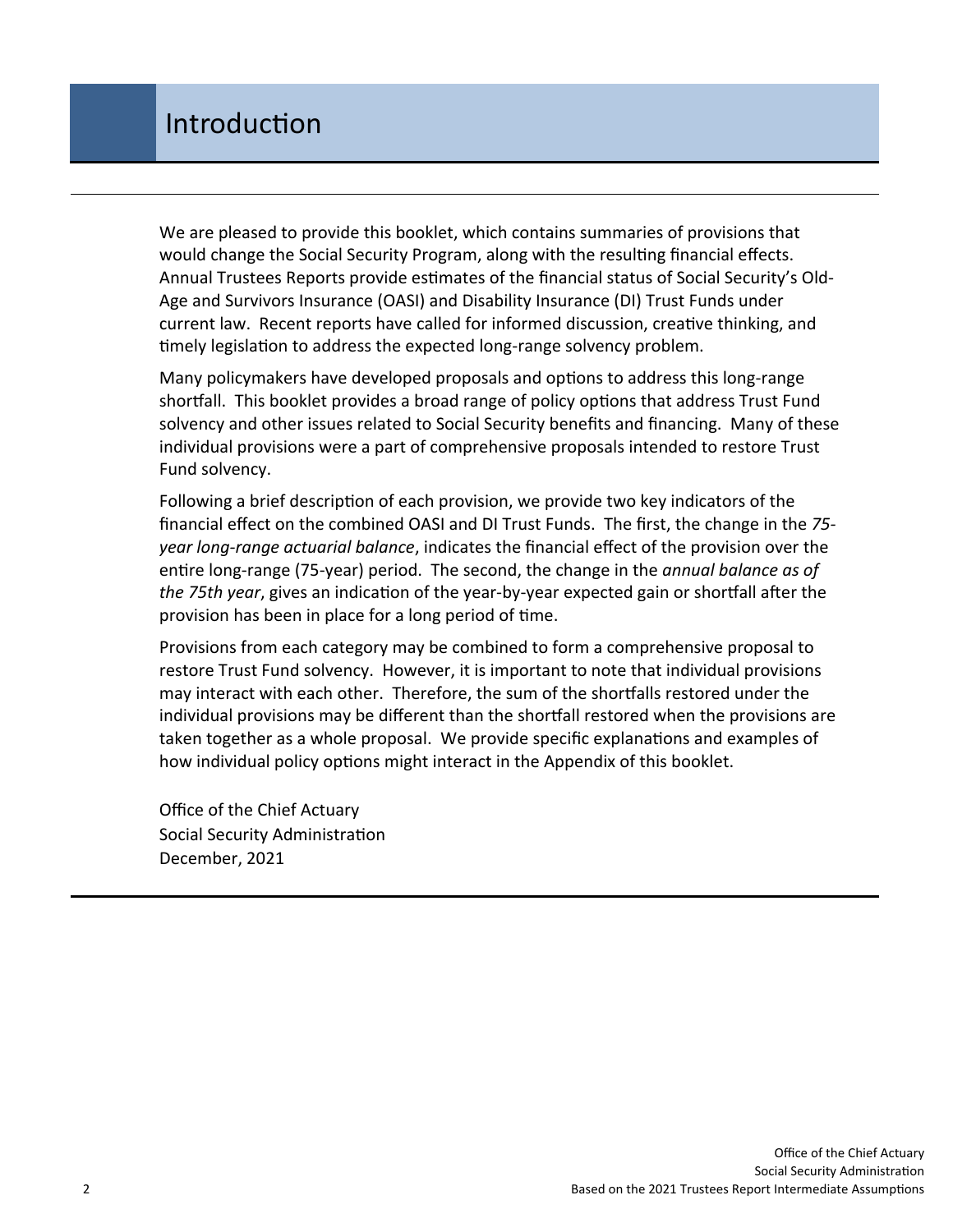

An annual cost-of-living adjustment (COLA) applies to benefits after initial eligibility. For each provision, we provide an estimate of the financial effect on the OASDI program over the long-range period (the next 75 years) and for the 75th year. We base all estimates on the intermediate assumptions described in the 2021 Trustees Report.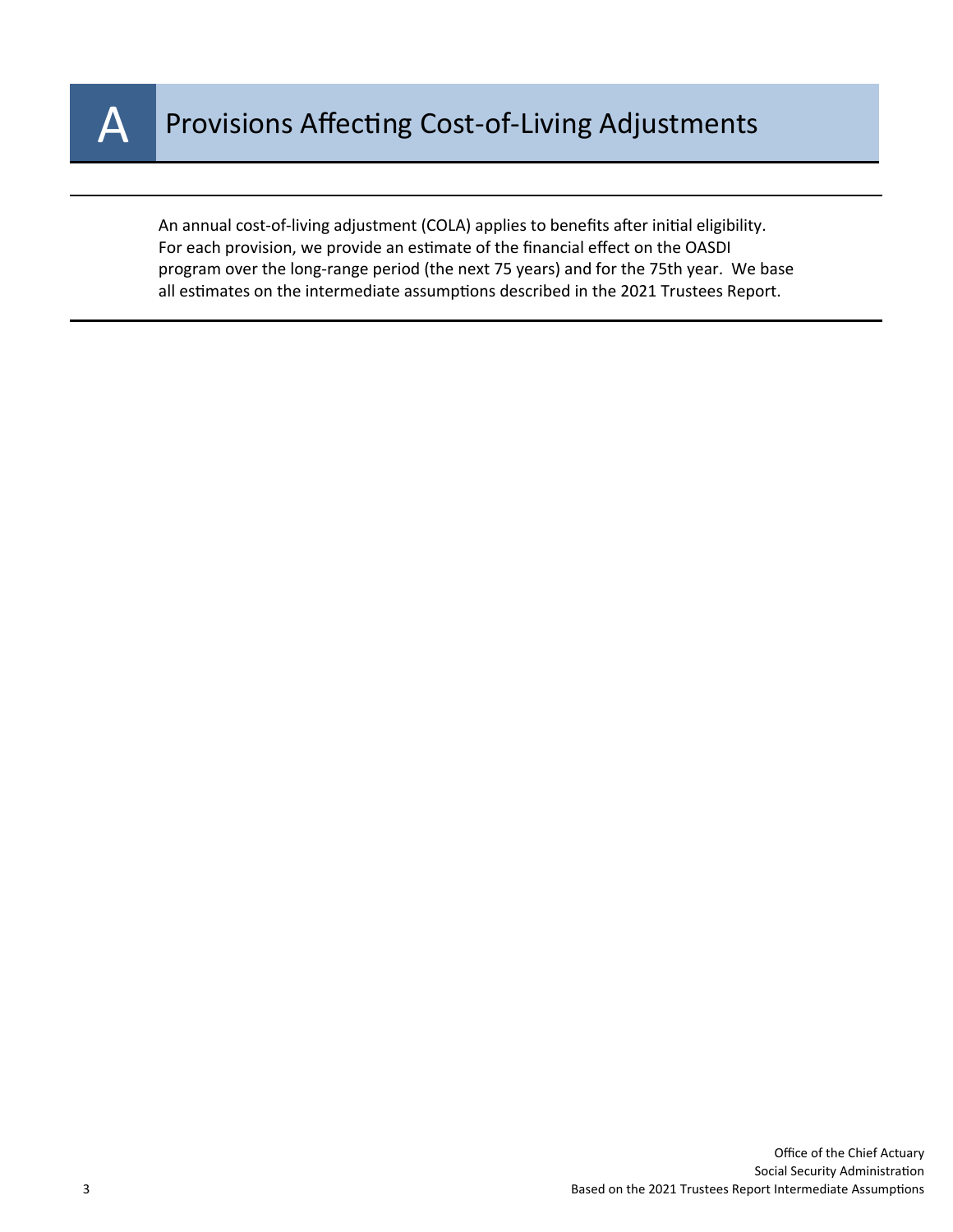### **Category A: Cost-of-Living Adjustment (2021 Trustees Report intermediate assumptions)**

|                |                                                                                  | Change from current law<br>(percent of payroll) |                                   | <b>Shortfall eliminated</b>        |                                   |
|----------------|----------------------------------------------------------------------------------|-------------------------------------------------|-----------------------------------|------------------------------------|-----------------------------------|
|                | <b>Description of proposed provisions</b>                                        | Long-range<br>actuarial<br>balance              | Annual<br>balance in<br>75th year | Long-range<br>actuarial<br>balance | Annual<br>balance in<br>75th year |
| A1             | Starting December 2022, reduce the annual COLA by 1 percentage point.            | 1.95                                            | 2.47                              | 55%                                | 57%                               |
| A2             | Starting December 2022, reduce the annual COLA by 0.5 percentage                 | 1.02                                            | 1.30                              | 29%                                | 30%                               |
|                | point.                                                                           |                                                 |                                   |                                    |                                   |
| A3             | Starting December 2022, compute the COLA using a chained version of              | 0.62                                            | 0.79                              | 18%                                | 18%                               |
|                | the consumer price index for wage and salary workers (CPI-W). We                 |                                                 |                                   |                                    |                                   |
|                | estimate this new computation will reduce the annual COLA by about 0.3           |                                                 |                                   |                                    |                                   |
|                | percentage point, on average.                                                    |                                                 |                                   |                                    |                                   |
| A4             | Starting December 2024, compute the COLA using a chained version of              | 0.48                                            | 0.62                              | 14%                                | 14%                               |
|                | the consumer price index for wage and salary workers (CPI-W). We                 |                                                 |                                   |                                    |                                   |
|                | estimate this new computation will reduce the annual COLA by about 0.3           |                                                 |                                   |                                    |                                   |
|                | percentage point, on average. The new COLA will not apply to DI benefits.        |                                                 |                                   |                                    |                                   |
|                | It will apply to OASI benefits, except for those of formerly disabled-           |                                                 |                                   |                                    |                                   |
|                | workers who converted to retired-worker status.                                  |                                                 |                                   |                                    |                                   |
| A <sub>5</sub> | Starting December 2022, add 1 percentage point to the annual COLA for            | $-0.11$                                         | $-0.12$                           | $-3%$                              | $-3%$                             |
|                | beneficiaries who have lived past a specified age. The specified age is the      |                                                 |                                   |                                    |                                   |
|                | sum of: (1) 65 and (2) the unisex cohort life expectancy at age 65.              |                                                 |                                   |                                    |                                   |
| A <sub>6</sub> | Starting December 2023, compute the COLA using the Consumer Price                | $-0.42$                                         | $-0.56$                           | $-12%$                             | $-13%$                            |
|                | Index for the Elderly (CPI-E). We estimate this new computation will             |                                                 |                                   |                                    |                                   |
| A7             | increase the annual COLA by about 0.2 percentage point, on average.              | 1.84                                            |                                   |                                    |                                   |
|                | Starting December 2022, reduce the annual COLA by 1 percentage point,            |                                                 | 2.32                              | 52%                                | 54%                               |
|                | but not to less than zero. In cases where the unreduced COLA is less than        |                                                 |                                   |                                    |                                   |
|                | 1 percentage point, do not carry over the unused reduction into future<br>years. |                                                 |                                   |                                    |                                   |
| A8             | Starting December 2022, for OASI beneficiaries only (DI beneficiaries            | 0.54                                            | 0.68                              | 15%                                | 16%                               |
|                | would only be affected when their benefit converts to OASI at NRA), the          |                                                 |                                   |                                    |                                   |
|                | annual COLA would be based on the chain-weighted version of the CPI-U.           |                                                 |                                   |                                    |                                   |
| A9             | For single/head-of-household/married-filing-separate taxpayers with              | 1.51                                            | 2.54                              | 43%                                | 59%                               |
|                | modified adjusted gross income (MAGI) below \$94,500 and for joint filers        |                                                 |                                   |                                    |                                   |
|                | with MAGI below \$189,000 for December 2023 (\$85,000 and \$170,000              |                                                 |                                   |                                    |                                   |
|                | multiplied by estimated CPI-U for 2018-2023), use the chain-weighted             |                                                 |                                   |                                    |                                   |
|                | version of the Consumer Price Index for All Urban Consumers (C-CPI-U) to         |                                                 |                                   |                                    |                                   |
|                | calculate the cost-of-living adjustment (COLA), beginning with the               |                                                 |                                   |                                    |                                   |
|                | December 2023 COLA. For those beneficiaries whose MAGI is above these            |                                                 |                                   |                                    |                                   |
|                | thresholds, provide no COLA. Use prior tax year income data for this             |                                                 |                                   |                                    |                                   |
|                | determination. Index the eligibility income threshold amounts to the CPI-        |                                                 |                                   |                                    |                                   |
|                | U after December 2023.                                                           |                                                 |                                   |                                    |                                   |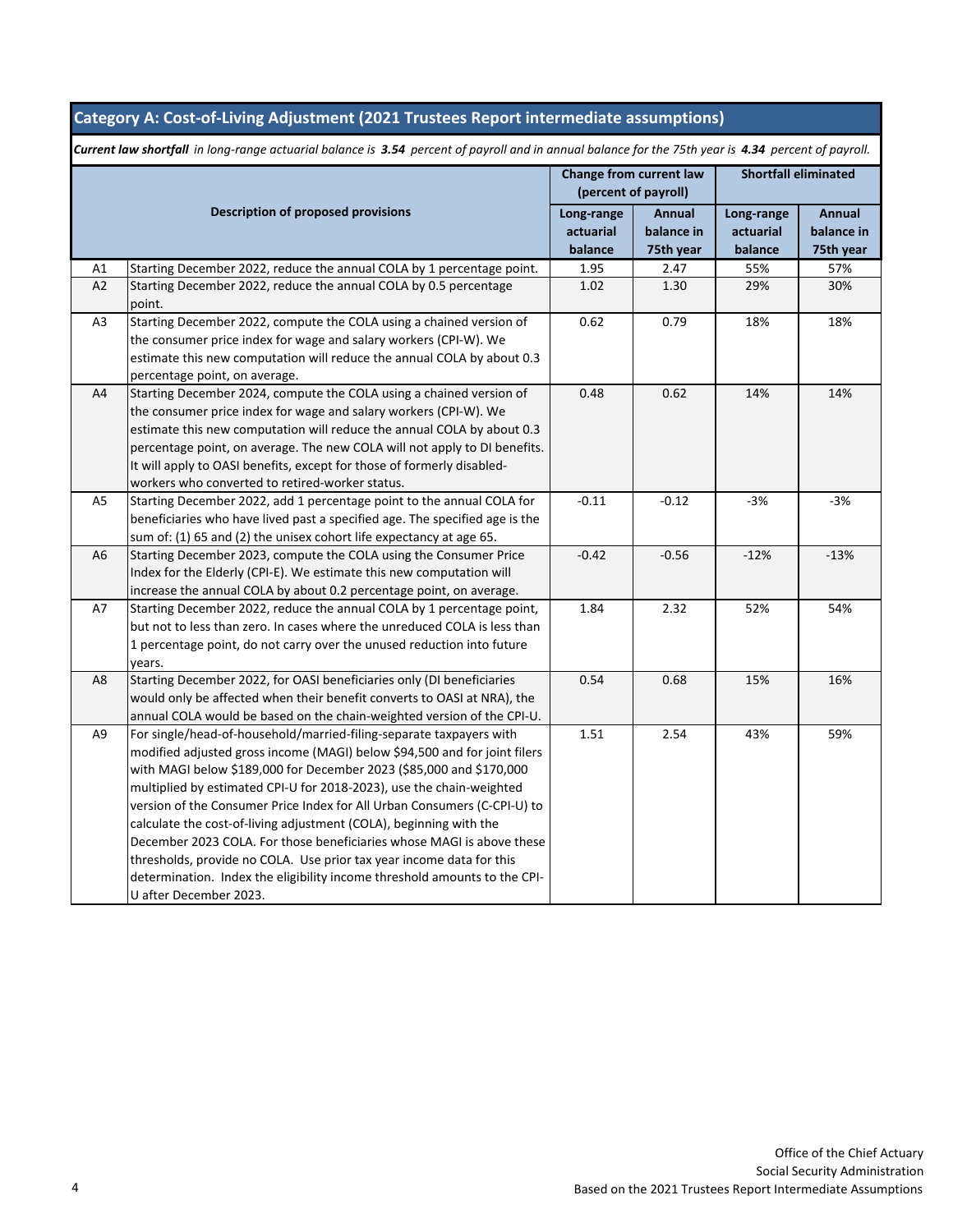These provisions modify the formula used for calculating the basic Social Security monthly benefit called the Primary Insurance Amount (PIA). For each provision, we provide an estimate of the financial effect on the OASDI program over the long-range period (the next 75 years) and for the 75th year. We base all estimates on the intermediate assumptions described in the 2021 Trustees Report.

We group these provisions as follows:

- B1: PIA bend point and factor changes, adjusting for inflation. These provisions reduce benefits for some future beneficiaries. Future PIA bend points and formula factors change so that the growth in benefits from one cohort to the next reflect some degree of inflation, rather than growth in average wages as specified in current law.
- **B2: PIA bend point and factor changes, adjusting for longevity** These provisions reduce benefits for some future beneficiaries. Future PIA formula factors decrease as a result of increased longevity (people living longer).
- **B3: PIA bend point and factor changes, other adjustments.**  These provisions specify other changes in future PIA bend points and formula factors.
- **B4: ComputaƟon year changes.**  These provisions specify changes to the number of years used in determining benefits.
- **B5: Minimum benefits.**  These provisions provide an increase in benefits to targeted individuals, generally those with low earnings and full work careers.
- **B6: Benefit increases for older beneficiaries.**  These provisions provide an increase in benefits for beneficiaries who have been on the rolls for at least 20 years.
- **B7: Other benefit adjustments.**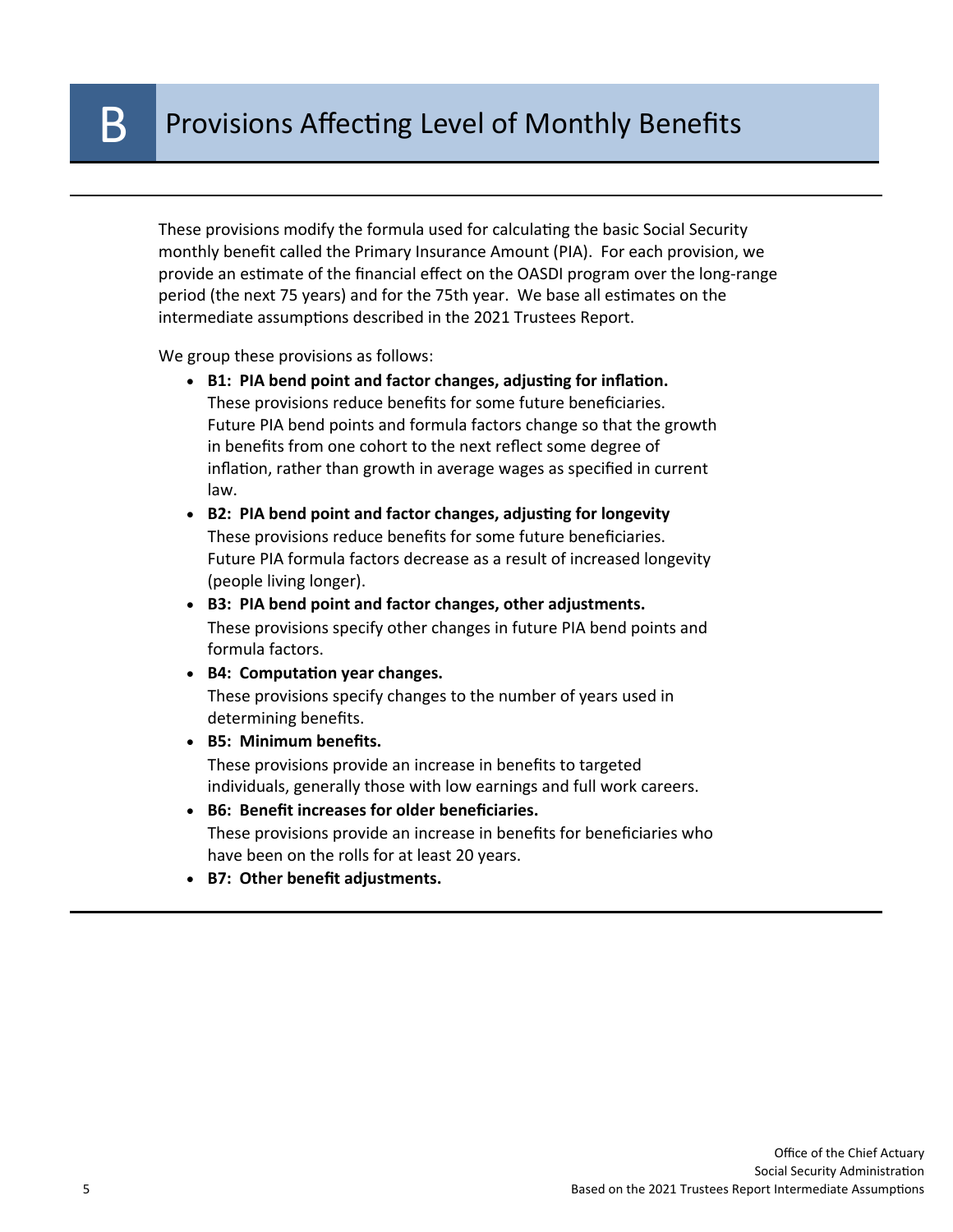## **Category B: Level of Monthly Benefits (2021 Trustees Report intermediate assumptions)**

|             | Change from current law                                                    |                      | <b>Shortfall eliminated</b> |            |            |
|-------------|----------------------------------------------------------------------------|----------------------|-----------------------------|------------|------------|
|             |                                                                            | (percent of payroll) |                             |            |            |
|             | <b>Description of proposed provisions</b>                                  | Long-range           | Annual                      | Long-range | Annual     |
|             |                                                                            | actuarial            | balance in                  | actuarial  | balance in |
|             |                                                                            | balance              | 75th year                   | balance    | 75th year  |
| B1.1        | Price indexing of PIA factors beginning with those newly eligible for      | 2.74                 | 7.31                        | 78%        | 168%       |
|             | OASDI benefits in 2028: Reduce factors so that initial benefits grow by    |                      |                             |            |            |
|             | inflation rather than by the SSA average wage index.                       |                      |                             |            |            |
| <b>B1.2</b> | Progressive price indexing (30th percentile) of PIA factors beginning      | 1.51                 | 4.06                        | 43%        | 94%        |
|             | with individuals newly eligible for OASDI benefits in 2028: Create a new   |                      |                             |            |            |
|             | bend point at the 30th percentile of the AIME distribution of newly        |                      |                             |            |            |
|             | retired workers. Maintain current-law benefits for earners at the 30th     |                      |                             |            |            |
|             | percentile and below. Reduce the 32 and 15 percent factors above the       |                      |                             |            |            |
|             | 30th percentile such that the initial benefit for a worker with AIME equal |                      |                             |            |            |
|             | to the taxable maximum grows by inflation rather than the growth in the    |                      |                             |            |            |
|             | SSA average wage index.                                                    |                      |                             |            |            |
| <b>B1.3</b> | Progressive price indexing (40th percentile) of PIA factors beginning      | 1.29                 | 3.47                        | 36%        | 80%        |
|             | with individuals newly eligible for OASDI benefits in 2028: Create a new   |                      |                             |            |            |
|             | bend point at the 40th percentile of the AIME distribution of newly        |                      |                             |            |            |
|             | retired workers. Maintain current-law benefits for earners at the 40th     |                      |                             |            |            |
|             | percentile and below. Reduce the 32 and 15 percent factors above the       |                      |                             |            |            |
|             | 40th percentile such that the initial benefit for a worker with AIME equal |                      |                             |            |            |
|             | to the taxable maximum grows by inflation rather than the growth in the    |                      |                             |            |            |
|             | SSA average wage index.                                                    |                      |                             |            |            |
| <b>B1.4</b> | Progressive price indexing (50th percentile) of PIA factors beginning      | 1.07                 | 2.75                        | 30%        | 63%        |
|             | with individuals newly eligible for OASDI benefits in 2028: Create a new   |                      |                             |            |            |
|             | bend point at the 50th percentile of the AIME distribution of newly        |                      |                             |            |            |
|             | retired workers. Maintain current-law benefits for earners at the 50th     |                      |                             |            |            |
|             | percentile and below. Reduce the 32 and 15 percent factors above the       |                      |                             |            |            |
|             | 50th percentile such that the initial benefit for a worker with AIME equal |                      |                             |            |            |
|             | to the taxable maximum grows by inflation rather than the growth in the    |                      |                             |            |            |
|             | SSA average wage index.                                                    |                      |                             |            |            |
| <b>B1.5</b> | Progressive price indexing (60th percentile) of PIA factors beginning      | 0.80                 | 1.87                        | 23%        | 43%        |
|             | with individuals newly eligible for OASDI benefits in 2028: Create a new   |                      |                             |            |            |
|             | bend point at the 60th percentile of the AIME distribution of newly        |                      |                             |            |            |
|             | retired workers. Maintain current-law benefits for earners at the 60th     |                      |                             |            |            |
|             | percentile and below. Reduce the 32 and 15 percent factors above the       |                      |                             |            |            |
|             | 60th percentile such that the initial benefit for a worker with AIME equal |                      |                             |            |            |
|             | to the taxable maximum grows by inflation rather than the growth in the    |                      |                             |            |            |
|             | SSA average wage index.                                                    |                      |                             |            |            |
| B1.6        | Progressive price indexing (30th percentile) of PIA factors beginning      | 1.46                 | 3.74                        | 41%        | 86%        |
| (2025)      | with individuals newly eligible for OASI benefits in 2025: Create a new    |                      |                             |            |            |
|             | bend point at the 30th percentile of the AIME distribution of newly        |                      |                             |            |            |
|             | retired workers. Maintain current-law benefits for earners at the 30th     |                      |                             |            |            |
|             | percentile and below. Reduce the 32 and 15 percent factors above the       |                      |                             |            |            |
|             | 30th percentile such that the initial benefit for a worker with AIME equal |                      |                             |            |            |
|             | to the taxable maximum grows by inflation rather than the growth in the    |                      |                             |            |            |
|             | SSA average wage index. Disabled workers are: (a) not affected prior to    |                      |                             |            |            |
|             | normal retirement age; and (b) subject to a proportional reduction in      |                      |                             |            |            |
|             | benefits, based on the worker's years of disability, upon conversion to    |                      |                             |            |            |
|             | retired-worker beneficiary status. Young survivors (children of deceased   |                      |                             |            |            |
|             | workers and surviving spouses with a child in care) are not affected.      |                      |                             |            |            |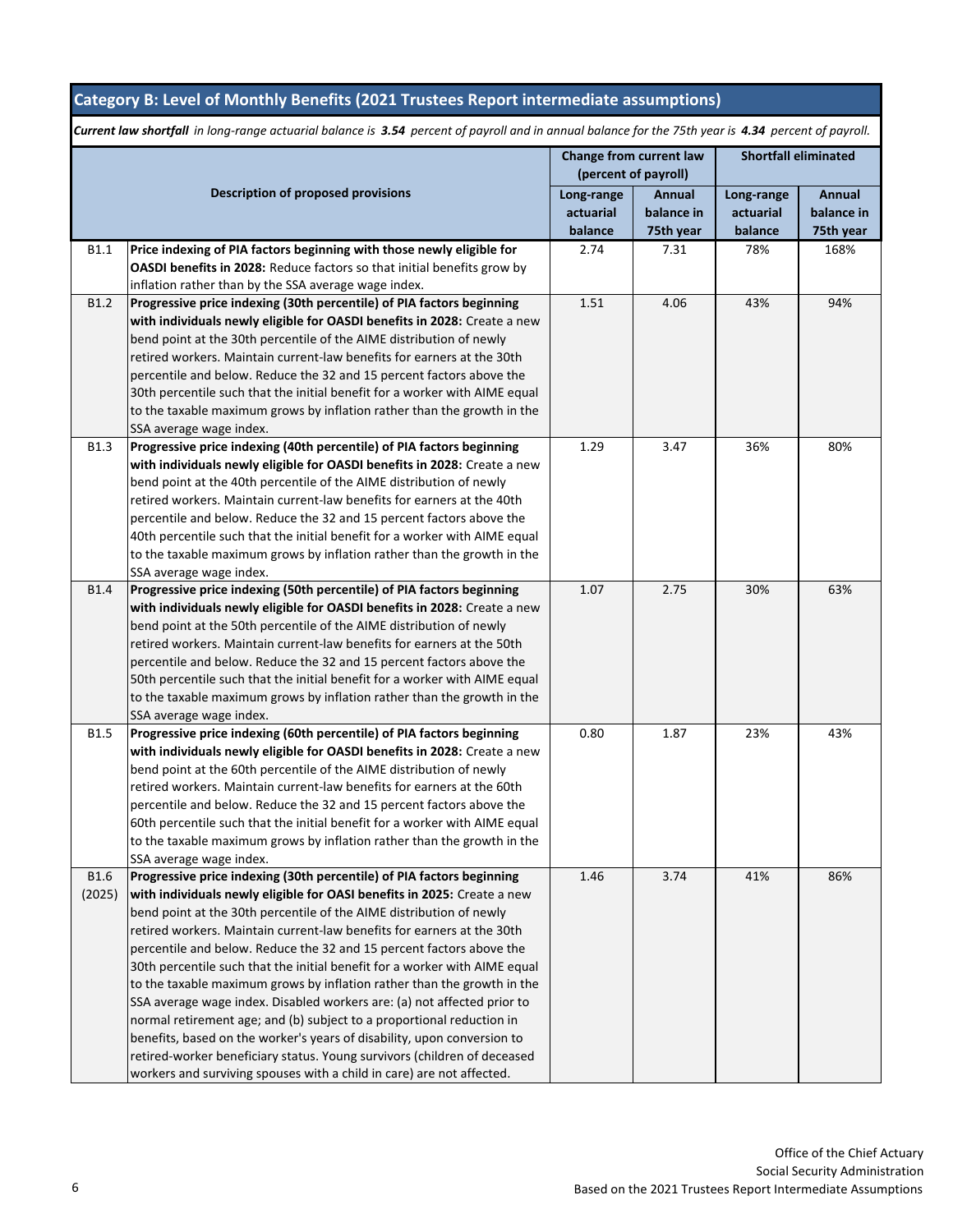|                  |                                                                             | Change from current law<br>(percent of payroll) |            | <b>Shortfall eliminated</b> |            |  |
|------------------|-----------------------------------------------------------------------------|-------------------------------------------------|------------|-----------------------------|------------|--|
|                  | <b>Description of proposed provisions</b>                                   | Long-range                                      | Annual     | Long-range                  | Annual     |  |
|                  |                                                                             | actuarial                                       | balance in | actuarial                   | balance in |  |
|                  |                                                                             | balance                                         | 75th year  | balance                     | 75th year  |  |
| <b>B1.6</b>      | Progressive price indexing (30th percentile) of PIA factors beginning       | 1.23                                            | 3.51       | 35%                         | 81%        |  |
| (2030)           | with individuals newly eligible for OASI benefits in 2030: Create a new     |                                                 |            |                             |            |  |
|                  | bend point at the 30th percentile of the AIME distribution of newly         |                                                 |            |                             |            |  |
|                  | retired workers. Maintain current-law benefits for earners at the 30th      |                                                 |            |                             |            |  |
|                  | percentile and below. Reduce the 32 and 15 percent factors above the        |                                                 |            |                             |            |  |
|                  | 30th percentile such that the initial benefit for a worker with AIME equal  |                                                 |            |                             |            |  |
|                  | to the taxable maximum grows by inflation rather than the growth in the     |                                                 |            |                             |            |  |
|                  | SSA average wage index. Disabled workers are: (a) not affected prior to     |                                                 |            |                             |            |  |
|                  | normal retirement age; and (b) subject to a proportional reduction in       |                                                 |            |                             |            |  |
|                  | benefits, based on the worker's years of disability, upon conversion to     |                                                 |            |                             |            |  |
|                  | retired-worker beneficiary status.                                          |                                                 |            |                             |            |  |
| B1.7             | Progressive price indexing (40th percentile) of PIA factors for individuals | 1.03                                            | 2.48       | 29%                         | 57%        |  |
|                  | newly eligible for OASI benefits in 2029 through 2066: Create a new         |                                                 |            |                             |            |  |
|                  | bend point at the 40th percentile of the AIME distribution of newly         |                                                 |            |                             |            |  |
|                  | retired workers. Maintain current-law benefits for earners at the 40th      |                                                 |            |                             |            |  |
|                  | percentile and below. Reduce the 32 and 15 percent factors above the        |                                                 |            |                             |            |  |
|                  | 40th percentile such that the initial benefit for a worker with AIME equal  |                                                 |            |                             |            |  |
|                  | to the taxable maximum grows by inflation rather than the growth in the     |                                                 |            |                             |            |  |
|                  | SSA average wage index. Disabled workers are: (a) not affected prior to     |                                                 |            |                             |            |  |
|                  | normal retirement age; and (b) subject to a proportional reduction in       |                                                 |            |                             |            |  |
|                  | benefits, based on the worker's years of disability, upon conversion to     |                                                 |            |                             |            |  |
|                  | retired-worker beneficiary status. Young survivors (children of deceased    |                                                 |            |                             |            |  |
|                  | workers and surviving spouses with a child in care) are not affected.       |                                                 |            |                             |            |  |
| <b>B1.8</b>      | Progressive price indexing (50th percentile) of PIA factors for individuals | 0.98                                            | 2.23       | 28%                         | 51%        |  |
|                  | newly eligible for OASI benefits in 2026 through 2065: Create a new         |                                                 |            |                             |            |  |
|                  | bend point at the 50th percentile of the AIME distribution of newly         |                                                 |            |                             |            |  |
|                  | retired workers. Maintain current-law benefits for earners at the 50th      |                                                 |            |                             |            |  |
|                  | percentile and below. Reduce the 32 and 15 percent factors above the        |                                                 |            |                             |            |  |
|                  | 50th percentile such that the initial benefit for a worker with AIME equal  |                                                 |            |                             |            |  |
|                  | to the taxable maximum grows by inflation rather than the growth in the     |                                                 |            |                             |            |  |
|                  | SSA average wage index. Disabled workers are: (a) not affected prior to     |                                                 |            |                             |            |  |
|                  | normal retirement age; and (b) subject to a proportional reduction in       |                                                 |            |                             |            |  |
|                  | benefits, based on the worker's years of disability, upon conversion to     |                                                 |            |                             |            |  |
|                  | retired-worker beneficiary status.                                          |                                                 |            |                             |            |  |
| B <sub>2.1</sub> | Beginning with those newly eligible for OASI benefits in 2031, multiply the | 0.57                                            | 1.68       | 16%                         | 39%        |  |
|                  | PIA factors by the ratio of life expectancy at 67 for 2026 to the life      |                                                 |            |                             |            |  |
|                  | expectancy at age 67 for the 4th year prior to the year of benefit          |                                                 |            |                             |            |  |
|                  | eligibility. Unisex life expectancies, based on period life tables as       |                                                 |            |                             |            |  |
|                  | computed by SSA's Office of the Chief Actuary, are used to determine the    |                                                 |            |                             |            |  |
|                  | ratio. Disabled workers are: (a) not affected prior to normal retirement    |                                                 |            |                             |            |  |
|                  | age; and (b) subject to a proportional reduction in benefits, based on the  |                                                 |            |                             |            |  |
|                  | worker's years of disability, upon conversion to retired-worker beneficiary |                                                 |            |                             |            |  |
|                  | status.                                                                     |                                                 |            |                             |            |  |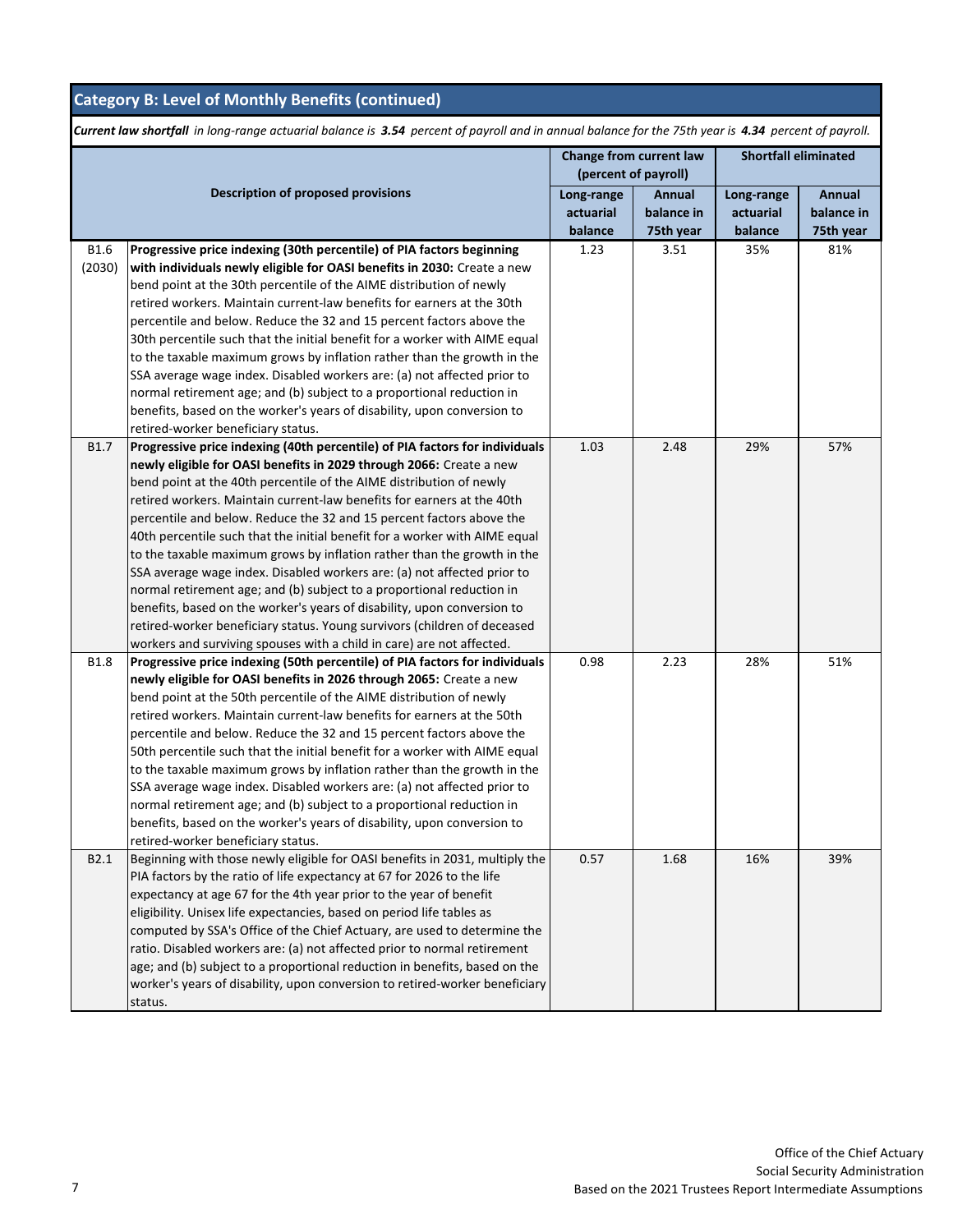|              |                                                                                                                                                                                                                                                                                                                                                                                                                                                                                                                                                                                                                                                                                                                                     | Change from current law<br>(percent of payroll) |                                   | <b>Shortfall eliminated</b>        |                                   |
|--------------|-------------------------------------------------------------------------------------------------------------------------------------------------------------------------------------------------------------------------------------------------------------------------------------------------------------------------------------------------------------------------------------------------------------------------------------------------------------------------------------------------------------------------------------------------------------------------------------------------------------------------------------------------------------------------------------------------------------------------------------|-------------------------------------------------|-----------------------------------|------------------------------------|-----------------------------------|
|              | <b>Description of proposed provisions</b>                                                                                                                                                                                                                                                                                                                                                                                                                                                                                                                                                                                                                                                                                           | Long-range<br>actuarial<br>balance              | Annual<br>balance in<br>75th year | Long-range<br>actuarial<br>balance | Annual<br>balance in<br>75th year |
| <b>B3.8</b>  | Beginning with those newly eligible for OASDI benefits in 2028, create a<br>new bend point at the 50th percentile of the AIME distribution of newly<br>retired workers and gradually reduce all PIA factors except for the 90<br>percent factor. By 2061: a) the 32 percent PIA factor below the new bend<br>point reduces to 30 percent; b) the 32 percent PIA factor above the new<br>bend point reduces to 10 percent; and c) the 15 percent PIA factor<br>reduces to 5 percent.                                                                                                                                                                                                                                                 | 1.01                                            | 2.34                              | 29%                                | 54%                               |
| <b>B3.9</b>  | Beginning with those newly eligible for OASDI benefits in 2034, gradually<br>reduce the 15 percent PIA factor in each year so that it reaches 10<br>percent for those newly eligible in 2063 and later.                                                                                                                                                                                                                                                                                                                                                                                                                                                                                                                             | 0.10                                            | 0.26                              | 3%                                 | 6%                                |
| B3.10        | Beginning with those newly eligible for OASDI benefits in 2028, gradually<br>increase the first PIA bend point in each year so that it is 15 percent<br>higher for those newly eligible in 2042 and later.                                                                                                                                                                                                                                                                                                                                                                                                                                                                                                                          | $-0.39$                                         | $-0.69$                           | $-11%$                             | $-16%$                            |
| B3.11        | Increase the first PIA factor from 90 percent to 93 percent for all<br>beneficiaries eligible as of January 2023 and for those newly eligible for<br>benefits after 2022.                                                                                                                                                                                                                                                                                                                                                                                                                                                                                                                                                           | $-0.25$                                         | $-0.26$                           | $-7%$                              | $-6%$                             |
| B3.12        | Use an annualized mini-PIA formula beginning with retired workers newly<br>eligible in 2028. For each indexed earnings year, compute an individual<br>AIME and an individual PIA. Sum these individual PIAs for the 40 highest<br>years of indexed earnings and divide that total amount by 37 to get the<br>PIA for this provision. Phase-in over five years, meaning that in 2028, 80<br>percent of the benefit would be based on the old 35-year average PIA<br>formula and 20 percent on the new mini-PIA formula, shifting by 20<br>percentage points each year until 100 percent is based on the new mini-<br>PIA formula for those attaining age 62 in 2032. Disabled worker benefits<br>are unchanged under this provision. | 0.21                                            | 0.31                              | 6%                                 | 7%                                |
| B3.13        | For retired worker beneficiaries newly eligible in 2028 (excluding disabled<br>workers), add a new bend point at the wage-indexed equivalent of the<br>50th percentile of the AIME distribution minus \$100 (for 2015 eligibility)<br>and change the PIA factors to 95/32/15/5. Also move the current-law first<br>bend point from the wage-indexed equivalent of \$996 in 2021 to \$1,266<br>in 2021. Phase this provision in over 10 years (2028-2037). The phase-in<br>would work on a weighted-average basis: 90% of CL formula + 10% of<br>proposal formula for 2028, 80% of CL formula + 20% of proposal formula<br>for 2029, and so on.                                                                                      | 0.09                                            | 0.19                              | 3%                                 | 4%                                |
| B3.14        | Beginning with those newly eligible for OASDI benefits in 2023, reduce<br>the 15 percent PIA factor by 2 percentage points per year so that it<br>reaches 5 percent for those newly eligible in 2027 and later.                                                                                                                                                                                                                                                                                                                                                                                                                                                                                                                     | 0.37                                            | 0.53                              | 10%                                | 12%                               |
| <b>B3.15</b> | Increase the 90 percent PIA formula factor to 91 percent for beneficiaries<br>newly eligible in 2026, 92 percent for those newly eligible in 2027, ,<br>reaching 95 percent for those newly eligible in 2030 and later.                                                                                                                                                                                                                                                                                                                                                                                                                                                                                                             | $-0.29$                                         | $-0.43$                           | $-8%$                              | $-10%$                            |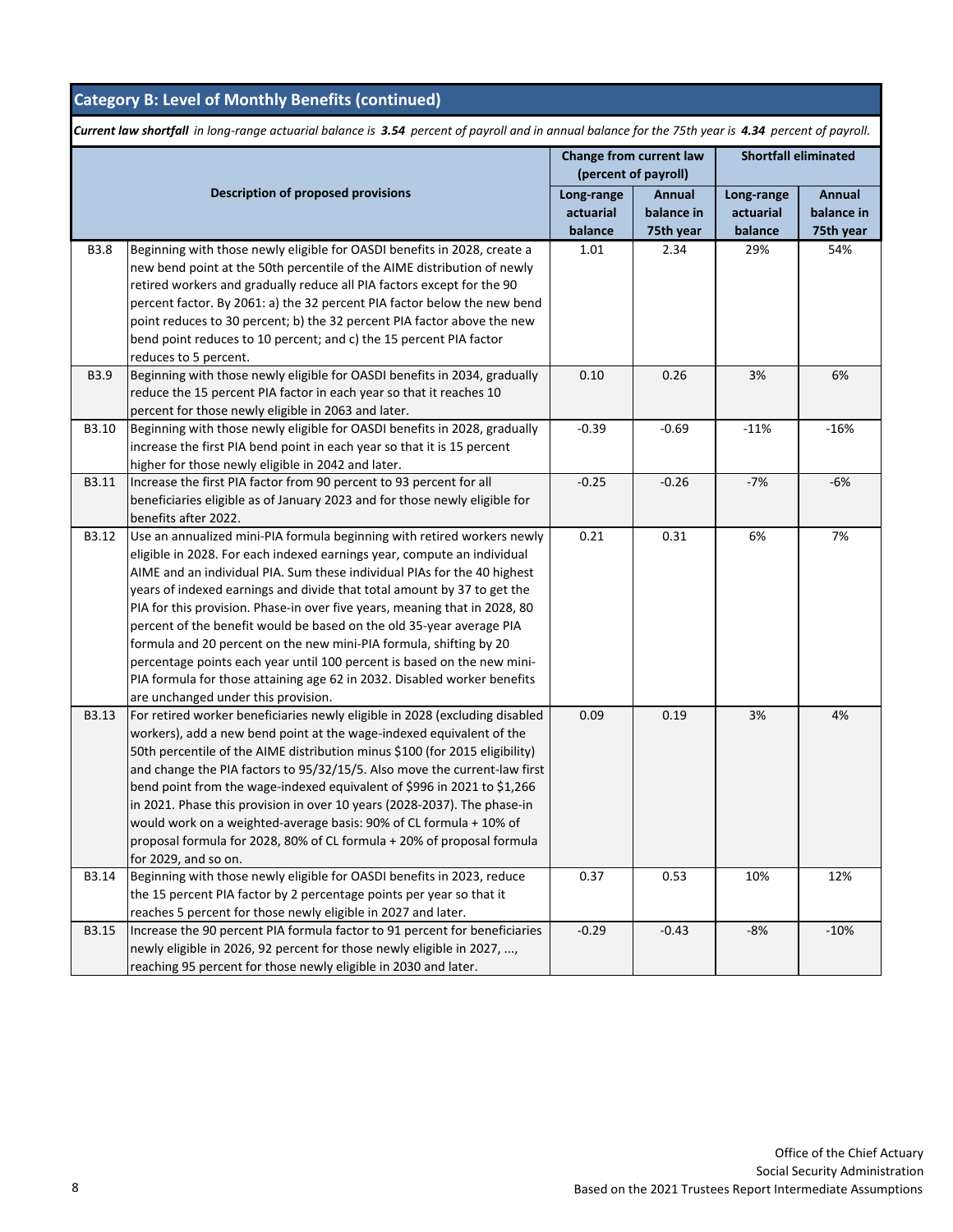|       |                                                                                                                                                    | Change from current law<br>(percent of payroll) |            | <b>Shortfall eliminated</b> |            |
|-------|----------------------------------------------------------------------------------------------------------------------------------------------------|-------------------------------------------------|------------|-----------------------------|------------|
|       | Description of proposed provisions                                                                                                                 | Long-range                                      | Annual     | Long-range                  | Annual     |
|       |                                                                                                                                                    | actuarial                                       | balance in | actuarial                   | balance in |
|       |                                                                                                                                                    | balance                                         | 75th year  | balance                     | 75th year  |
| B3.16 | For retired worker and disabled worker beneficiaries becoming initially                                                                            | 1.00                                            | 1.71       | 28%                         | 39%        |
|       | eligible in January 2028 or later, phase in a new benefit formula (from                                                                            |                                                 |            |                             |            |
|       | 2028 to 2037). Replace the existing two primary insurance amount (PIA)                                                                             |                                                 |            |                             |            |
|       | bend points with three new bend points as follows: (1) 25% AWI/12 from                                                                             |                                                 |            |                             |            |
|       | 2 years prior to initial eligibility; (2) 100% AWI/12 from 2 years prior to                                                                        |                                                 |            |                             |            |
|       | initial eligibility; and (3) 125% AWI/12 from 2 years prior to initial                                                                             |                                                 |            |                             |            |
|       | eligibility. The new PIA factors are 95%, 27.5%, 5% and 2%. During the                                                                             |                                                 |            |                             |            |
|       | phase in, those becoming newly eligible for benefits will receive an                                                                               |                                                 |            |                             |            |
|       | increasing portion of their benefits based on the new formula, reaching                                                                            |                                                 |            |                             |            |
|       | 100% of the new formula in 2037.                                                                                                                   |                                                 |            |                             |            |
| B4.1  | Increase the number of years used to calculate benefits for retirees and                                                                           | 0.27                                            | 0.37       | 8%                          | 8%         |
|       | survivors (but not for disabled workers) from 35 to 38, phased in over the                                                                         |                                                 |            |                             |            |
|       | years 2022-2026.                                                                                                                                   |                                                 |            |                             |            |
| B4.2  | Increase the number of years used to calculate benefits for retirees and                                                                           | 0.45                                            | 0.63       | 13%                         | 14%        |
|       | survivors (but not for disabled workers) from 35 to 40, phased in over the                                                                         |                                                 |            |                             |            |
|       | years 2022-2030.                                                                                                                                   |                                                 |            |                             |            |
| B4.3  | For the OASI and DI computation of the PIA, gradually reduce the                                                                                   | 0.60                                            | 0.87       | 17%                         | 20%        |
|       | maximum number of drop-out years from 5 to 0, phased in over the years                                                                             |                                                 |            |                             |            |
|       | 2023-2031.                                                                                                                                         |                                                 |            |                             |            |
| B4.4  | Reduce the number of computation years (increase dropout years) for                                                                                | $-0.05$                                         | $-0.05$    | $-1%$                       | $-1%$      |
|       | parents having a child in care under the age of 6. The parent must have                                                                            |                                                 |            |                             |            |
|       | no earnings (covered or non-covered) for the year to be eligible for the                                                                           |                                                 |            |                             |            |
|       | credit. Only one parent can claim the childcare added dropout year for a                                                                           |                                                 |            |                             |            |
|       | given earnings year. Each parent can earn at most 2 dropout years per                                                                              |                                                 |            |                             |            |
|       | child, and a maximum of 5 dropout years in total. The years designated as                                                                          |                                                 |            |                             |            |
|       | childcare years do not have to be the years that could otherwise be                                                                                |                                                 |            |                             |            |
|       | included in the computation of the average indexed monthly earnings                                                                                |                                                 |            |                             |            |
|       | (AIME). The provision would be effective for all benefits payable for                                                                              |                                                 |            |                             |            |
|       | entitlement in January 2023 and later (without regard for when the                                                                                 |                                                 |            |                             |            |
|       | beneficiary became initially eligible).                                                                                                            |                                                 |            |                             |            |
| B4.5  | For retired and disabled workers, reduce the maximum number of                                                                                     | 0.37                                            | 0.50       | 10%                         | 11%        |
|       | dropout years to 4 for workers newly eligible in 2023, to 3 for workers<br>newly eligible in 2024, and to 2 for workers newly eligible in 2025 and |                                                 |            |                             |            |
|       | later.                                                                                                                                             |                                                 |            |                             |            |
| B5.1  | Increase the PIA to a level such that a worker with 30 years of earnings at                                                                        | $-0.01$                                         | $-0.00$    | $-0%$                       | $-0%$      |
|       | the minimum wage level receives an adjusted PIA equal to 120 percent of                                                                            |                                                 |            |                             |            |
|       | the Federal poverty level for an aged individual. This provision takes full                                                                        |                                                 |            |                             |            |
|       | effect for all newly eligible OASDI workers in 2039, and is phased in for                                                                          |                                                 |            |                             |            |
|       | new eligibles in 2030 through 2038. The percentage increase in PIA is                                                                              |                                                 |            |                             |            |
|       | lowered proportionately for those with fewer than 30 years of earnings,                                                                            |                                                 |            |                             |            |
|       | down to no enhancement for workers with 20 or fewer years of earnings.                                                                             |                                                 |            |                             |            |
|       | (Year-of-work requirements are scaled for disabled workers based on                                                                                |                                                 |            |                             |            |
|       | their years of potential work from age 22 to benefit eligibility). The                                                                             |                                                 |            |                             |            |
|       | benefit enhancement percentage is reduced proportionately for workers                                                                              |                                                 |            |                             |            |
|       | with higher average indexed monthly earnings (AIME), down to no                                                                                    |                                                 |            |                             |            |
|       | enhancement for those with AIME at least twice that of a 35-year steady                                                                            |                                                 |            |                             |            |
|       | minimum wage earner.                                                                                                                               |                                                 |            |                             |            |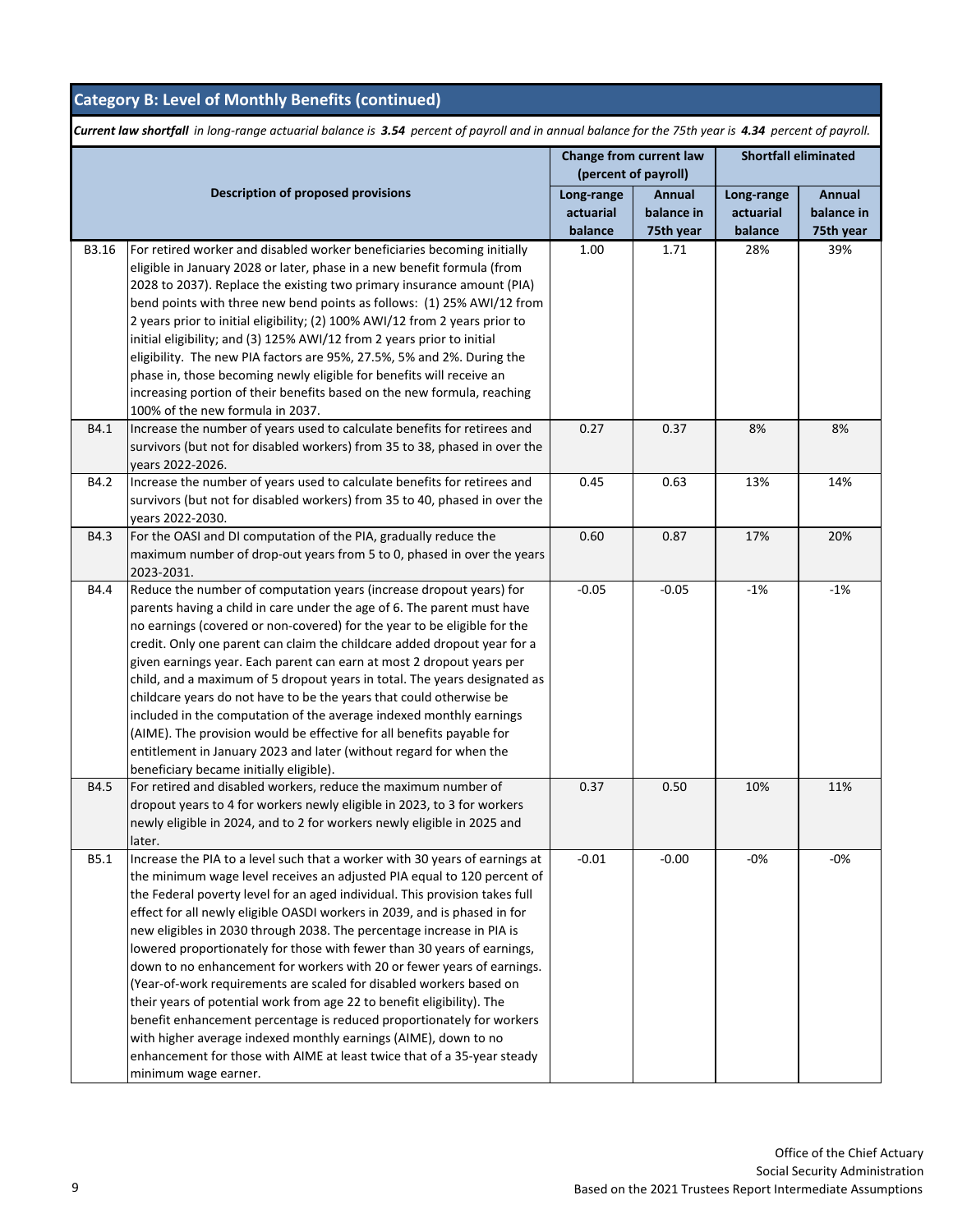|             |                                                                                                                                                                                                                                                                                                                                                                                                                                                                                                                                                                                                                                                                                                                                                                                                                      | Change from current law<br>(percent of payroll) |                                   | <b>Shortfall eliminated</b>        |                                   |
|-------------|----------------------------------------------------------------------------------------------------------------------------------------------------------------------------------------------------------------------------------------------------------------------------------------------------------------------------------------------------------------------------------------------------------------------------------------------------------------------------------------------------------------------------------------------------------------------------------------------------------------------------------------------------------------------------------------------------------------------------------------------------------------------------------------------------------------------|-------------------------------------------------|-----------------------------------|------------------------------------|-----------------------------------|
|             | <b>Description of proposed provisions</b>                                                                                                                                                                                                                                                                                                                                                                                                                                                                                                                                                                                                                                                                                                                                                                            | Long-range<br>actuarial<br>balance              | Annual<br>balance in<br>75th year | Long-range<br>actuarial<br>balance | Annual<br>balance in<br>75th year |
| <b>B5.2</b> | Beginning for those newly eligible in 2022, reconfigure the special<br>minimum benefit: (a) A year of coverage is defined as a year in which 4<br>quarters of coverage are earned. (b) At implementation, set the PIA for 30<br>years of coverage equal to 125 percent of the monthly poverty level<br>(about \$1,329 in 2020). For those with under 30 years of coverage, the<br>PIA per year of coverage over 10 years is \$1,329/20 = \$66.45. (c) Index<br>the initial PIA per year of coverage by wage growth for successive cohorts.                                                                                                                                                                                                                                                                           | $-0.17$                                         | $-0.23$                           | $-5%$                              | $-5%$                             |
| <b>B5.3</b> | Beginning for those newly eligible in 2022, reconfigure the special<br>minimum benefit: (a) A year of coverage is defined to be either a year in<br>which 4 quarters of coverage are earned or a child is in care. Childcare<br>years are granted to parents who have a child under 5, with a limit of 8<br>such years. (b) At implementation, set the PIA for 30 years of coverage<br>equal to 125 percent of the monthly poverty level (about \$1,329 in 2020).<br>For those with under 30 years of coverage, the PIA per year of coverage<br>over 10 years is $$1,329/20 = $66.45$ . (c) Index the initial PIA per year of<br>coverage by wage growth for successive cohorts.                                                                                                                                     | $-0.24$                                         | $-0.33$                           | $-7%$                              | $-8%$                             |
| <b>B5.4</b> | Beginning for those newly eligible in 2028, reconfigure the special<br>minimum benefit: (a) A year of coverage is defined as a year in which 4<br>quarters of coverage are earned. (b) At implementation, set the PIA for 30<br>years of coverage equal to 125 percent of the monthly poverty level<br>(about \$1,329 in 2020). For those with under 30 years of coverage, the<br>PIA per year of coverage over 10 years is \$1,329/20 = \$66.45. (c) From<br>2020 to the year of implementation, 2028, index the PIA per year of<br>coverage using the chain-CPI index. Then, for later years, index the PIA<br>per year of coverage by wage growth for successive cohorts. (d) Scale<br>work requirements for disabled workers, based on the number of years of<br>non-disabled potential work.                    | $-0.11$                                         | $-0.17$                           | $-3%$                              | $-4%$                             |
| <b>B5.5</b> | Beginning for those newly eligible in 2023, reconfigure the special<br>minimum benefit: (a) A year of coverage is defined as a year in which<br>either 20 percent of the old law maximum is earned or a child is in care.<br>Childcare years are granted to parents who have a child under 6, with a<br>limit of 8 such years. (b) At implementation, set the PIA for 30 years of<br>coverage equal to 133 percent of the Census monthly poverty level<br>(about \$1,376 in 2020). For those with under 30 years of coverage, the<br>PIA per year of coverage over 19 years is $$1,376/11 = $125.10$ . (c) Index<br>the initial PIA per year of coverage by wage growth for successive cohorts.<br>(d) Scale work requirements for disabled workers, based on the number<br>of years of non-disabled potential work. | $-0.04$                                         | $-0.05$                           | $-1%$                              | $-1%$                             |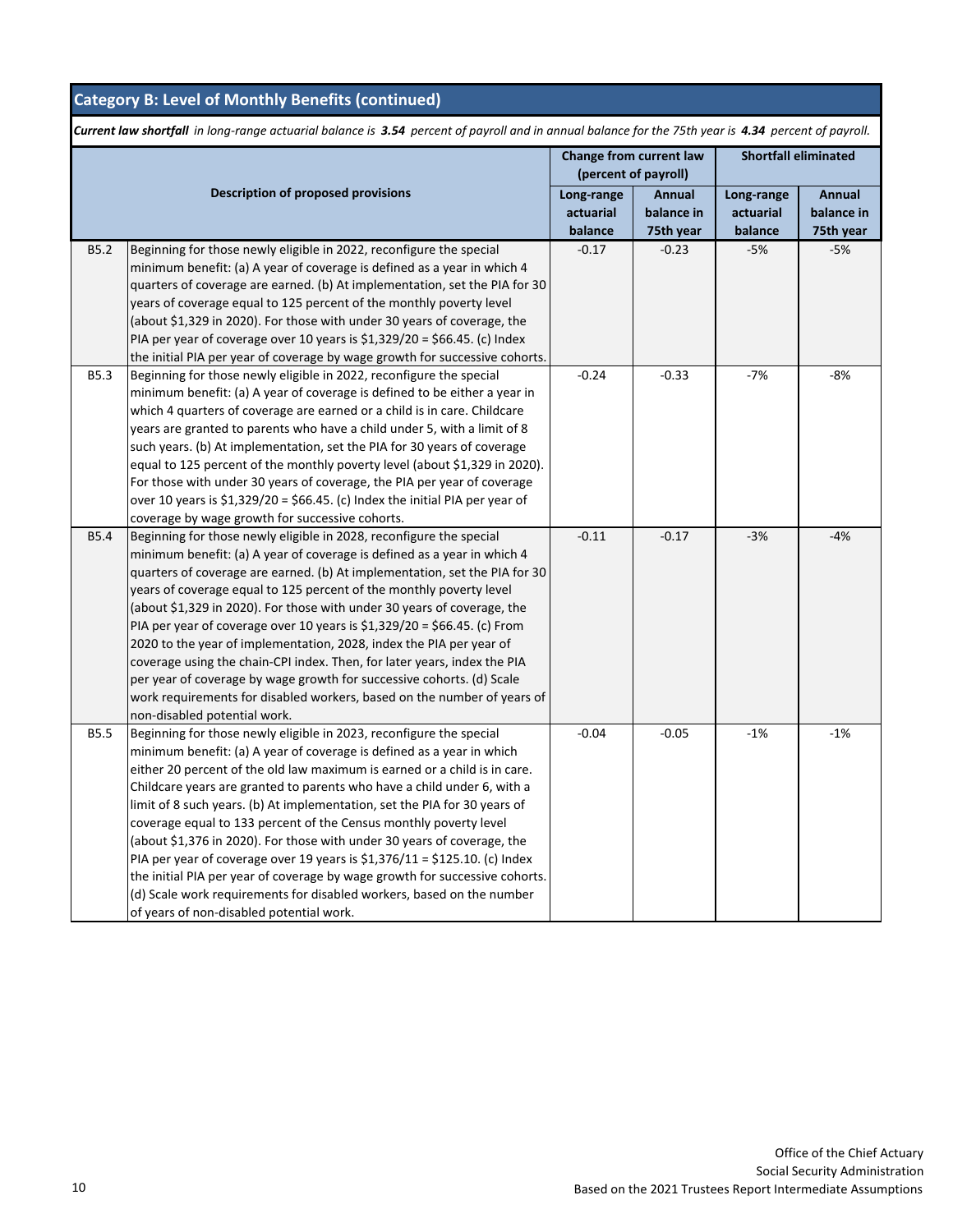|             |                                                                              | Change from current law<br>(percent of payroll) |            | <b>Shortfall eliminated</b> |               |
|-------------|------------------------------------------------------------------------------|-------------------------------------------------|------------|-----------------------------|---------------|
|             | <b>Description of proposed provisions</b>                                    |                                                 | Annual     |                             | <b>Annual</b> |
|             |                                                                              | Long-range<br>actuarial                         | balance in | Long-range<br>actuarial     | balance in    |
|             |                                                                              | balance                                         | 75th year  | balance                     | 75th year     |
| B5.6        | Beginning for those newly eligible in 2022, reconfigure the special          | $-0.09$                                         | $-0.13$    | $-3%$                       | $-3%$         |
|             | minimum benefit: (a) A year of coverage is defined to be either a year in    |                                                 |            |                             |               |
|             | which 4 quarters of coverage are earned or a child is in care. Childcare     |                                                 |            |                             |               |
|             | years are granted to parents who have a child under 6, with a limit of 5     |                                                 |            |                             |               |
|             | such years. (b) At implementation, set the PIA for 30 years of coverage      |                                                 |            |                             |               |
|             | equal to 100 percent of the monthly poverty level (about \$1,073 in 2021).   |                                                 |            |                             |               |
|             | For those with under 30 years of coverage, the PIA per year of coverage      |                                                 |            |                             |               |
|             | over 10 years is \$1,073/20 = \$53.65. (c) From 2021 to the year of          |                                                 |            |                             |               |
|             | implementation, 2022, index the PIA per year of coverage using the CPI       |                                                 |            |                             |               |
|             | index. Then, for later years, index the PIA per year of coverage by wage     |                                                 |            |                             |               |
|             | growth for successive cohorts. (d) Scale work requirements for disabled      |                                                 |            |                             |               |
|             | workers, based on the number of years of non-disabled potential work.        |                                                 |            |                             |               |
| B5.7        | Beginning for those newly eligible in 2024, reconfigure the special          | $-0.02$                                         | $-0.01$    | $-1%$                       | -0%           |
|             | minimum benefit: (a) The number of years of work (YOWs) is determined        |                                                 |            |                             |               |
|             | as total quarters of coverage divided by 4, ignoring any fraction. Childcare |                                                 |            |                             |               |
|             | years are granted to parents who have a child under 6, with a limit of 5     |                                                 |            |                             |               |
|             | such years. (b) At implementation, set the PIA for 30+ YOWs equal to 100     |                                                 |            |                             |               |
|             | percent of the monthly HHS poverty level for the year prior to eligibility.  |                                                 |            |                             |               |
|             | For workers between 11 and 29 YOWs, reduce the special minimum by 3          |                                                 |            |                             |               |
|             | 1/3 percentage points per YOW so that at 29 YOWs the minimum would           |                                                 |            |                             |               |
|             | be 96 2/3% of poverty, , down to 11 YOWs at 36 2/3% of poverty. No           |                                                 |            |                             |               |
|             | minimum for 10 or fewer YOWs.                                                |                                                 |            |                             |               |
| <b>B5.8</b> | Beginning in 2026, create a Basic Minimum Benefit (BMB) within Social        | $-0.21$                                         | $-0.24$    | $-6%$                       | $-6%$         |
|             | Security (i.e., the cost of the BMB would be charged as a cost to the OASI   |                                                 |            |                             |               |
|             | Trust Fund), with the following specifications: (1) Eligibility for the BMB  |                                                 |            |                             |               |
|             | would be limited to OASI beneficiaries who have attained normal              |                                                 |            |                             |               |
|             | retirement age (NRA) or above. OASI beneficiaries under NRA would not        |                                                 |            |                             |               |
|             | be eligible for the BMB. (2) The BMB would be calculated on a household      |                                                 |            |                             |               |
|             | basis and split equally between members of the household. In the case of     |                                                 |            |                             |               |
|             | a married couple, both spouses would need to claim any Social Security       |                                                 |            |                             |               |
|             | benefits for which they are eligible before they could receive the BMB. If   |                                                 |            |                             |               |
|             | both spouses have claimed and one is NRA or above and the other has          |                                                 |            |                             |               |
|             | not yet attained NRA, only the half of the BMB for the spouse over NRA       |                                                 |            |                             |               |
|             | would be payable. (3) The BMB amount for single beneficiaries would be       |                                                 |            |                             |               |
|             | equal to either: 1) the BMB base (\$604 in 2015) - 0.70 * current monthly    |                                                 |            |                             |               |
|             | OASI benefit (not including any BMB), if positive; or 2) zero. (4) The BMB   |                                                 |            |                             |               |
|             | amount for married beneficiaries would be equal to either: 1) the BMB        |                                                 |            |                             |               |
|             | base (\$906 in 2015) - 0.70 * total household monthly OASI benefits (not     |                                                 |            |                             |               |
|             | including any BMB), if positive; or 2) zero. (5) The BMB bases for singles   |                                                 |            |                             |               |
|             | and couples would be updated annually for changes in the average wage        |                                                 |            |                             |               |
|             | index (AWI). (6) Single filers with Adjusted Gross Income (AGI) over         |                                                 |            |                             |               |
|             | \$30,000 and joint filers with AGI (including taxable SS benefits) over      |                                                 |            |                             |               |
|             | \$45,000 would be subject to clawback of the BMB through the income tax      |                                                 |            |                             |               |
|             | system. Any BMB would be reduced by one dollar for every dollar of           |                                                 |            |                             |               |
|             | income above the thresholds. (Thresholds, in 2015 dollars, would be          |                                                 |            |                             |               |
|             | indexed to chained CPI-U.) Clawbacks would be credited back to the OASI      |                                                 |            |                             |               |
|             | Trust Fund.                                                                  |                                                 |            |                             |               |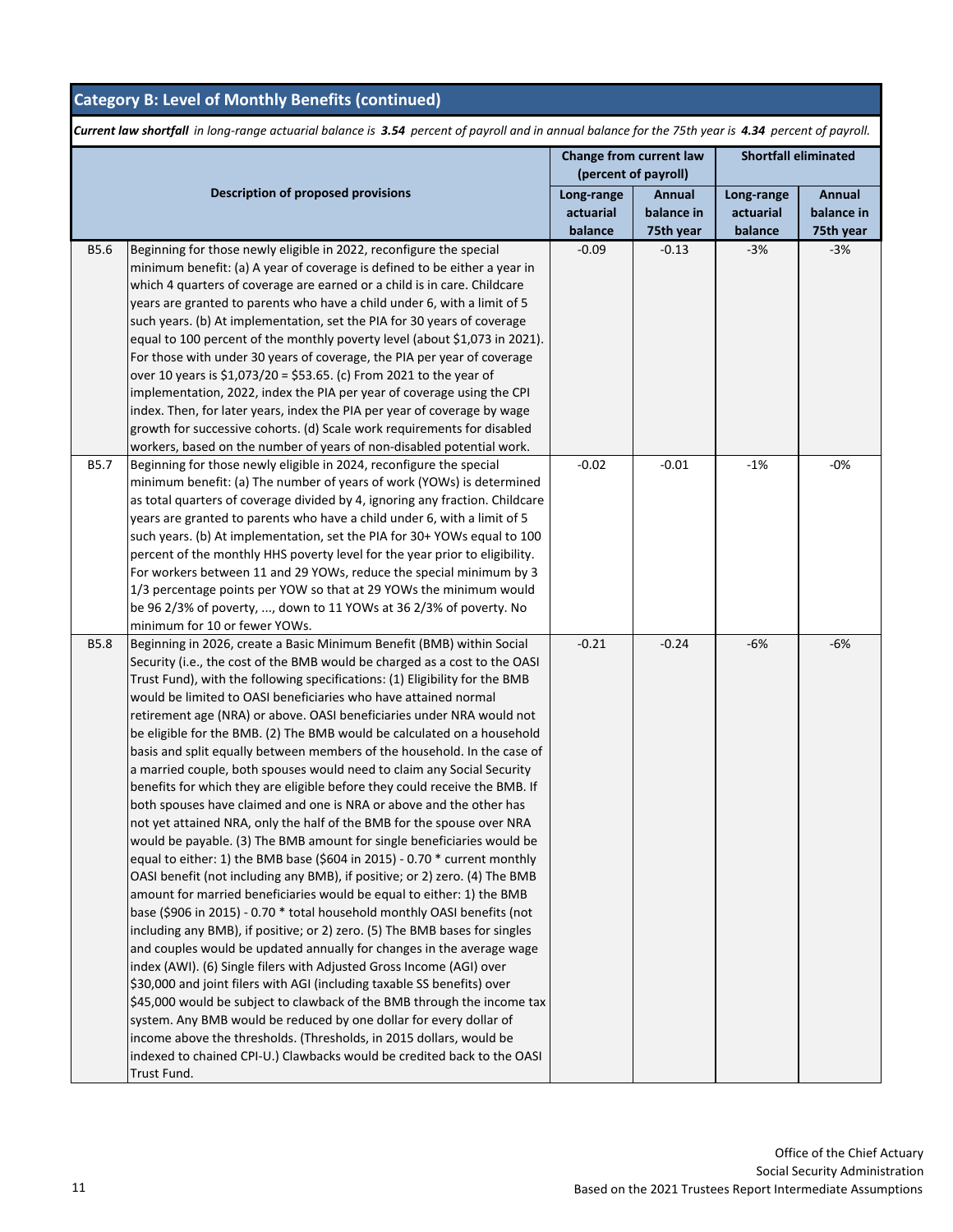|       | Change from current law<br>(percent of payroll)                                 |            | <b>Shortfall eliminated</b> |            |               |
|-------|---------------------------------------------------------------------------------|------------|-----------------------------|------------|---------------|
|       |                                                                                 |            |                             |            |               |
|       | <b>Description of proposed provisions</b>                                       | Long-range | Annual                      | Long-range | <b>Annual</b> |
|       |                                                                                 | actuarial  | balance in                  | actuarial  | balance in    |
|       |                                                                                 | balance    | 75th year                   | balance    | 75th year     |
| B5.9  | Beginning for those newly eligible in 2023, reconfigure the special             | $-0.12$    | $-0.19$                     | -3%        | $-4%$         |
|       | minimum benefit: (a) A year of coverage is defined as a year in which 4         |            |                             |            |               |
|       | quarters of coverage are earned. (b) At implementation, set the PIA for 40      |            |                             |            |               |
|       | years of coverage equal to 125 percent of the monthly Aged Federal              |            |                             |            |               |
|       | poverty level (about \$1,293 in 2020). For those with 20 or fewer years of      |            |                             |            |               |
|       | coverage, phase up linearly from 0 percent of the poverty level for 10          |            |                             |            |               |
|       | years of coverage to 100 percent of the poverty level. For those having         |            |                             |            |               |
|       | between 20 and 40 years of coverage, phase up linearly from 100 percent         |            |                             |            |               |
|       | of the poverty level at 20 years of coverage to 125% of the poverty level       |            |                             |            |               |
|       | for 40 or more years of coverage. (c) For newly eligible workers in 2023        |            |                             |            |               |
|       | and 2024, index the applicable poverty level using the CPI index, to the        |            |                             |            |               |
|       | year prior to eligibility. Then, for newly eligible workers in 2025 and later,  |            |                             |            |               |
|       | index the PIA per year of coverage by wage growth for successive cohorts.       |            |                             |            |               |
|       | (d) Disabled workers have a somewhat similar minimum benefit, with              |            |                             |            |               |
|       | work requirements scaled based on the number of years of non-disabled           |            |                             |            |               |
|       | potential work.                                                                 |            |                             |            |               |
| B5.10 | Reconfigure the special minimum benefit, phased in for retired and              | $-0.33$    | $-0.54$                     | $-9%$      | $-12%$        |
|       | disabled workers newly eligible from 2028 through 2037: (a) A year of           |            |                             |            |               |
|       | work (YOW) coverage is equal to earnings at or above \$10,875 in 2021           |            |                             |            |               |
|       | (reflecting a full-time worker earning the federal minimum wage),               |            |                             |            |               |
|       | adjusted thereafter for wage growth. (b) At implementation, set the             |            |                             |            |               |
|       | minimum PIA at zero percent of AWI for those with 10 or fewer YOWs to           |            |                             |            |               |
|       | 15 percent of AWI for those with 15 YOWs, increasing linearly so that it        |            |                             |            |               |
|       | reaches 19 percent for 19 YOWs. Then the minimum PIA would jump up              |            |                             |            |               |
|       | to 25 percent of AWI for those with 20 YOWs, increasing linearly so that it     |            |                             |            |               |
|       | equals 35 percent of AWI for those with 35 or more YOWs. (c) Use the            |            |                             |            |               |
|       | AWI for two years prior to the year of initial eligibility in the minimum PIA   |            |                             |            |               |
|       | calculation with COLA increase after the year of initial eligibility. (d) Scale |            |                             |            |               |
|       | the YOW requirements for disabled workers, based on the number of               |            |                             |            |               |
|       | years of non-disabled potential work.                                           |            |                             |            |               |
| B5.11 | Beginning for those newly eligible in 2022, reconfigure the special             | $-0.11$    | $-0.15$                     | $-3%$      | $-4%$         |
|       | minimum benefit: (a) The number of years of work (YOWs) is determined           |            |                             |            |               |
|       | as total quarters of coverage divided by 4, ignoring any fraction. Childcare    |            |                             |            |               |
|       | years are granted to parents who have a child under 6, with a limit of 5        |            |                             |            |               |
|       | such years. (b) For beneficiaries becoming newly eligible in 2022, set the      |            |                             |            |               |
|       | initial special minimum benefit for 30+ YOWs equal to 100 percent of the        |            |                             |            |               |
|       | monthly HHS poverty level for 2021. For beneficiaries becoming newly            |            |                             |            |               |
|       | eligible after 2022, the initial special minimum benefit is indexed by the      |            |                             |            |               |
|       | AWI. For workers between 11 and 29 YOWs, reduce the special minimum             |            |                             |            |               |
|       | by 3 1/3 percentage points per YOW so that at 29 YOWs the minimum               |            |                             |            |               |
|       | would be 96 2/3% of poverty, , down to 11 YOWs at 36 2/3% of poverty.           |            |                             |            |               |
|       | No minimum for 10 or fewer YOWs.                                                |            |                             |            |               |
| B6.1  | Provide a 5 percent increase to the monthly benefit amount (MBA) of any         | $-0.13$    | $-0.17$                     | -4%        | $-4%$         |
|       | beneficiary who is 85 or older at the beginning of 2022 or who reaches          |            |                             |            |               |
|       | their 85th birthday after the beginning of 2022.                                |            |                             |            |               |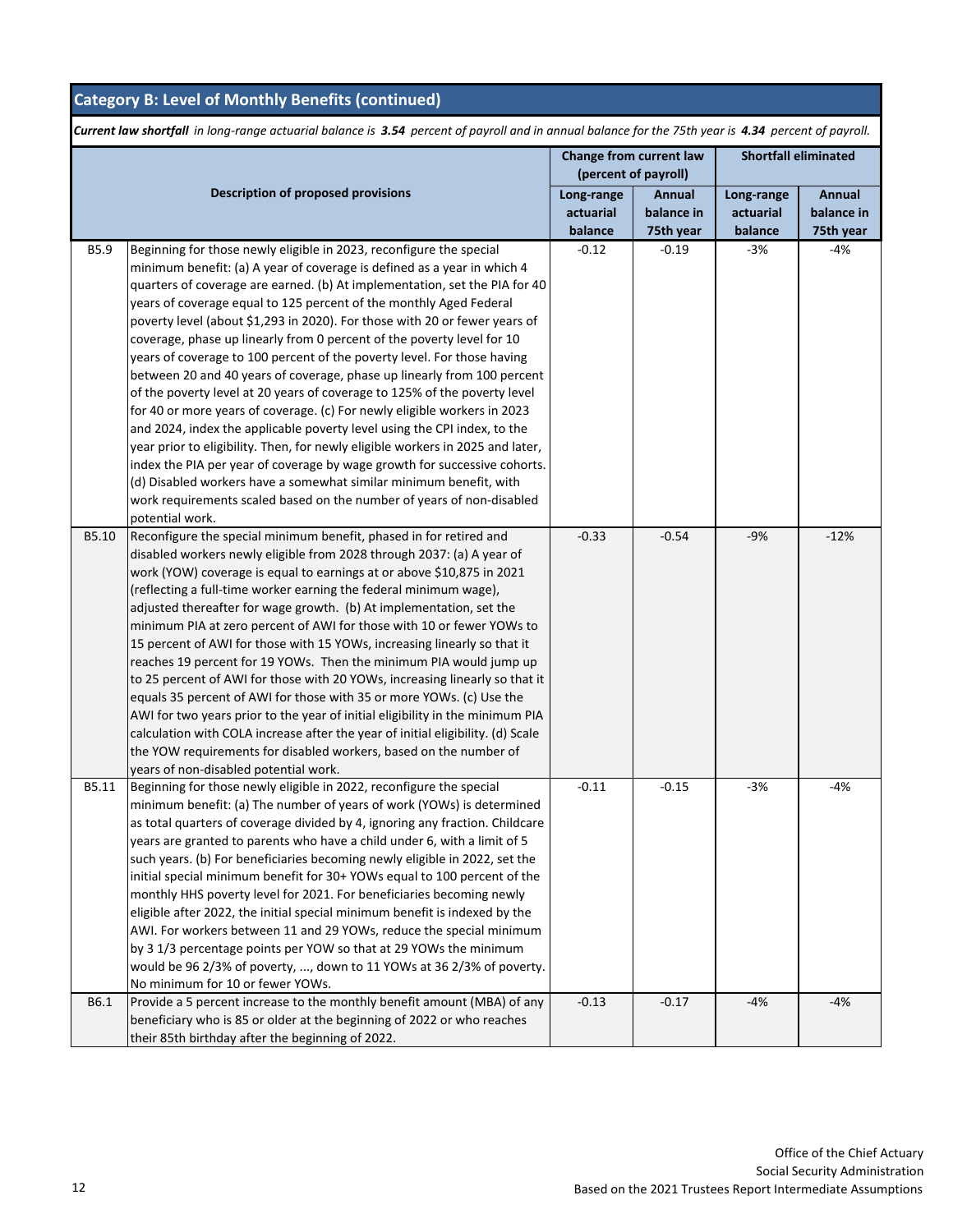|      |                                                                                                                                                                                                                                                                                                                                                                                                                                                                                                                                                                                                                                                                                                                                                                       | Change from current law<br>(percent of payroll) |                                   | <b>Shortfall eliminated</b>        |                                   |
|------|-----------------------------------------------------------------------------------------------------------------------------------------------------------------------------------------------------------------------------------------------------------------------------------------------------------------------------------------------------------------------------------------------------------------------------------------------------------------------------------------------------------------------------------------------------------------------------------------------------------------------------------------------------------------------------------------------------------------------------------------------------------------------|-------------------------------------------------|-----------------------------------|------------------------------------|-----------------------------------|
|      | Description of proposed provisions                                                                                                                                                                                                                                                                                                                                                                                                                                                                                                                                                                                                                                                                                                                                    | Long-range<br>actuarial<br>balance              | Annual<br>balance in<br>75th year | Long-range<br>actuarial<br>balance | Annual<br>balance in<br>75th year |
| B6.2 | Provide the same dollar amount increase to the monthly benefit amount<br>(MBA) of any beneficiary who is 85 or older at the beginning of 2022 or<br>who reaches their 85th birthday after the beginning of 2022. The dollar<br>amount of increase equals 5 percent of the average retired-worker MBA<br>in the prior year.                                                                                                                                                                                                                                                                                                                                                                                                                                            | $-0.12$                                         | $-0.17$                           | $-4%$                              | $-4%$                             |
| B6.3 | Provide an increase in the benefit level of any beneficiary who is 85 or<br>older at the beginning of 2023 or who reaches their 85th birthday after<br>the beginning of 2023. Increase the beneficiary's PIA based on an amount<br>equal to the average retired-worker PIA at the end of 2022, or at the end<br>of the year age 80 if later. Increase the beneficiary's PIA by 5 percent of<br>this amount for those older than 85 at the beginning of 2023 and by 5<br>percent of this amount at age 85 for others, phased in at 1 percent per<br>year for ages 81-85.                                                                                                                                                                                               | $-0.15$                                         | $-0.20$                           | $-4%$                              | $-5%$                             |
| B6.4 | Starting in 2022, provide a 5 percent uniform benefit increase 24 years<br>after initial benefit eligibility. Phase in the benefit increase at 1 percent<br>per year from the 20th through 24th years after eligibility. For disabled<br>workers, the eligibility age is the initial entitlement year to the benefit.<br>The benefit increase is equal to 5 percent of the PIA of a worker assumed<br>to have career-average earnings equal to SSA's average wage index.<br>Auxiliary beneficiaries receive benefit enhancement based on the PIA of<br>the governing worker.                                                                                                                                                                                          | $-0.18$                                         | $-0.23$                           | $-5%$                              | $-5%$                             |
| B6.5 | Starting in 2024, provide a 5 percent uniform PIA increase 20 years after<br>benefit eligibility. Phase in the PIA increase at 1 percent per year from the<br>16th through 20th years after eligibility. The full PIA increase is equal to 5<br>percent of the PIA of a worker assumed to have career-average earnings<br>equal to the SSA average wage index. Auxiliary beneficiaries receive<br>benefit enhancement based on the PIA of the governing worker.                                                                                                                                                                                                                                                                                                       | $-0.28$                                         | $-0.34$                           | $-8%$                              | $-8%$                             |
| B6.6 | Starting in 2028, provide a uniform PIA increase in the 24th year of<br>benefit eligibility. Phase in the PIA increase at 0.5 percent per year from<br>the 15th through the 24th years of eligibility. The full PIA increase is equal<br>to 5 percent of the average retired worker PIA in December of the 14th<br>year of benefit eligibility. A similar additional PIA increase applies in the<br>43rd year of benefit eligibility (age 104), phased in from the 34rd through<br>the 43nd years of eligibility. For those past the 15th year of eligibility in<br>2028 (over age 76 for retirees), phase in the PIA enhancement over 10<br>years starting in 2028. Auxiliary beneficiaries receive benefit<br>enhancement based on the PIA of the governing worker. | $-0.23$                                         | $-0.31$                           | $-7%$                              | $-7%$                             |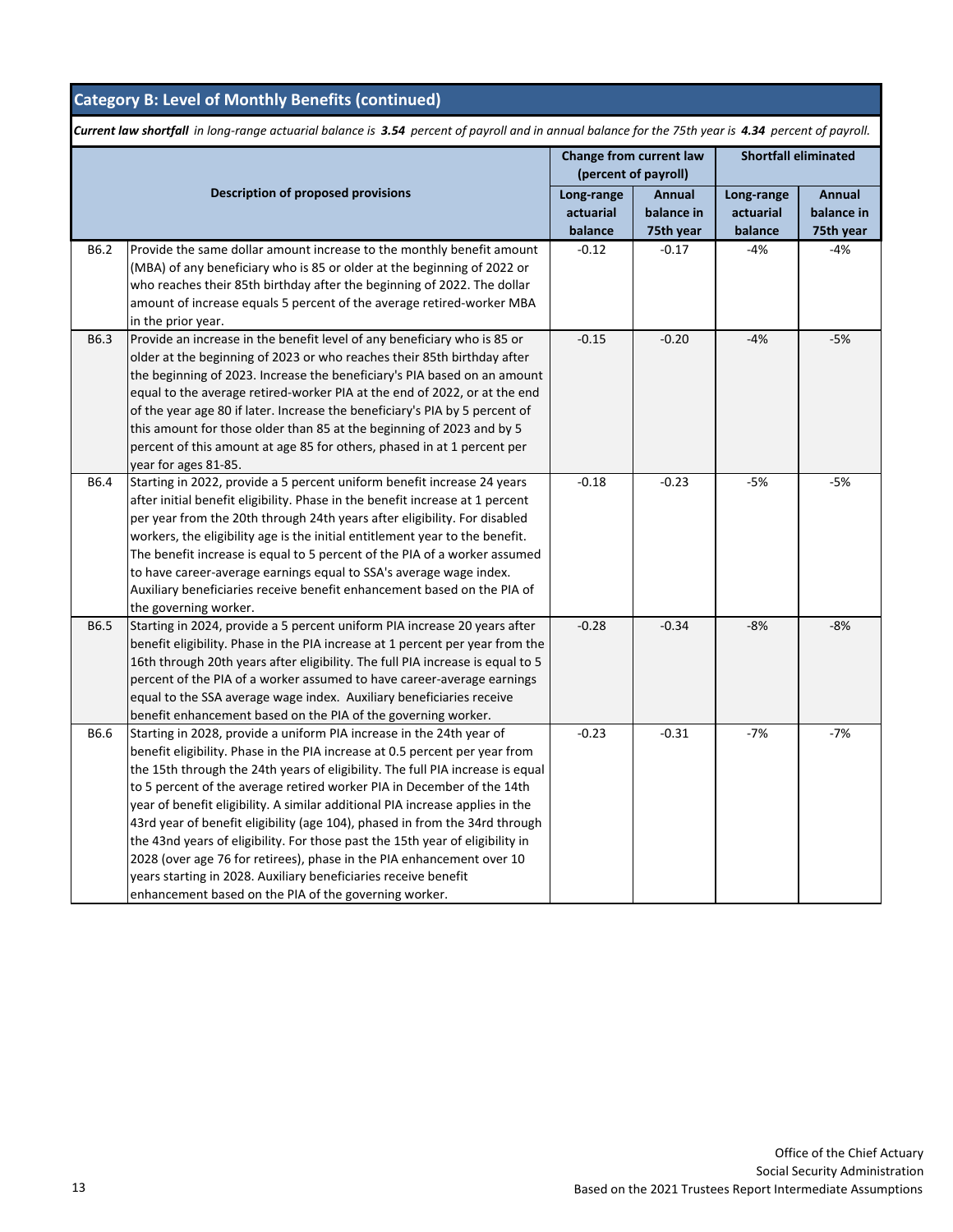|      | Change from current law<br>(percent of payroll)                                  |            |            | <b>Shortfall eliminated</b> |            |  |
|------|----------------------------------------------------------------------------------|------------|------------|-----------------------------|------------|--|
|      |                                                                                  |            |            |                             |            |  |
|      | <b>Description of proposed provisions</b>                                        | Long-range | Annual     | Long-range                  | Annual     |  |
|      |                                                                                  | actuarial  | balance in | actuarial                   | balance in |  |
|      |                                                                                  | balance    | 75th year  | balance                     | 75th year  |  |
| B6.7 | Starting in January 2028, provide an addition to monthly benefits for all        | $-0.06$    | $-0.07$    | $-2%$                       | $-2%$      |  |
|      | beneficiaries who have been eligible for at least 20 years, with the             |            |            |                             |            |  |
|      | following specifications: (1) Augment benefits (not the PIA) for those of        |            |            |                             |            |  |
|      | qualifying age and eligibility duration with a MAGI below about \$27,750 if      |            |            |                             |            |  |
|      | single and \$55,500 if married. MAGI is set to equal the IRMAA definition        |            |            |                             |            |  |
|      | (AGI plus tax-exempt interest income). Index these thresholds after 2028         |            |            |                             |            |  |
|      | by the increase in the C-CPI-U; (2) The full additional amount is applicable     |            |            |                             |            |  |
|      | for those born 1961 and later, once 24 years elapse from initial eligibility.    |            |            |                             |            |  |
|      | The basic additional amount is calculated as 5 percent of the PIA for a          |            |            |                             |            |  |
|      | hypothetical worker with earnings equal to the AWI each year; (3) For            |            |            |                             |            |  |
|      | those born prior to 1961, the full additional amount is multiplied by the        |            |            |                             |            |  |
|      | number of years they have been affected by the C-CPI-U, divided by 24;           |            |            |                             |            |  |
|      | (4) Beneficiaries will receive 20 percent of their additional amount in their    |            |            |                             |            |  |
|      | 20th year after initial eligibility, 40 percent in their 21st year after initial |            |            |                             |            |  |
|      | eligibility,, and 100 percent of their additional amount in their 24th and       |            |            |                             |            |  |
|      | later years after benefit eligibility; (5) Retired and disabled worker           |            |            |                             |            |  |
|      | beneficiaries, dually entitled spouse beneficiaries, and all survivor            |            |            |                             |            |  |
|      | beneficiaries received their addition as described above. Spousal                |            |            |                             |            |  |
|      | beneficiaries (aged or with child in care) and child beneficiaries of a living   |            |            |                             |            |  |
|      | retired or disabled worker receive 50 percent of the additional amount           |            |            |                             |            |  |
|      | described above. Other beneficiary types (such as parents of deceased            |            |            |                             |            |  |
|      | workers) will receive the percentage of the flat benefit that equals the         |            |            |                             |            |  |
|      | percentage of the insured worker's PIA that they receive; (6) The AWI            |            |            |                             |            |  |
|      | used is for the second year prior to the beneficiary's initial eligibility year, |            |            |                             |            |  |
|      | with applicable COLAs applied up to the age when the addition is                 |            |            |                             |            |  |
|      | received; and (7) The additional amount is added to the monthly benefit          |            |            |                             |            |  |
|      | after reductions for early claiming or increases for delayed claiming have       |            |            |                             |            |  |
|      | been applied.                                                                    |            |            |                             |            |  |
| B6.8 | Starting in 2023, provide an additional monthly benefit equal to 1/12th of       | $-0.29$    | $-0.37$    | $-8%$                       | -8%        |  |
|      | 2 percent of the AWI for the second prior year. This additional benefit          |            |            |                             |            |  |
|      | would be available to those meeting any of the following four                    |            |            |                             |            |  |
|      | requirements: (a) Social Security beneficiaries who have attained age 82;        |            |            |                             |            |  |
|      | (b) Social Security beneficiaries who have attained NRA and have both            |            |            |                             |            |  |
|      | AIME at or below the first PIA bend point (\$996 for 2021 initial eligibility)   |            |            |                             |            |  |
|      | and at least 11 years of coverage as used for Windfall Elimination               |            |            |                             |            |  |
|      | Provision purposes (earnings above \$26,550 for 2021); (c) Individuals who       |            |            |                             |            |  |
|      | have received Social Security benefits and/or SSI payments for at least          |            |            |                             |            |  |
|      | 240 distinct months after attaining age 19; or (d) SSI recipients who have       |            |            |                             |            |  |
|      | attained the Social Security NRA. This additional benefit would be paid          |            |            |                             |            |  |
|      | out of the applicable Social Security OASI or DI Trust Fund for any month        |            |            |                             |            |  |
|      | in which the individual is in receipt of a Social Security benefit; it would be  |            |            |                             |            |  |
|      | paid out of the General Fund of the Treasury for any month in which the          |            |            |                             |            |  |
|      | individual is in receipt of an SSI monthly payment but not a Social Security     |            |            |                             |            |  |
|      | monthly benefit.                                                                 |            |            |                             |            |  |
| B7.2 | Reduce benefits by 5 percent for those newly eligible for benefits in 2022       | 0.64       | 0.84       | 18%                         | 19%        |  |
|      | and later.                                                                       |            |            |                             |            |  |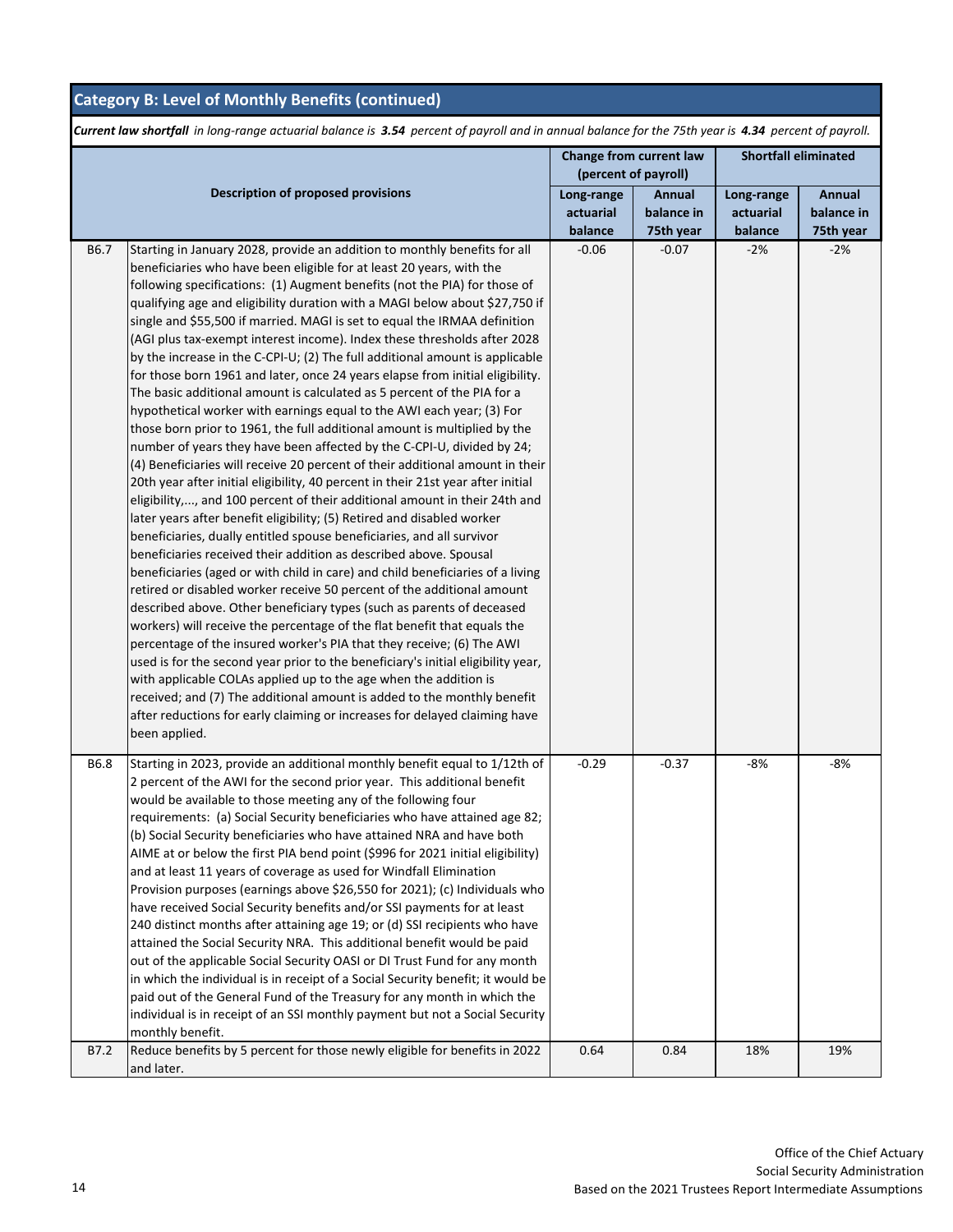|             |                                                                                                                                                                                                                                                                                                                                                                                                                                                                                                                                                                                                                                    | Change from current law<br>(percent of payroll) |                      | <b>Shortfall eliminated</b> |                      |  |
|-------------|------------------------------------------------------------------------------------------------------------------------------------------------------------------------------------------------------------------------------------------------------------------------------------------------------------------------------------------------------------------------------------------------------------------------------------------------------------------------------------------------------------------------------------------------------------------------------------------------------------------------------------|-------------------------------------------------|----------------------|-----------------------------|----------------------|--|
|             | <b>Description of proposed provisions</b>                                                                                                                                                                                                                                                                                                                                                                                                                                                                                                                                                                                          | Long-range<br>actuarial                         | Annual<br>balance in | Long-range<br>actuarial     | Annual<br>balance in |  |
|             |                                                                                                                                                                                                                                                                                                                                                                                                                                                                                                                                                                                                                                    | balance                                         | 75th year            | balance                     | 75th year            |  |
| B7.3        | Give credit to parents with a child under 6 for earnings for up to five<br>years. The earnings credited for a childcare year equal one half of the SSA<br>average wage index (about \$29,532 in 2021). The credits are available for<br>all past years to newly eligible retired-worker and disabled-worker<br>beneficiaries starting in 2022. The 5 years are chosen to yield the largest<br>increase in AIME.                                                                                                                                                                                                                    | $-0.24$                                         | $-0.31$              | $-7%$                       | $-7%$                |  |
| B7.5        | Increase benefits by 5 percent for all beneficiaries as of the beginning of<br>2022 and for those newly eligible for benefits after the beginning of 2022.                                                                                                                                                                                                                                                                                                                                                                                                                                                                         | $-0.81$                                         | $-0.83$              | $-23%$                      | $-19%$               |  |
| B7.7        | Reduce individual Social Security benefits if modified adjusted gross<br>income, or MAGI (AGI less taxable Social Security benefits plus nontaxable<br>interest income) is above \$60,000 for single taxpayers or \$120,000 for<br>taxpayers filing jointly. This provision is effective for individuals newly<br>eligible for benefits in 2026 or later. The percentage reduction increases<br>linearly up to 50 percent for single/joint filers with MAGI of<br>\$180,000/\$360,000 or above. Index the MAGI thresholds for years after<br>2026, based on changes in the SSA average wage index.                                 | 0.52                                            | 0.68                 | 15%                         | 16%                  |  |
| <b>B7.8</b> | Replace the Windfall Elimination Provision (WEP) and Government<br>Pension Offset (GPO) with a revised reduction for most OASI benefits<br>based on all earnings, beginning with beneficiaries newly eligible in 2028.                                                                                                                                                                                                                                                                                                                                                                                                             | 0.08                                            | 0.11                 | 2%                          | 3%                   |  |
| B7.9        | Beginning for newly eligible retired workers and spouses in 2028, all<br>claimants who are married would receive a specified joint-and-survivor<br>annuity benefit (i.e., surviving spouses would receive 75 percent of the<br>decedents' benefits, in addition to their own) that would be payable if<br>both were still alive. Initial benefits would be actuarially adjusted to keep<br>the expected value of benefits equivalent to what would otherwise be<br>current law.                                                                                                                                                    | $-0.00$                                         | $-0.27$              | $-0%$                       | -6%                  |  |
| B7.10       | Replace the current-law WEP with a new calculation for most OASI and DI<br>benefits based on covered and non-covered earnings, phased in for<br>beneficiaries becoming newly eligible in 2028 through 2037. For this new<br>approach, compute a PIA based on all past earnings (covered and non-<br>covered), and multiply by the non-covered earnings ratio. This ratio is<br>equal to the current-law concept of the average indexed monthly<br>earnings computed without non-covered earnings divided by a modified<br>average indexed monthly earnings that includes both covered and non-<br>covered earnings in our records. | 0.05                                            | 0.08                 | 1%                          | 2%                   |  |
| B7.11       | Beginning in January 2024, eliminate the retirement earnings test for all<br>beneficiaries under normal retirement age, including retired workers,<br>aged spouses, aged widow(er)s, young spouses with a child in care, young<br>surviving spouses with a child in care, and children.                                                                                                                                                                                                                                                                                                                                            | 0.03                                            | 0.12                 | 1%                          | 3%                   |  |
| B7.12       | Provide an option to split the 8-percent delayed retirement credit (DRC)<br>to offer a lump sum benefit at initial entitlement equal to 2 percent of the<br>8 percent DRC earned, and a 6 percent DRC on subsequent monthly<br>benefits, effective for workers newly entitled to retired worker benefits in<br>2024 and later. Widows are held harmless from the lump-sum decision.                                                                                                                                                                                                                                                | $-0.00$                                         | 0.00                 | $-0%$                       | 0%                   |  |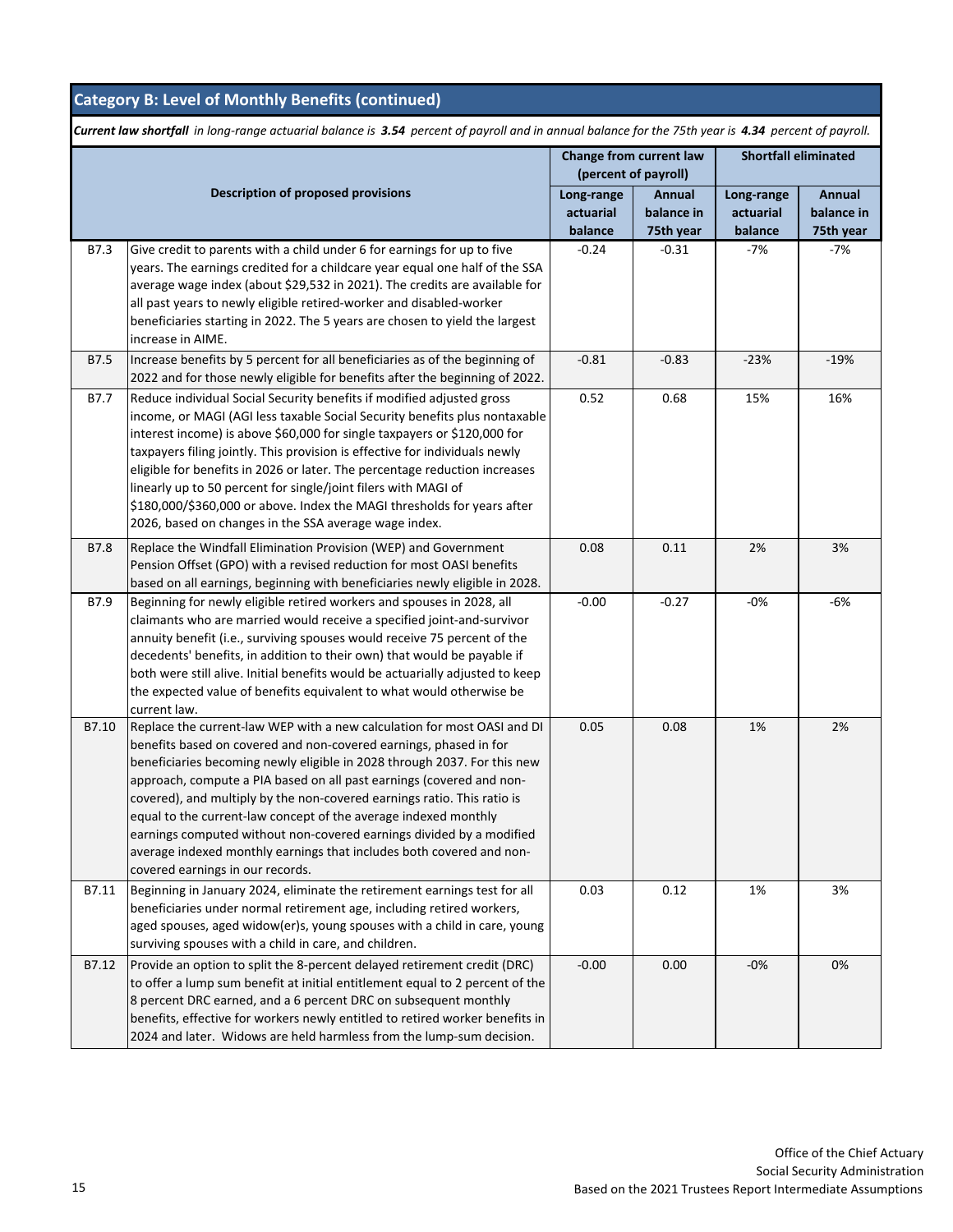|  |  | Category B: Level of Monthly Benefits (continued) |
|--|--|---------------------------------------------------|
|  |  |                                                   |

|       |                                                                                                                                                                                                                                                                                  | Change from current law<br>(percent of payroll) |                                   | <b>Shortfall eliminated</b>        |                                   |
|-------|----------------------------------------------------------------------------------------------------------------------------------------------------------------------------------------------------------------------------------------------------------------------------------|-------------------------------------------------|-----------------------------------|------------------------------------|-----------------------------------|
|       | <b>Description of proposed provisions</b>                                                                                                                                                                                                                                        | Long-range<br>actuarial<br>balance              | Annual<br>balance in<br>75th year | Long-range<br>actuarial<br>balance | Annual<br>balance in<br>75th year |
| B7.13 | Eliminate the DI 5-month waiting period for disabled workers and<br>disabled surviving spouses, and eliminate the 24-month Medicare (HI)<br>waiting period for individuals who have become entitled to Social Security<br>disability benefits. Effective with 2022 applications. | $-0.11$                                         | $-0.12$                           | -3%                                | $-3%$                             |
| B7.14 | Eliminate completely the Windfall Elimination Provision (WEP) and<br>Government Pension Offset (GPO), effective 2022.                                                                                                                                                            | $-0.12$                                         | $-0.12$                           | $-3%$                              | $-3%$                             |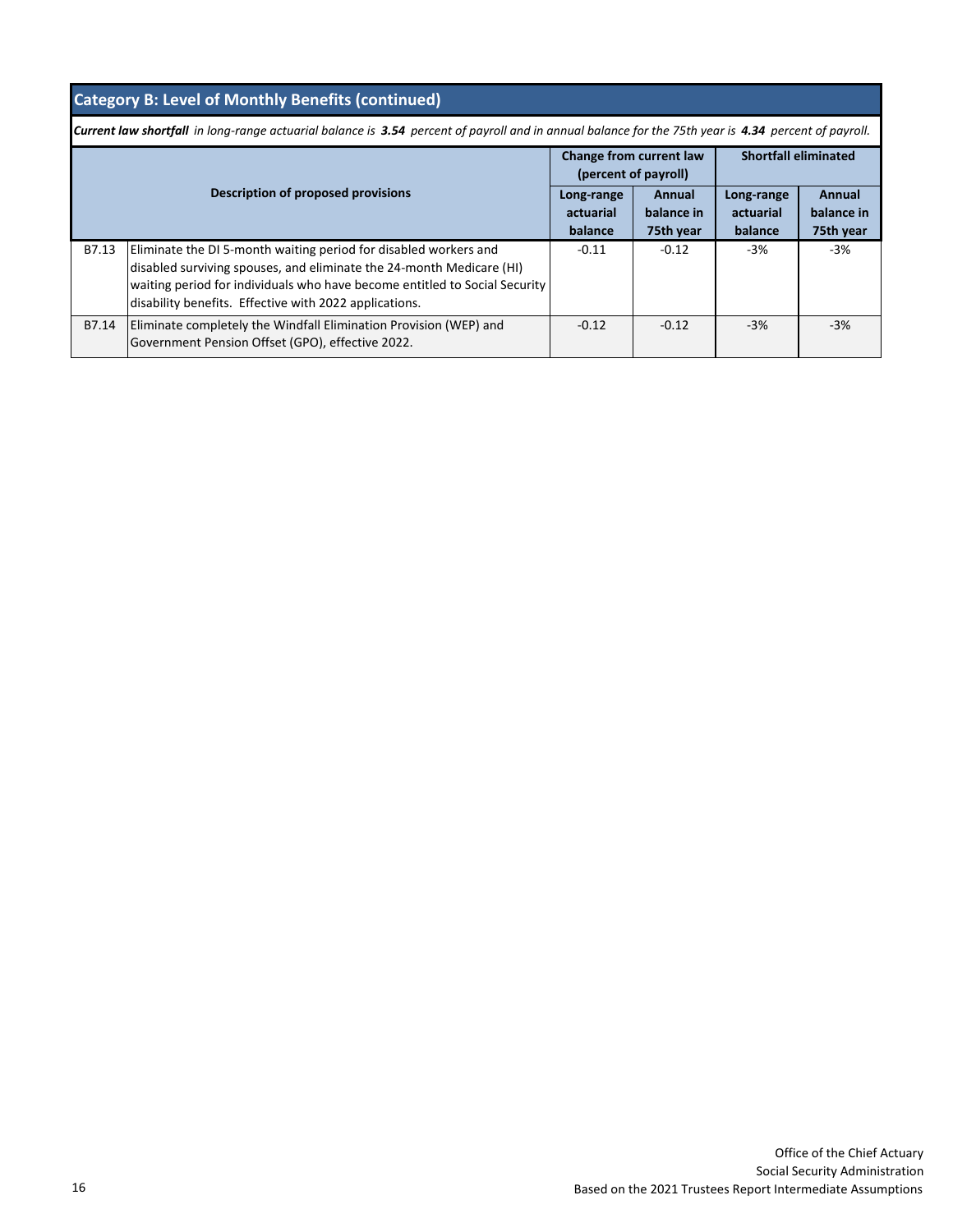These provisions modify:

- $\bullet$  the normal retirement age (NRA), the age at which individuals can retire and receive their full Primary Insurance Amount (PIA); or
- the earliest eligibility age (EEA), the age at which individuals can first begin receiving retirement benefits, currently age 62; or
- both of the above.

For each provision, we provide an estimate of the financial effect on the OASDI program over the long-range period (the next 75 years) and for the 75th year. We base all estimates on the intermediate assumptions described in the 2021 Trustees Report.

We group these provisions as follows:

- C1: NRA changes only;
- C2: EEA changes, with or without NRA changes.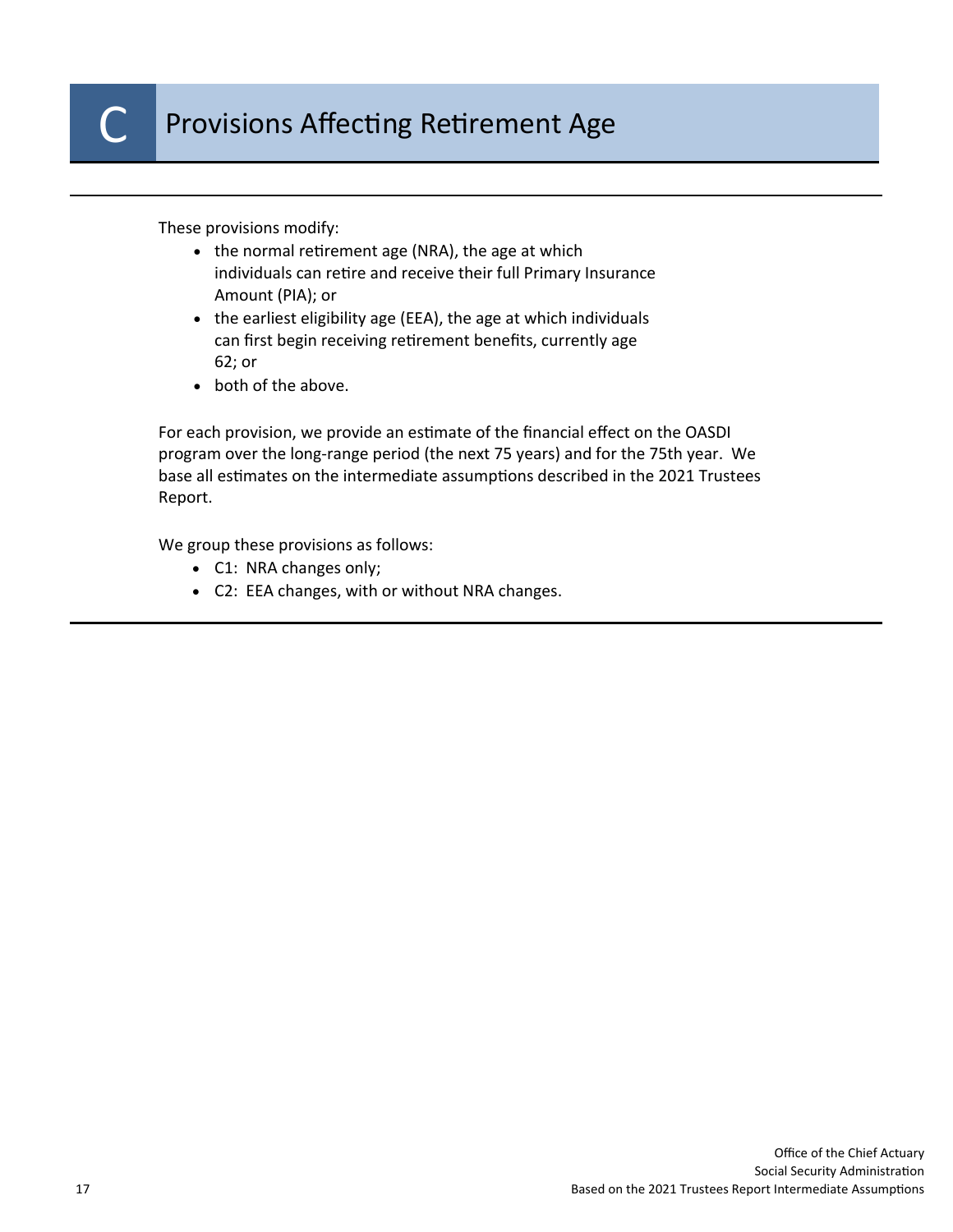### **Category C: Retirement Age (2021 Trustees Report intermediate assumptions)**

|                  |                                                                                                                                                                                                                                                                                                                                                                                                                                                                                           | Change from current law<br>(percent of payroll) |                                   | <b>Shortfall eliminated</b>        |                                   |
|------------------|-------------------------------------------------------------------------------------------------------------------------------------------------------------------------------------------------------------------------------------------------------------------------------------------------------------------------------------------------------------------------------------------------------------------------------------------------------------------------------------------|-------------------------------------------------|-----------------------------------|------------------------------------|-----------------------------------|
|                  | <b>Description of proposed provisions</b>                                                                                                                                                                                                                                                                                                                                                                                                                                                 | Long-range<br>actuarial<br>balance              | Annual<br>balance in<br>75th year | Long-range<br>actuarial<br>balance | Annual<br>balance in<br>75th year |
| C1.1             | After the normal retirement age (NRA) reaches 67 for those age 62 in<br>2022, increase the NRA 1 month every 2 years until the NRA reaches 68.                                                                                                                                                                                                                                                                                                                                            | 0.42                                            | 0.67                              | 12%                                | 16%                               |
| C1.2             | After the normal retirement age (NRA) reaches 67 for those age 62 in<br>2022, increase the NRA 2 months per year until the NRA reaches 68.                                                                                                                                                                                                                                                                                                                                                | 0.51                                            | 0.67                              | 14%                                | 16%                               |
| C1.3             | After the normal retirement age (NRA) reaches 67 for those age 62 in<br>2022, index the NRA to maintain a constant ratio of expected retirement<br>years (life expectancy at NRA) to potential work years (NRA minus 20).<br>We assume the NRA will increase 1 month every 2 years.                                                                                                                                                                                                       | 0.65                                            | 1.65                              | 18%                                | 38%                               |
| C1.4             | After the normal retirement age (NRA) reaches 67 for those age 62 in<br>2022, increase the NRA 2 months per year until it reaches 69 for<br>individuals attaining age 62 in 2034. Thereafter, increase the NRA 1<br>month every 2 years.                                                                                                                                                                                                                                                  | 1.28                                            | 2.35                              | 36%                                | 54%                               |
| C1.5             | Starting in 2022, allow workers to choose whether to have their payroll<br>tax rate reduced by 2 percentage points. For each calendar year that a<br>worker chooses to have their payroll tax reduced, their normal retirement<br>age (NRA) increases 1 month. We assume 2/3 of workers each year will<br>choose this payroll reduction. The General Fund of the Treasury<br>reimburses the OASI and DI Trust Funds for the reduction in payroll tax<br>revenue.                          | 0.69                                            | 1.21                              | 20%                                | 28%                               |
| C1.6             | After the normal retirement age (NRA) reaches 67 for those age 62 in<br>2022, increase the NRA by 1 month every 2 years until the NRA reaches<br>69. Also increase the age up to which the delayed retirement credit may<br>be earned at the same rate (from 70 to 72). No change to earliest<br>eligibility age.                                                                                                                                                                         | 0.61                                            | 1.28                              | 17%                                | 29%                               |
| C1.7             | After the normal retirement age (NRA) reaches 67 for those attaining age<br>62 in 2022, increase the NRA by 3 months per year starting for attaining<br>age 62 in 2023 until it reaches 69 for those attaining age 62 in 2030.<br>Increase the age up to which delayed retirement credits may be earned<br>from 70 to 72 on the same schedule. Increase the widow(er) NRA in the<br>same manner. The earliest eligibility age (EEA) for worker's and<br>widow(er)'s benefit is unchanged. | 0.98                                            | 1.29                              | 28%                                | 30%                               |
| C <sub>2.1</sub> | Increase the earliest eligibility age (EEA) by two months per year for those<br>age 62 starting in 2023 and ending in 2040 (EEA reaches 65 for those age<br>62 in 2040).                                                                                                                                                                                                                                                                                                                  | $-0.10$                                         | $-0.43$                           | $-3%$                              | $-10%$                            |
| C <sub>2.2</sub> | After the normal retirement age (NRA) reaches 67 for those age 62 in<br>2022, index the NRA to maintain a constant ratio of expected retirement<br>years (life expectancy at NRA) to potential work years (NRA minus 20).<br>We assume the NRA will increase 1 month every 2 years. Also, raise the<br>earliest eligibility age (EEA) for retired-workers, aged widow(er)s, and<br>disabled widow(er)s by the same amount as the NRA starting for those<br>attaining 62 in 2022.          | 0.60                                            | 1.42                              | 17%                                | 33%                               |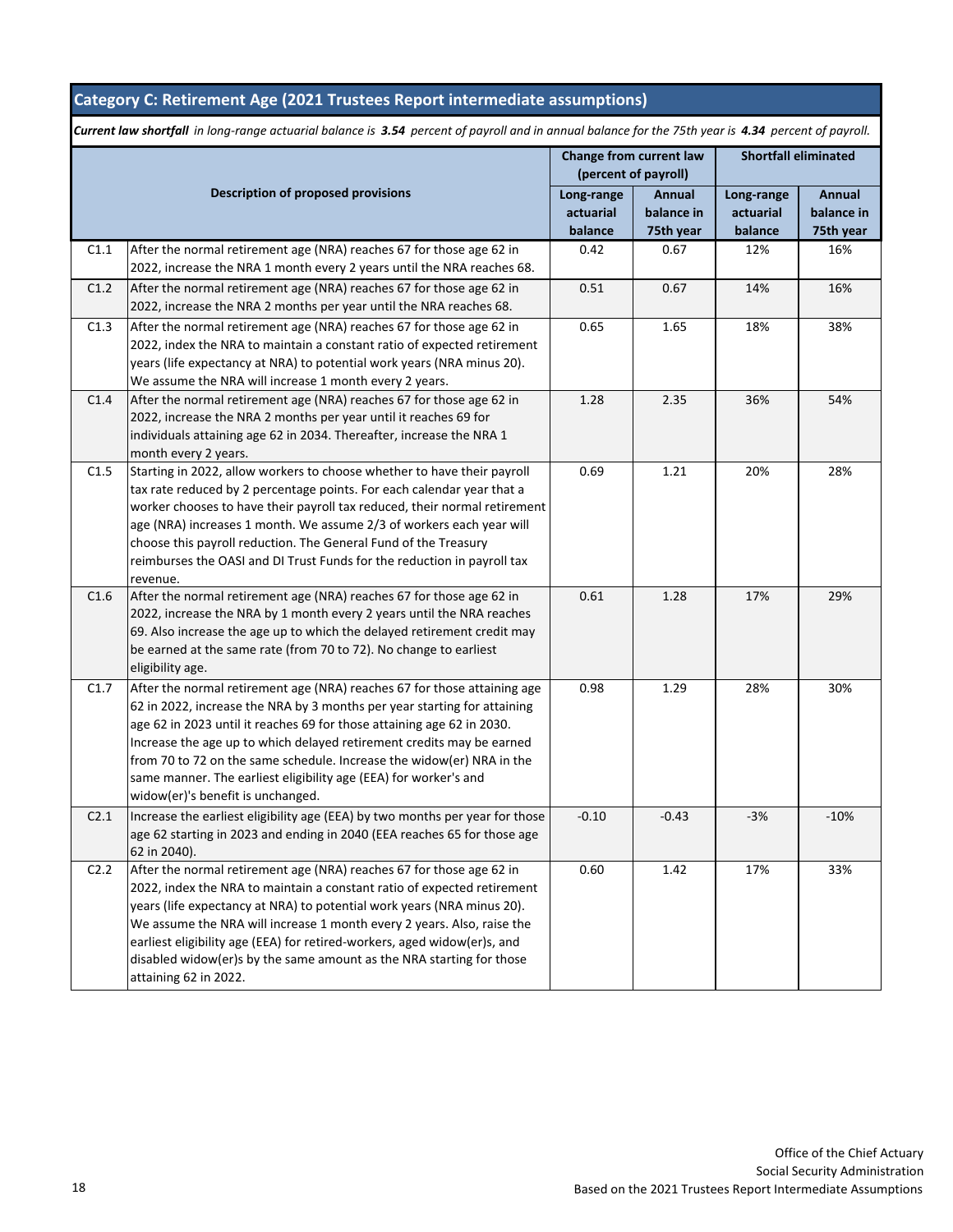| <b>Category C: Retirement Age (continued)</b>                                                                                                        |                                                                                                                                                                                                                                                                                                                                                                                                                                                                                                                                                                                                                                                                                                                                                                                                                                         |                                    |                                   |                                    |                                   |  |  |
|------------------------------------------------------------------------------------------------------------------------------------------------------|-----------------------------------------------------------------------------------------------------------------------------------------------------------------------------------------------------------------------------------------------------------------------------------------------------------------------------------------------------------------------------------------------------------------------------------------------------------------------------------------------------------------------------------------------------------------------------------------------------------------------------------------------------------------------------------------------------------------------------------------------------------------------------------------------------------------------------------------|------------------------------------|-----------------------------------|------------------------------------|-----------------------------------|--|--|
| Current law shortfall in long-range actuarial balance is 3.54 percent of payroll and in annual balance for the 75th year is 4.34 percent of payroll. |                                                                                                                                                                                                                                                                                                                                                                                                                                                                                                                                                                                                                                                                                                                                                                                                                                         |                                    |                                   |                                    |                                   |  |  |
|                                                                                                                                                      | Change from current law<br>(percent of payroll)                                                                                                                                                                                                                                                                                                                                                                                                                                                                                                                                                                                                                                                                                                                                                                                         |                                    | <b>Shortfall eliminated</b>       |                                    |                                   |  |  |
|                                                                                                                                                      | <b>Description of proposed provisions</b>                                                                                                                                                                                                                                                                                                                                                                                                                                                                                                                                                                                                                                                                                                                                                                                               | Long-range<br>actuarial<br>balance | Annual<br>balance in<br>75th year | Long-range<br>actuarial<br>balance | Annual<br>balance in<br>75th year |  |  |
| C2.3                                                                                                                                                 | After the normal retirement age (NRA) reaches 67 for those age 62 in<br>2022, index the NRA to maintain a constant ratio of expected retirement<br>years (life expectancy at NRA) to potential work years (NRA minus 20).<br>We assume the NRA will increase 1 month every 2 years. Also, increase<br>the earliest eligibility age (EEA) by the same amount as the NRA starting<br>for those age 62 in 2022 so as to maintain a 5 year difference between<br>the two ages. Include a hardship exemption with no EEA/NRA change for<br>a worker with 25 years of earnings (with 4 quarters of coverage each),<br>and average indexed monthly earnings (AIME) less than 250 percent of<br>the poverty level (wage-indexed from 2013). The hardship exemption is<br>phased out for those with AIME above 400 percent of the poverty level. | 0.48                               | 1.14                              | 13%                                | 26%                               |  |  |
| C <sub>2.4</sub>                                                                                                                                     | After the normal retirement age (NRA) reaches 67 for those age 62 in<br>2022, increase both the NRA and the earliest eligibility age (EEA) by 36/47<br>of a month per year until the NRA and EEA reach 70 and 65 respectively.<br>For each year, the computed NRA and EEA round down to the next lower<br>full month.                                                                                                                                                                                                                                                                                                                                                                                                                                                                                                                   | 0.85                               | 1.78                              | 24%                                | 41%                               |  |  |
| C2.5                                                                                                                                                 | Increase the normal retirement age (NRA) 3 months per year starting for<br>those age 62 in 2022 until the NRA reaches 70 in 2034. Thereafter, index<br>the NRA to maintain a constant ratio of expected retirement years (life<br>expectancy at NRA) to potential work years (NRA minus 20). We assume<br>the NRA will increase 1 month every 2 years. Also, increase the earliest<br>eligibility age (EEA) from 62 to 64 at the same time the NRA increases<br>from 67 to 69; that is, for those attaining age 62 in 2022 through 2029.<br>Keep EEA at 64 thereafter.                                                                                                                                                                                                                                                                  | 1.57                               | 2.83                              | 44%                                | 65%                               |  |  |
| C2.6                                                                                                                                                 | Increase the normal retirement age (NRA) and the earliest eligibility age<br>(EEA) for those age 62 in 2022-2023 to 68 and 63, respectively, and then<br>by 3 months per year in 2024-2027 to 69 and 64, respectively.                                                                                                                                                                                                                                                                                                                                                                                                                                                                                                                                                                                                                  | 0.89                               | 1.06                              | 25%                                | 24%                               |  |  |
| C2.7                                                                                                                                                 | Increase the normal retirement age (NRA) and the earliest eligibility age<br>(EEA) for those age 62 starting in 2022 by 3 months per year until EEA<br>reaches 64 in 2029 and NRA reaches 69 in 2030.                                                                                                                                                                                                                                                                                                                                                                                                                                                                                                                                                                                                                                   | 0.83                               | 1.06                              | 23%                                | 24%                               |  |  |
| C2.8                                                                                                                                                 | Starting in 2024, convert all disabled-worker beneficiaries to retired-<br>worker status upon attainment of their earliest eligibility age (EEA) rather<br>than their normal retirement age (NRA). After conversion, apply the early<br>retirement reduction for retirement at EEA (currently 30 percent for<br>those age 62 in 2024) phased in over 40 years.                                                                                                                                                                                                                                                                                                                                                                                                                                                                          | 0.41                               | 0.72                              | 12%                                | 16%                               |  |  |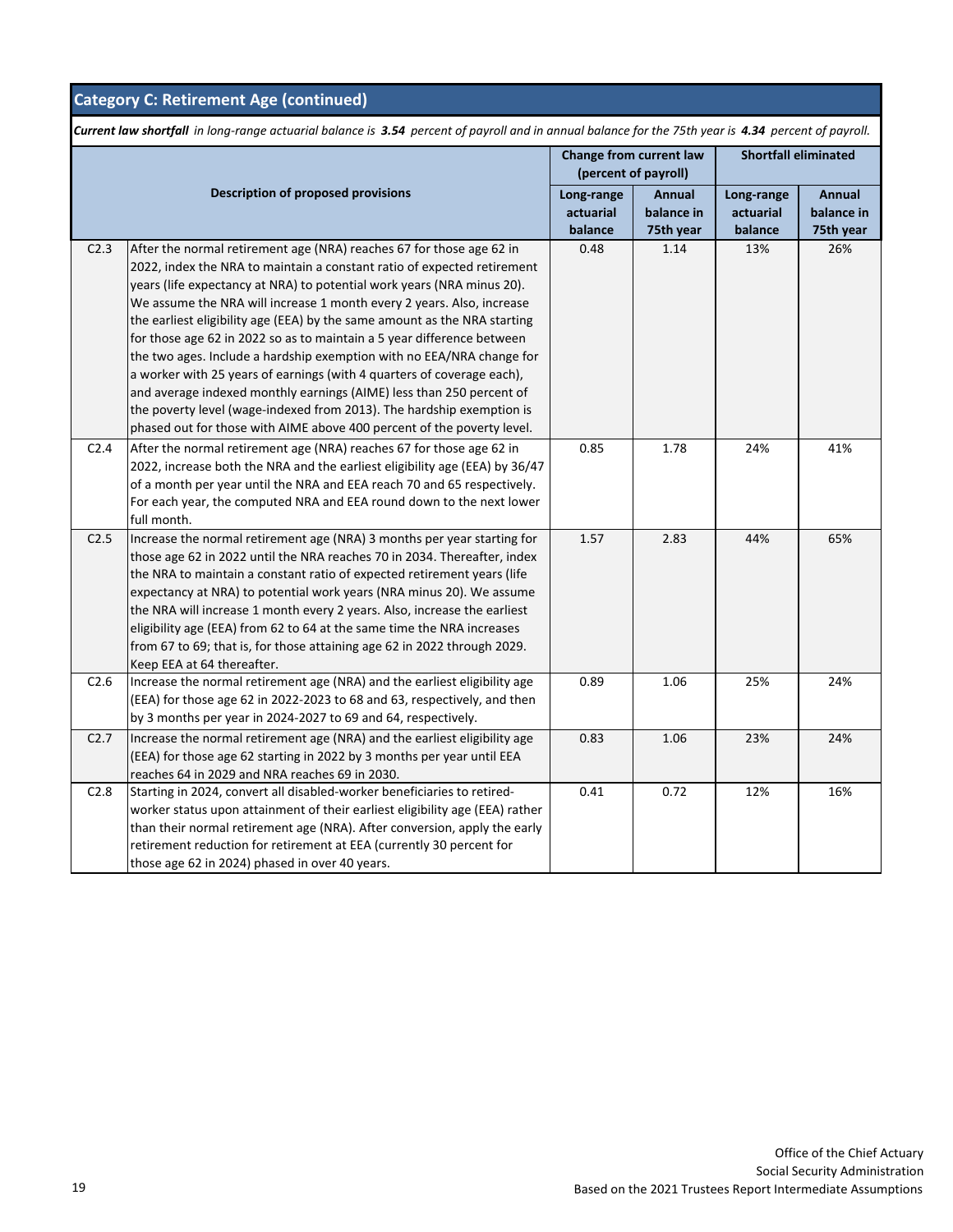

These provisions modify the specific benefit amounts received by widow(er)s, spouses, and/or children based on a worker's Social Security account. For each provision, we provide an estimate of the financial effect on the OASDI program over the long-range period (the next 75 years) and for the 75th year. We base all estimates on the intermediate assumptions described in the 2021 Trustees Report.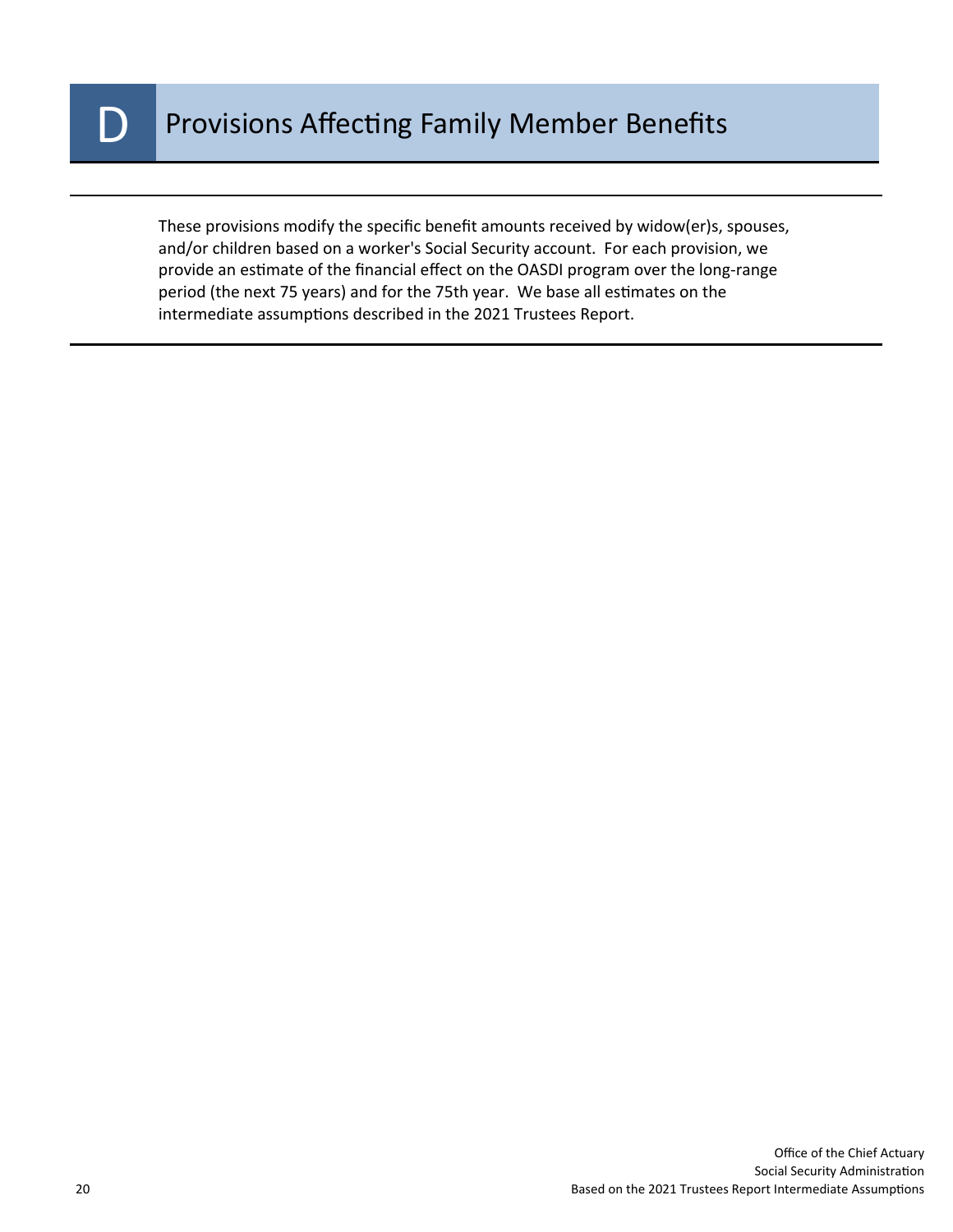#### **Category D: Family Members (2021 Trustees Report intermediate assumptions)**

|                |                                                                                                                                                                                                                                                                                                                                                                                                                                                                                                                                                                                                                                                                                                                                                                                                                                                                                                                                                                                                                                                                                | Change from current law<br>(percent of payroll) |                                          | <b>Shortfall eliminated</b>        |                                   |
|----------------|--------------------------------------------------------------------------------------------------------------------------------------------------------------------------------------------------------------------------------------------------------------------------------------------------------------------------------------------------------------------------------------------------------------------------------------------------------------------------------------------------------------------------------------------------------------------------------------------------------------------------------------------------------------------------------------------------------------------------------------------------------------------------------------------------------------------------------------------------------------------------------------------------------------------------------------------------------------------------------------------------------------------------------------------------------------------------------|-------------------------------------------------|------------------------------------------|------------------------------------|-----------------------------------|
|                | <b>Description of proposed provisions</b>                                                                                                                                                                                                                                                                                                                                                                                                                                                                                                                                                                                                                                                                                                                                                                                                                                                                                                                                                                                                                                      | Long-range<br>actuarial<br>balance              | <b>Annual</b><br>balance in<br>75th year | Long-range<br>actuarial<br>balance | Annual<br>balance in<br>75th year |
| D1             | Beginning in 2022, continue benefits for children of disabled or deceased<br>workers until age 22 if the child is in high school, college or vocational<br>school.                                                                                                                                                                                                                                                                                                                                                                                                                                                                                                                                                                                                                                                                                                                                                                                                                                                                                                             | $-0.05$                                         | $-0.05$                                  | $-2%$                              | $-1%$                             |
| D <sub>2</sub> | The current spouse benefit is based on 50 percent of the PIA of the other<br>spouse. Reduce this percent each year by 1 percentage point beginning<br>with newly eligible spouses in 2022, until the percent reaches 33 in 2038.                                                                                                                                                                                                                                                                                                                                                                                                                                                                                                                                                                                                                                                                                                                                                                                                                                               | 0.10                                            | 0.14                                     | 3%                                 | 3%                                |
| D <sub>3</sub> | Allow divorced aged spouses and divorced surviving spouses married 5 to<br>9 years to get benefits based on the former spouse's account. Divorced<br>aged and surviving spouses would receive 50% of the applicable current-<br>law PIA percentage if married 5 years, 60% of the applicable PIA<br>percentage if married 6 years, , 90% of the applicable PIA percentage if<br>married 9 years. This benefit would be available to divorced spouses on<br>the rolls at the beginning of 2023 and those becoming eligible after 2022.                                                                                                                                                                                                                                                                                                                                                                                                                                                                                                                                          | $-0.02$                                         | $-0.01$                                  | $-0\%$                             | -0%                               |
| D <sub>4</sub> | Establish an alternative benefit for a surviving spouse. For the surviving<br>spouse, the alternative benefit would equal 75 percent of the sum of the<br>survivor's own worker benefit and the deceased worker's PIA (including<br>any actuarial reductions or delayed retirement credits). If the deceased<br>worker died before becoming entitled, use the age 62 actuarial reduction<br>if deceased before age 62, or the applicable actuarial reduction/DRC for<br>entitlement at the age of death if deceased after 62. The alternative<br>benefit would not exceed the PIA of a hypothetical earner who earns the<br>SSA average wage index (AWI) every year, and who becomes eligible for<br>retired-worker benefits in the same year in which the deceased worker<br>became entitled to worker benefits or died (if before entitlement). The<br>alternative benefit would be paid only if more than the current-law<br>benefit. This benefit would be available to surviving spouses on the rolls<br>at the beginning of 2023 and those becoming eligible after 2022. | $-0.11$                                         | $-0.11$                                  | $-3%$                              | $-3%$                             |
| D5             | Limit the spousal benefit to that received by the spouse of the 75th<br>percentile career-average worker, beginning with retired workers newly<br>eligible in 2028. For future cohorts, this limit would be indexed for<br>inflation annually using chain weighted CPI-U. The provision affects<br>divorced spouses and young spouses (retired workers) but not spouses of<br>disabled workers.                                                                                                                                                                                                                                                                                                                                                                                                                                                                                                                                                                                                                                                                                | 0.08                                            | 0.15                                     | 2%                                 | 3%                                |
| D <sub>6</sub> | For spouses and children of retired and disabled workers becoming newly<br>eligible beginning in 2028 and phased in for 2028 through 2037, limit<br>their auxiliary benefit to one-half of the PIA for a hypothetical worker<br>with earnings equal to the national average wage index (AWI) each year.                                                                                                                                                                                                                                                                                                                                                                                                                                                                                                                                                                                                                                                                                                                                                                        | 0.08                                            | 0.12                                     | 2%                                 | 3%                                |
| D7             | Beginning in January 2024, require full time school enrollment as a<br>condition of eligibility for child benefits at age 15 up to 18.                                                                                                                                                                                                                                                                                                                                                                                                                                                                                                                                                                                                                                                                                                                                                                                                                                                                                                                                         | 0.01                                            | 0.01                                     | 0%                                 | 0%                                |
| D <sub>8</sub> | Beginning in 2022, continue benefits for children of disabled, retired, or<br>deceased workers until age 26 if the child is in high school, college or<br>vocational school.                                                                                                                                                                                                                                                                                                                                                                                                                                                                                                                                                                                                                                                                                                                                                                                                                                                                                                   | $-0.09$                                         | $-0.09$                                  | $-2%$                              | $-2%$                             |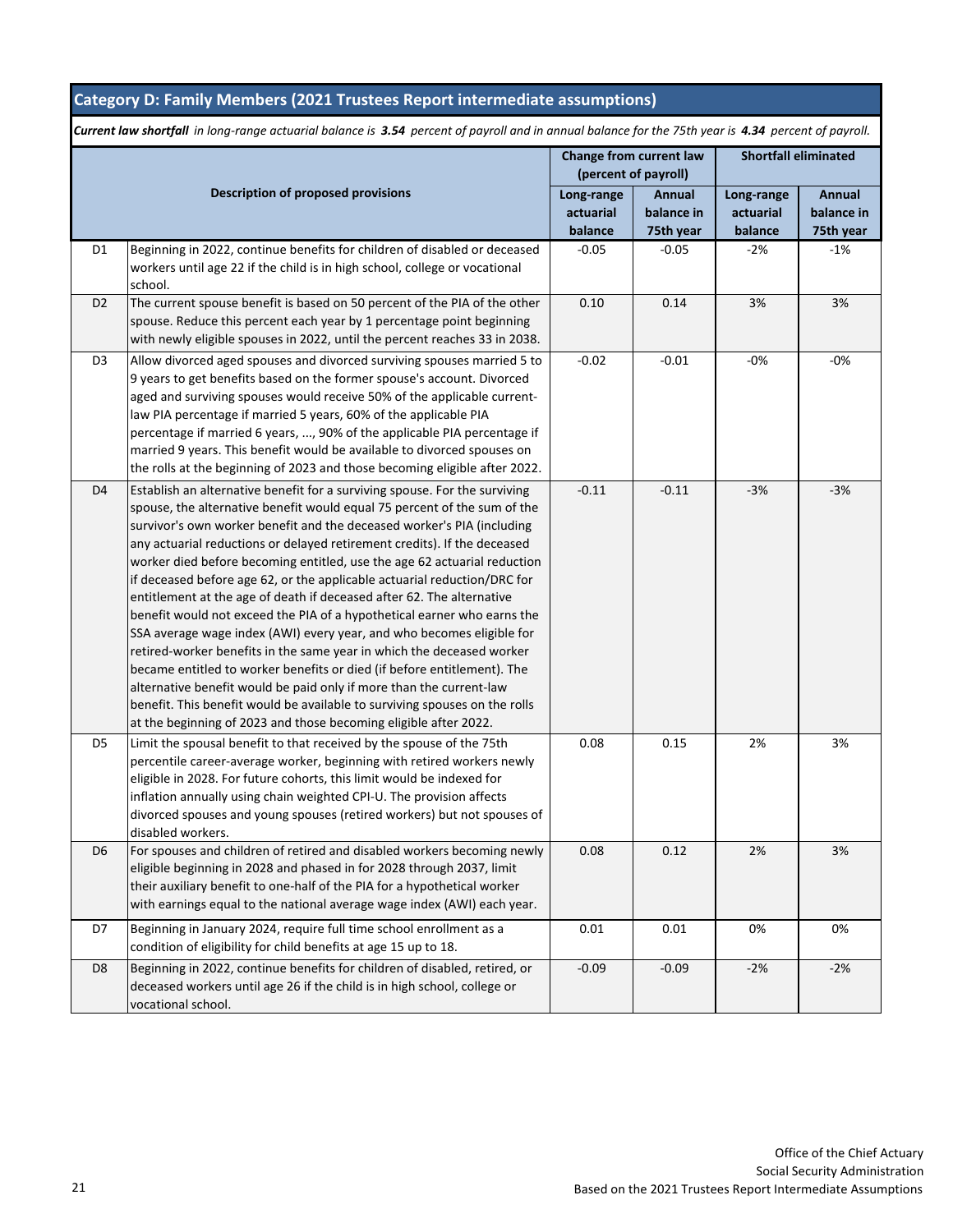These provisions modify: (1) the current-law OASDI payroll tax rate of 12.4 percent (6.2 percent each for employees and employers); or (2) the contribution and benefit base (taxable maximum), which limits the amount of earnings subject to payroll tax and credited for benefit computation. For each provision, we provide an estimate of the financial effect on the OASDI program over the long-range period (the next 75 years) and for the 75th year. We base all estimates on the intermediate assumptions described in the 2021 Trustees Report.

We group these provisions as follows:

- E1: Increase payroll tax rate, with no changes in the taxable maximum.
- E2: Tax all earnings above the current-law taxable maximum.
- E3: Tax a portion of earnings above the current-law taxable maximum.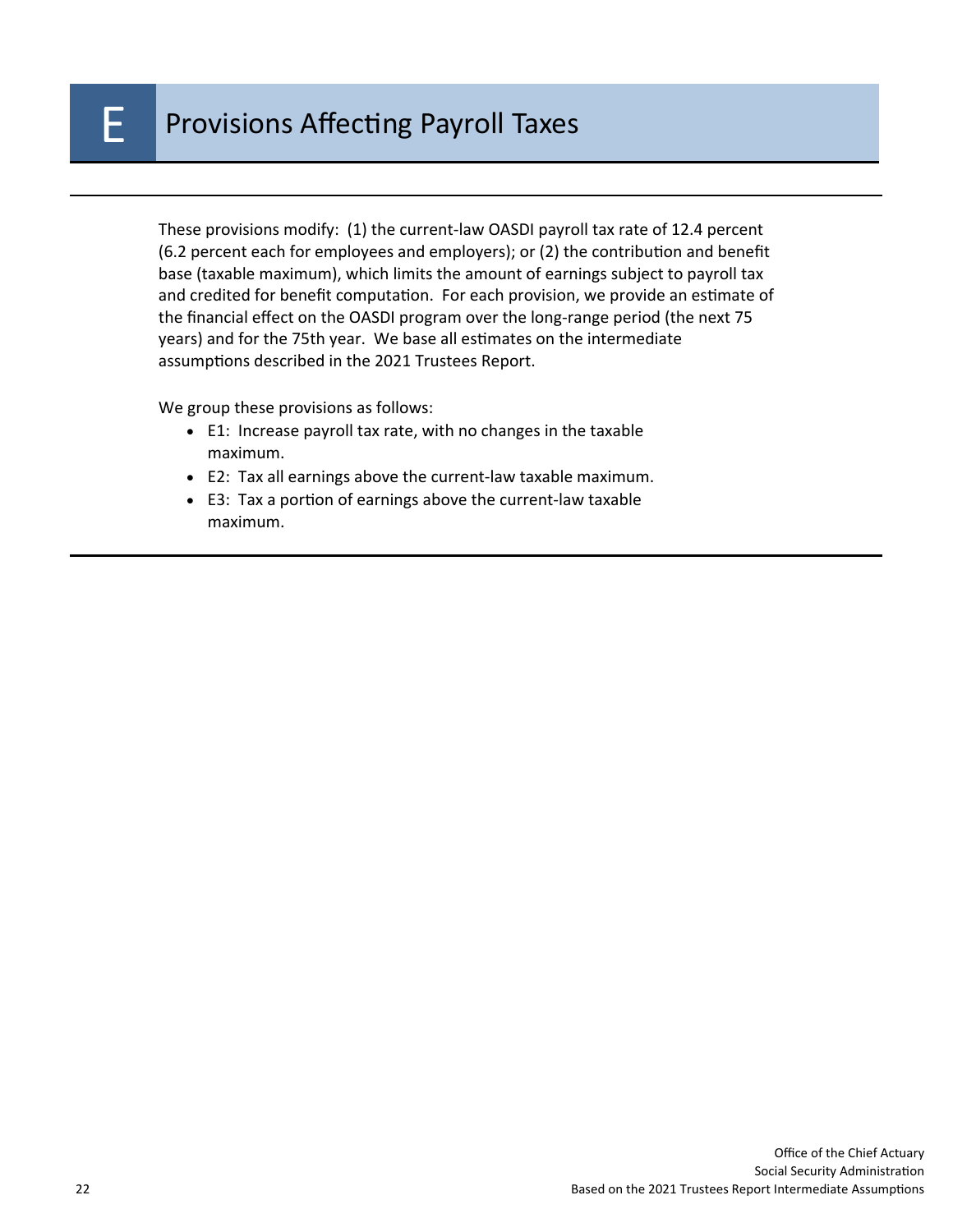### **Category E: Payroll Taxes (including maximum taxable) (2021 Trustees Report intermediate assumptions)**

|       |                                                                                                                                                                                                                                                                                                                                                                                                                                                                                                                                                                                                                                                                                              | Change from current law<br>(percent of payroll) |                                          | <b>Shortfall eliminated</b>        |                                   |
|-------|----------------------------------------------------------------------------------------------------------------------------------------------------------------------------------------------------------------------------------------------------------------------------------------------------------------------------------------------------------------------------------------------------------------------------------------------------------------------------------------------------------------------------------------------------------------------------------------------------------------------------------------------------------------------------------------------|-------------------------------------------------|------------------------------------------|------------------------------------|-----------------------------------|
|       | <b>Description of proposed provisions</b>                                                                                                                                                                                                                                                                                                                                                                                                                                                                                                                                                                                                                                                    | Long-range<br>actuarial<br>balance              | <b>Annual</b><br>balance in<br>75th year | Long-range<br>actuarial<br>balance | Annual<br>balance in<br>75th year |
| E1.1  | Increase the payroll tax rate (currently 12.4 percent) to 16.1 percent in<br>2022 and later.                                                                                                                                                                                                                                                                                                                                                                                                                                                                                                                                                                                                 | 3.61                                            | 3.73                                     | 102%                               | 86%                               |
| E1.2  | Increase the payroll tax rate (currently 12.4 percent) to 16.4 percent in<br>2034-2063, and to 20.4 percent in years 2064 and later.                                                                                                                                                                                                                                                                                                                                                                                                                                                                                                                                                         | 4.52                                            | 7.92                                     | 128%                               | 182%                              |
| E1.4  | Increase the payroll tax rate (currently 12.4 percent) by 0.1 percentage<br>point each year from 2027-2046, until the rate reaches 14.4 percent in<br>2046 and later.                                                                                                                                                                                                                                                                                                                                                                                                                                                                                                                        | 1.51                                            | 2.02                                     | 43%                                | 47%                               |
| E1.8  | Increase the payroll tax rate (currently 12.4 percent) by 0.1 percentage<br>point each year from 2024-2029, until the rate reaches 13.0 percent for<br>2029 and later.                                                                                                                                                                                                                                                                                                                                                                                                                                                                                                                       | 0.55                                            | 0.61                                     | 16%                                | 14%                               |
| E1.9  | Increase the payroll tax rate (currently 12.4 percent) by 0.1 percentage<br>point each year from 2025-2048, until the rate reaches 14.8 percent in<br>2048 and later.                                                                                                                                                                                                                                                                                                                                                                                                                                                                                                                        | 1.81                                            | 2.43                                     | 51%                                | 56%                               |
| E1.10 | Increase the payroll tax rate by 0.1 percentage point per year for 2023<br>through 2032 so that it equals 13.4 percent for 2032 and later. The<br>increase would be split evenly between the employer and employee<br>share, and would be split between OASI and DI in proportion to currently<br>scheduled payroll tax rates.                                                                                                                                                                                                                                                                                                                                                               | 0.90                                            | 1.02                                     | 26%                                | 23%                               |
| E2.1  | Eliminate the taxable maximum in years 2022 and later, and apply full<br>12.4 percent payroll tax rate to all earnings. Do not provide benefit credit<br>for earnings above the current-law taxable maximum.                                                                                                                                                                                                                                                                                                                                                                                                                                                                                 | 2.58                                            | 2.73                                     | 73%                                | 63%                               |
| E2.2  | Eliminate the taxable maximum in years 2022 and later, and apply full<br>12.4 percent payroll tax rate to all earnings. Provide benefit credit for<br>earnings above the current-law taxable maximum.                                                                                                                                                                                                                                                                                                                                                                                                                                                                                        | 2.00                                            | 1.71                                     | 57%                                | 39%                               |
| E2.3  | Eliminate the taxable maximum in years 2022 and later, and apply full<br>12.4 percent payroll tax rate to all earnings. Provide benefit credit for<br>earnings above the current-law taxable maximum. Create a new bend<br>point at the current-law taxable maximum with a 3 percent formula factor<br>applying above the new bend point.                                                                                                                                                                                                                                                                                                                                                    | 2.34                                            | 2.38                                     | 66%                                | 55%                               |
| E2.4  | Eliminate the taxable maximum for years 2028 and later (phased in 2022-<br>2028), and apply full 12.4 percent payroll tax rate to all earnings. Provide<br>benefit credit for earnings above the current-law taxable maximum that<br>are subject to the payroll tax, using a secondary PIA formula. This<br>secondary PIA formula involves: (1) an AIME+ derived from annual<br>earnings from each year after 2021 that were in excess of that year's<br>current-law taxable maximum; (2) a new bend point equal to 134 percent<br>of the monthly current-law taxable maximum; and (3) formula factors of 3<br>percent and 0.25 percent below and above the new bend point,<br>respectively. | 2.39                                            | 2.59                                     | 68%                                | 60%                               |
| E2.5  | Apply 12.4 percent payroll tax rate on earnings above \$250,000 starting in<br>2022, and tax all earnings once the current-law taxable maximum exceeds<br>\$250,000. Do not provide benefit credit for additional earnings taxed.                                                                                                                                                                                                                                                                                                                                                                                                                                                            | 2.47                                            | 2.73                                     | 70%                                | 63%                               |
| E2.6  | Apply a 3 percent payroll tax on earnings above the current-law taxable<br>maximum starting in 2022. Do not provide benefit credit for earnings<br>above the current-law taxable maximum.                                                                                                                                                                                                                                                                                                                                                                                                                                                                                                    | 0.66                                            | 0.70                                     | 19%                                | 16%                               |
| E2.8  | Apply a 2 percent payroll tax on earnings above the current-law taxable<br>maximum for years 2024-2071, and a 3 percent rate for years 2072 and<br>later. Do not provide benefit credit for earnings above the current-law<br>taxable maximum.                                                                                                                                                                                                                                                                                                                                                                                                                                               | 0.49                                            | 0.69                                     | 14%                                | 16%                               |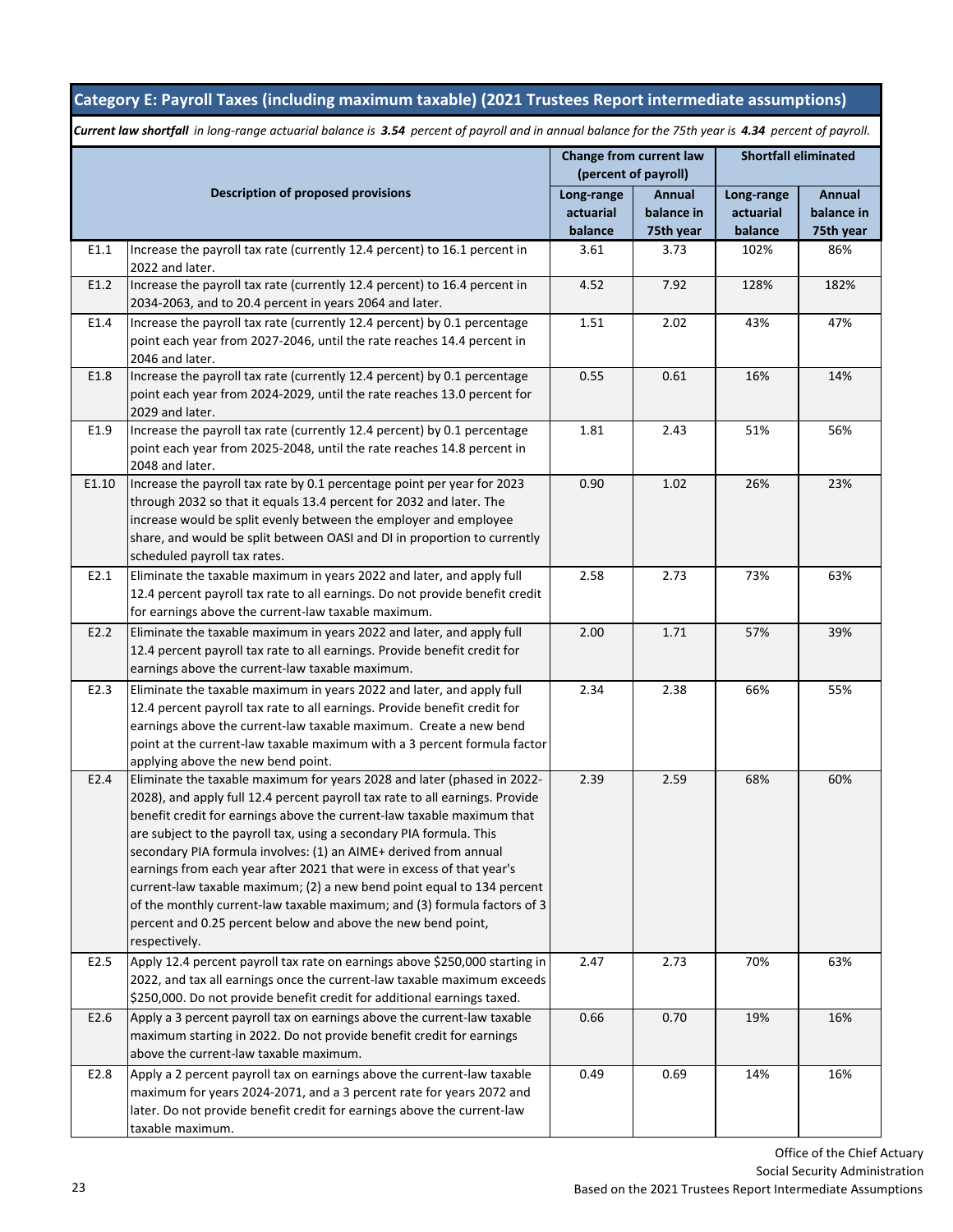### **Category E: Payroll Taxes (including maximum taxable) (continued)**

|       |                                                                                                                                             | Change from current law<br>(percent of payroll) |               | <b>Shortfall eliminated</b> |            |
|-------|---------------------------------------------------------------------------------------------------------------------------------------------|-------------------------------------------------|---------------|-----------------------------|------------|
|       | <b>Description of proposed provisions</b>                                                                                                   | Long-range                                      | <b>Annual</b> | Long-range                  | Annual     |
|       |                                                                                                                                             | actuarial                                       | balance in    | actuarial                   | balance in |
|       |                                                                                                                                             | balance                                         | 75th year     | balance                     | 75th year  |
| E2.11 | Eliminate the taxable maximum in years 2027 and later. Phase in                                                                             | 2.28                                            | 2.39          | 65%                         | 55%        |
|       | elimination by taxing all earnings above the current-law taxable maximum                                                                    |                                                 |               |                             |            |
|       | at: 2.48 percent in 2023, 4.96 percent in 2024, and so on, up to 12.40                                                                      |                                                 |               |                             |            |
|       | percent in 2027. Provide benefit credit for earnings above the current-law                                                                  |                                                 |               |                             |            |
|       | taxable maximum that are subject to the payroll tax, using a secondary                                                                      |                                                 |               |                             |            |
|       | PIA formula. This secondary PIA formula involves: (1) an AIME+ derived                                                                      |                                                 |               |                             |            |
|       | from annual earnings from each year after 2022 that were in excess of                                                                       |                                                 |               |                             |            |
|       | that year's current-law taxable maximum; and (2) a formula factor of 5                                                                      |                                                 |               |                             |            |
|       | percent on this newly computed AIME+.                                                                                                       |                                                 |               |                             |            |
| E2.12 | Eliminate the taxable maximum in years 2033 and later. Phase in                                                                             | 2.09                                            | 2.38          | 59%                         | 55%        |
|       | elimination by taxing all earnings above the current-law taxable maximum                                                                    |                                                 |               |                             |            |
|       | at: 1.24 percent in 2024, 2.48 percent in 2025, and so on, up to 12.40                                                                      |                                                 |               |                             |            |
|       | percent in 2033. Provide benefit credit for earnings above the current-law                                                                  |                                                 |               |                             |            |
|       | taxable maximum. Create a new bend point at the current-law taxable<br>maximum with a 3 percent formula factor applying above the new bend  |                                                 |               |                             |            |
|       | point.                                                                                                                                      |                                                 |               |                             |            |
| E2.13 | Apply OASDI 12.4 percent payroll tax rate on earnings above \$400,000                                                                       | 2.14                                            | 2.60          | 61%                         | 60%        |
|       | starting in 2023, and tax all earnings once the current-law taxable                                                                         |                                                 |               |                             |            |
|       | maximum exceeds \$400,000. Provide benefit credit for earnings above                                                                        |                                                 |               |                             |            |
|       | the current-law taxable maximum that are subject to the payroll tax,                                                                        |                                                 |               |                             |            |
|       | using a secondary PIA formula. This secondary PIA formula involves: (1) an                                                                  |                                                 |               |                             |            |
|       | AIME+ derived from annual earnings from each year after 2022 that were                                                                      |                                                 |               |                             |            |
|       | in excess of that year's current-law taxable maximum; and (2) a formula                                                                     |                                                 |               |                             |            |
|       | factor of 2 percent on this newly computed AIME+.                                                                                           |                                                 |               |                             |            |
| E2.14 | Apply OASDI 12.4 percent payroll tax rate on earnings above \$250,000                                                                       | 2.37                                            | 2.60          | 67%                         | 60%        |
|       | starting in 2023, and tax all earnings once the current-law taxable                                                                         |                                                 |               |                             |            |
|       | maximum exceeds \$250,000. Provide benefit credit for earnings above                                                                        |                                                 |               |                             |            |
|       | the current-law taxable maximum that are subject to the payroll tax,                                                                        |                                                 |               |                             |            |
|       | using a secondary PIA formula. This secondary PIA formula involves: (1) an                                                                  |                                                 |               |                             |            |
|       | AIME+ derived from annual earnings from each year after 2022 that were                                                                      |                                                 |               |                             |            |
|       | in excess of that year's current-law taxable maximum; and (2) a formula                                                                     |                                                 |               |                             |            |
|       | factor of 2 percent on this newly computed AIME+.                                                                                           |                                                 |               |                             |            |
| E2.15 | Apply OASDI 12.4 percent payroll tax rate on earnings above \$300,000                                                                       | 2.26                                            | 2.53          | 64%                         | 58%        |
|       | starting in 2023, and tax all earnings once the current-law taxable<br>maximum exceeds \$300,000. Provide benefit credit for earnings above |                                                 |               |                             |            |
|       | the current-law taxable maximum that are subject to the payroll tax,                                                                        |                                                 |               |                             |            |
|       | using a secondary PIA formula. This secondary PIA formula involves: (1) an                                                                  |                                                 |               |                             |            |
|       | AIME+ derived from annual earnings from each year after 2022 that were                                                                      |                                                 |               |                             |            |
|       | in excess of that year's current-law taxable maximum; and (2) a formula                                                                     |                                                 |               |                             |            |
|       | factor of 3 percent on this newly computed AIME+.                                                                                           |                                                 |               |                             |            |
| E3.1  | Increase the taxable maximum such that 90 percent of earnings would be                                                                      | 0.77                                            | 0.62          | 22%                         | 14%        |
|       | subject to the payroll tax (phased in 2022-2031). Provide benefit credit                                                                    |                                                 |               |                             |            |
|       | for earnings up to the revised taxable maximum.                                                                                             |                                                 |               |                             |            |
| E3.2  | Increase the taxable maximum such that 90 percent of earnings would be                                                                      | 1.05                                            | 1.18          | 30%                         | 27%        |
|       | subject to the payroll tax (phased in 2022-2031). Do not provide benefit                                                                    |                                                 |               |                             |            |
|       | credit for additional earnings taxed.                                                                                                       |                                                 |               |                             |            |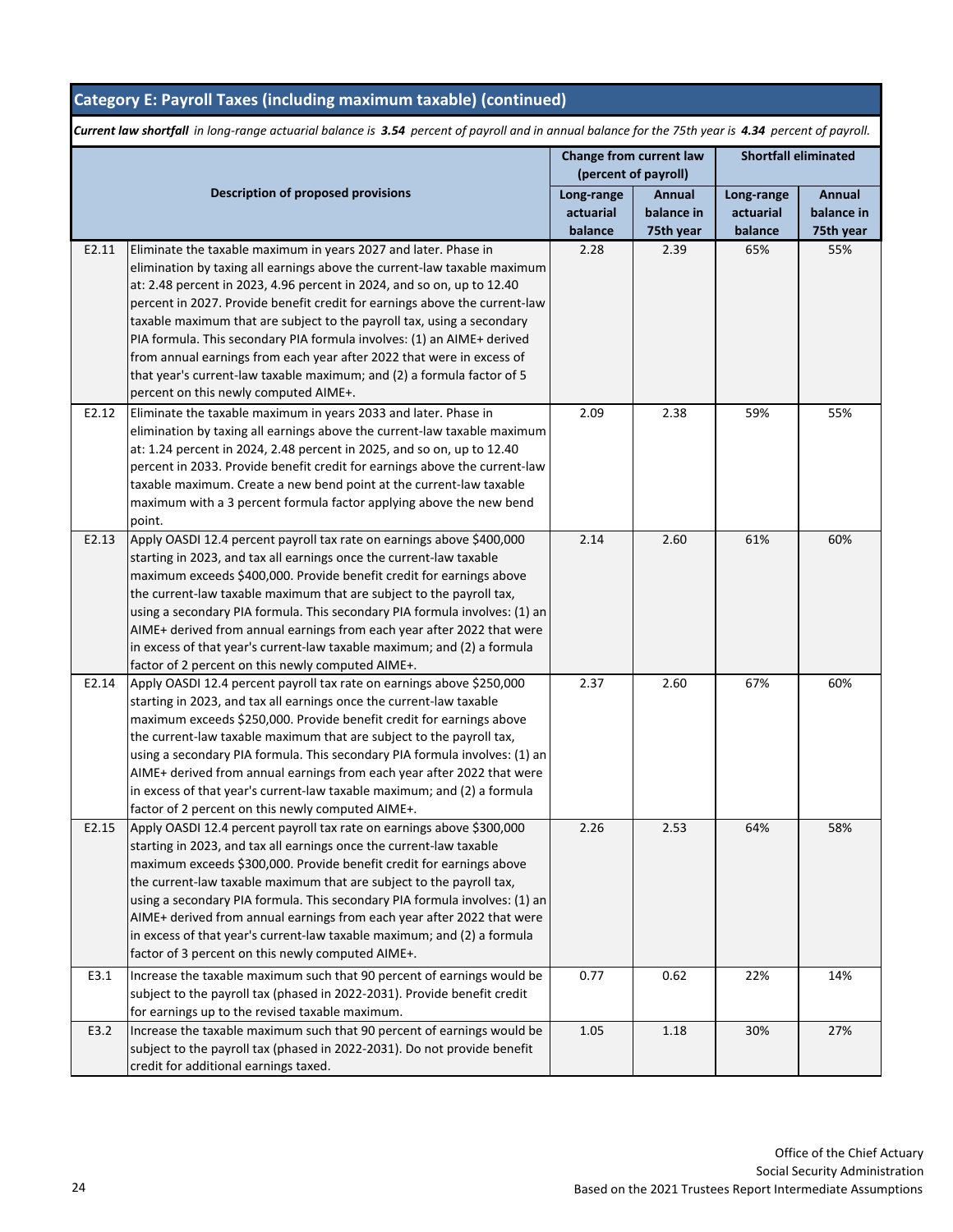### **Category E: Payroll Taxes (including maximum taxable) (continued)**

|       |                                                                                                                                                     | Change from current law<br>(percent of payroll) |               | Shortfall eliminated |               |
|-------|-----------------------------------------------------------------------------------------------------------------------------------------------------|-------------------------------------------------|---------------|----------------------|---------------|
|       | <b>Description of proposed provisions</b>                                                                                                           | Long-range                                      | <b>Annual</b> | Long-range           | <b>Annual</b> |
|       |                                                                                                                                                     | actuarial                                       | balance in    | actuarial            | balance in    |
|       |                                                                                                                                                     | balance                                         | 75th year     | balance              | 75th year     |
| E3.5  | Increase the taxable maximum each year by an additional 2 percent                                                                                   | 0.65                                            | 0.66          | 18%                  | 15%           |
|       | beginning in 2022 until taxable earnings equal 90 percent of covered                                                                                |                                                 |               |                      |               |
|       | earnings. Provide benefit credit for earnings up to the revised taxable                                                                             |                                                 |               |                      |               |
|       | maximum.                                                                                                                                            |                                                 |               |                      |               |
| E3.6  | Increase the taxable maximum each year by an additional 2 percent                                                                                   | 0.81                                            | 1.18          | 23%                  | 27%           |
|       | beginning in 2024 until taxable earnings equal 90 percent of covered                                                                                |                                                 |               |                      |               |
|       | earnings. Do not provide benefit credit for additional earnings taxed.                                                                              |                                                 |               |                      |               |
| E3.7  | Increase the taxable maximum by an additional 2 percent per year                                                                                    | 0.67                                            | 0.79          | 19%                  | 18%           |
|       | beginning in 2023 until taxable earnings equal 90 percent of covered                                                                                |                                                 |               |                      |               |
|       | earnings. Provide benefit credit for earnings up to the revised taxable                                                                             |                                                 |               |                      |               |
|       | maximum. Create a new bend point equal to the current-law taxable                                                                                   |                                                 |               |                      |               |
|       | maximum with a 5 percent formula factor applying above the new bend                                                                                 |                                                 |               |                      |               |
|       | point.                                                                                                                                              |                                                 |               |                      |               |
| E3.8  | Beginning in 2029, apply 2 percent payroll tax rate on earnings over the                                                                            | 0.20                                            | 0.16          | 6%                   | 4%            |
|       | wage-indexed equivalent of \$200,000 in 2017 (about \$305,400 in 2029),                                                                             |                                                 |               |                      |               |
|       | with the threshold wage-indexed after 2029. Provide proportional benefit                                                                            |                                                 |               |                      |               |
|       | credit for additional earnings taxed, based on the payroll tax rate applied                                                                         |                                                 |               |                      |               |
|       | to the additional earnings divided by the full 12.4 percent payroll tax rate.                                                                       |                                                 |               |                      |               |
| E3.9  | Beginning in 2029, apply 2 percent payroll tax rate on earnings over the                                                                            | 0.28                                            | 0.33          | 8%                   | 8%            |
|       | wage-indexed equivalent of \$200,000 in 2017 (about \$305,400 in 2029),                                                                             |                                                 |               |                      |               |
|       | with the threshold wage-indexed after 2029. Do not provide benefit                                                                                  |                                                 |               |                      |               |
|       | credit for additional earnings taxed.                                                                                                               |                                                 |               |                      |               |
| E3.10 | Beginning in 2029, apply 2 percent payroll tax rate on earnings over the                                                                            | 0.15                                            | 0.12          | 4%                   | 3%            |
|       | wage-indexed equivalent of \$300,000 in 2017 (about \$458,400 in 2029),                                                                             |                                                 |               |                      |               |
|       | with the threshold wage-indexed after 2029. Provide proportional benefit                                                                            |                                                 |               |                      |               |
|       | credit for additional earnings taxed, based on the payroll tax rate applied                                                                         |                                                 |               |                      |               |
|       | to the additional earnings divided by the full 12.4 percent payroll tax rate.                                                                       |                                                 |               |                      |               |
| E3.11 | Beginning in 2029, apply 2 percent payroll tax rate on earnings over the                                                                            | 0.21                                            | 0.25          | 6%                   | 6%            |
|       | wage-indexed equivalent of \$300,000 in 2017 (about \$458,400 in 2029),                                                                             |                                                 |               |                      |               |
|       | with the threshold wage-indexed after 2029. Do not provide benefit                                                                                  |                                                 |               |                      |               |
|       | credit for additional earnings taxed.                                                                                                               |                                                 |               |                      |               |
| E3.12 | Beginning in 2029, apply 2 percent payroll tax rate on earnings over the                                                                            | 0.12                                            | 0.10          | 3%                   | 2%            |
|       | wage-indexed equivalent of \$400,000 in 2017 (about \$611,100 in 2029),<br>with the threshold wage-indexed after 2029. Provide proportional benefit |                                                 |               |                      |               |
|       | credit for additional earnings taxed, based on the payroll tax rate applied                                                                         |                                                 |               |                      |               |
|       | to the additional earnings divided by the full 12.4 percent payroll tax rate.                                                                       |                                                 |               |                      |               |
| E3.13 | Beginning in 2029, apply 2 percent payroll tax rate on earnings over the                                                                            | 0.17                                            | 0.20          | 5%                   | 5%            |
|       | wage-indexed equivalent of \$400,000 in 2017 (about \$611,100 in 2029),                                                                             |                                                 |               |                      |               |
|       | with the threshold wage-indexed after 2029. Do not provide benefit                                                                                  |                                                 |               |                      |               |
|       | credit for additional earnings taxed.                                                                                                               |                                                 |               |                      |               |
| E3.14 | Eliminate the taxable maximum for the employer payroll tax (6.2 percent)                                                                            | 1.49                                            | 1.40          | 42%                  | 32%           |
|       | beginning in 2022. For the employee payroll tax (6.2 percent) and for                                                                               |                                                 |               |                      |               |
|       | benefit credit purposes, beginning in 2022, increase the taxable maximum                                                                            |                                                 |               |                      |               |
|       | by an additional 2 percent per year until taxable earnings equal 90                                                                                 |                                                 |               |                      |               |
|       | percent of covered earnings.                                                                                                                        |                                                 |               |                      |               |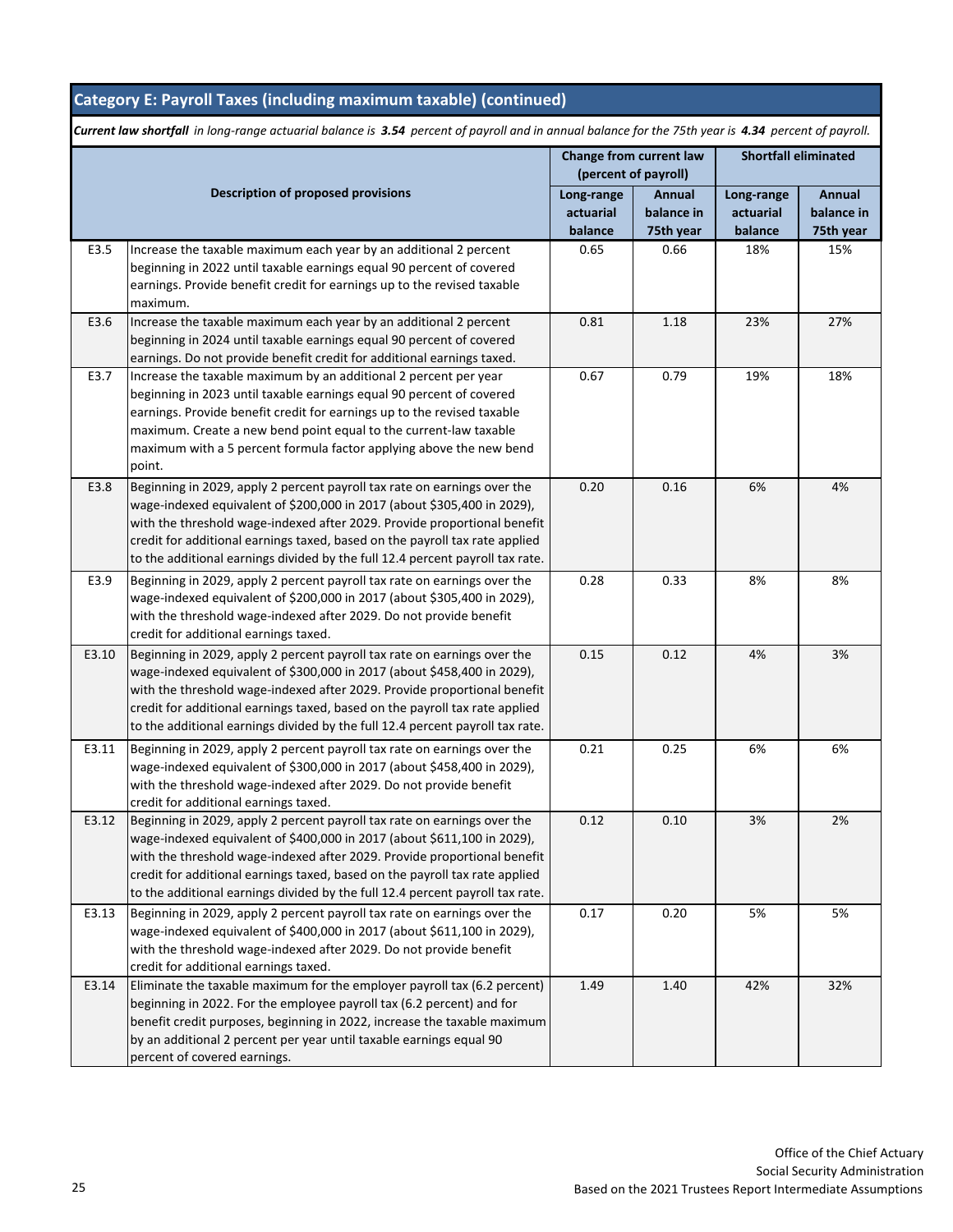### **Category E: Payroll Taxes (including maximum taxable) (continued)**

|       |                                                                            | Change from current law |                      | <b>Shortfall eliminated</b> |               |
|-------|----------------------------------------------------------------------------|-------------------------|----------------------|-----------------------------|---------------|
|       |                                                                            |                         | (percent of payroll) |                             |               |
|       | <b>Description of proposed provisions</b>                                  | Long-range              | <b>Annual</b>        | Long-range                  | <b>Annual</b> |
|       |                                                                            | actuarial               | balance in           | actuarial                   | balance in    |
|       |                                                                            | balance                 | 75th year            | balance                     | 75th year     |
| E3.15 | Increase the taxable maximum such that 90 percent of earnings are          | 1.44                    | 1.36                 | 41%                         | 31%           |
|       | subject to the payroll tax (phased in 2022-2031). In addition, apply a tax |                         |                      |                             |               |
|       | rate of 6.2 percent for earnings above the revised taxable maximum         |                         |                      |                             |               |
|       | (phased in from 2022-2031). Provide benefit credit for earnings taxed up   |                         |                      |                             |               |
|       | to the revised taxable maximum.                                            |                         |                      |                             |               |
| E3.16 | Beginning in 2023, apply 4 percent payroll tax rate on earnings above the  | 0.35                    | 0.38                 | 10%                         | 9%            |
|       | wage-indexed equivalent of \$400,000 in 2015 (about \$526,200 in 2023),    |                         |                      |                             |               |
|       | with the threshold wage-indexed after 2023. Provide benefit credit for     |                         |                      |                             |               |
|       | additional earnings taxed, using a secondary PIA formula. This secondary   |                         |                      |                             |               |
|       | PIA formula involves: (1) an AIME+ derived from annual earnings taxed      |                         |                      |                             |               |
|       | only between 2015 wage-indexed equivalents of \$400,000 and \$500,000,     |                         |                      |                             |               |
|       | or about \$526,200 and \$657,900 in 2023 (with thresholds wage-indexed     |                         |                      |                             |               |
|       | after 2023); and (2) a formula factor of 2 percent on this newly computed  |                         |                      |                             |               |
|       | AIME+.                                                                     |                         |                      |                             |               |
| E3.17 | Beginning in 2023, increase the taxable maximum by twice the rate of       | 1.06                    | 1.49                 | 30%                         | 34%           |
|       | increase in the national Average Wage Index, but never by less than 3      |                         |                      |                             |               |
|       | percent. Provide benefit credit for earnings up to the revised taxable     |                         |                      |                             |               |
|       | maximum levels.                                                            |                         |                      |                             |               |
| E3.18 | Increase the taxable maximum linearly over 4 years to \$248,400 for 2026.  | 0.61                    | 0.65                 | 17%                         | 15%           |
|       | After 2026, index the taxable maximum to AWI plus 0.5 percentage point.    |                         |                      |                             |               |
|       | Apply benefit credit on additional earnings taxed.                         |                         |                      |                             |               |
| E3.19 | Increase the taxable maximum such that 90 percent of earnings would be     | 1.02                    | 1.09                 | 29%                         | 25%           |
|       | subject to the payroll tax (phased in linearly from 2023-2028). Provide    |                         |                      |                             |               |
|       | benefit credit for additional earnings taxed, using a secondary PIA        |                         |                      |                             |               |
|       | formula. This secondary PIA formula involves: (1) an AIME+ derived from    |                         |                      |                             |               |
|       | additional annual earnings taxed over the current-law taxable maximum;     |                         |                      |                             |               |
|       | and (2) a formula factor of 2.5 percent on this newly computed AIME+.      |                         |                      |                             |               |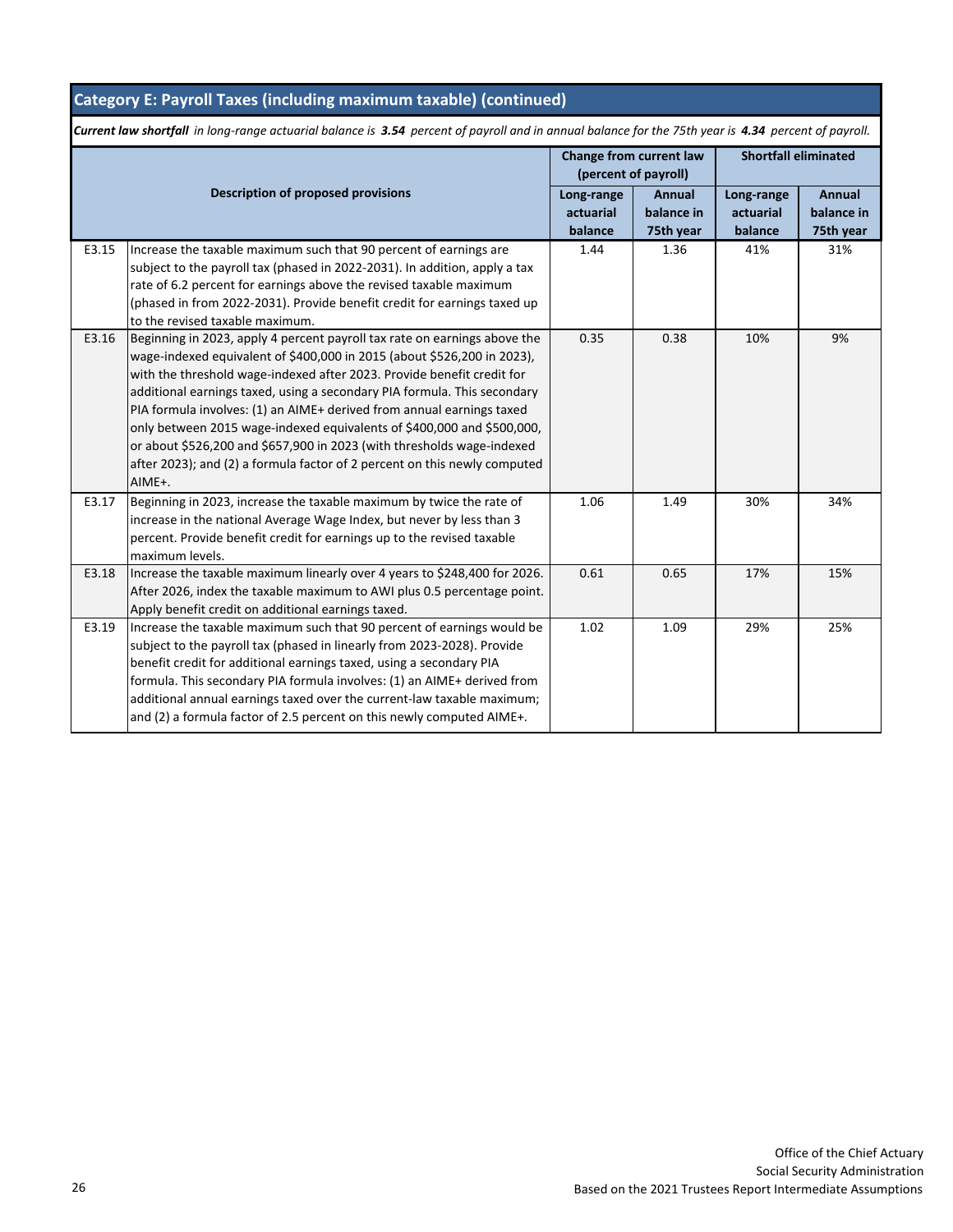# Provisions Affecting Coverage of Employment or<br>F Earnings, or Inclusion of Other Sources of Revenue

These provisions expand or reduce the categories of workers or the amount of earnings covered under the Social Security system, or add other sources of revenue that would be dedicated to OASDI. For each provision, we provide an estimate of the financial effect on the OASDI program over the long-range period (the next 75 years) and the 75th year. We base all estimates on the intermediate assumptions described in the 2021 Trustees Report.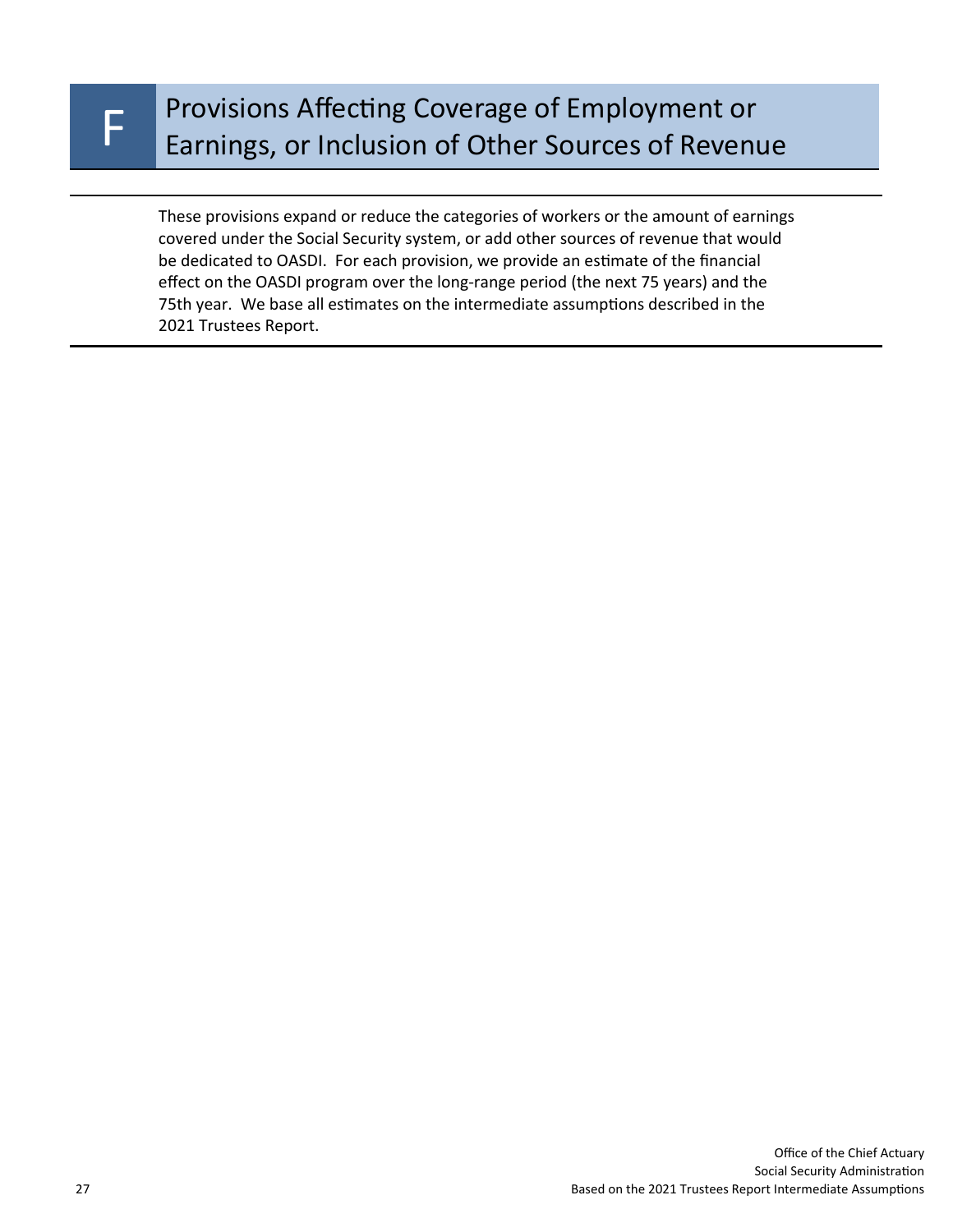### **Category F: Coverage of Employment or Earnings, or Inclusion of Other Sources of Revenue (2021 Trustees Report intermediate assumptions)**

|                | Current law shortfall in long-range actuarial balance is 3.54 percent of payroll and in annual balance for the 75th year is 4.34 percent of payroll.                                                                                                                                                                                                                                                                                                                     |                                                 |                                          |                                    |                                   |
|----------------|--------------------------------------------------------------------------------------------------------------------------------------------------------------------------------------------------------------------------------------------------------------------------------------------------------------------------------------------------------------------------------------------------------------------------------------------------------------------------|-------------------------------------------------|------------------------------------------|------------------------------------|-----------------------------------|
|                |                                                                                                                                                                                                                                                                                                                                                                                                                                                                          | Change from current law<br>(percent of payroll) |                                          | <b>Shortfall eliminated</b>        |                                   |
|                | Description of proposed provisions                                                                                                                                                                                                                                                                                                                                                                                                                                       | Long-range<br>actuarial<br>balance              | <b>Annual</b><br>balance in<br>75th year | Long-range<br>actuarial<br>balance | Annual<br>balance in<br>75th year |
| F <sub>1</sub> | Starting in 2022, cover newly hired State and local government<br>employees.                                                                                                                                                                                                                                                                                                                                                                                             | 0.14                                            | $-0.16$                                  | 4%                                 | $-4%$                             |
| F <sub>2</sub> | Starting in 2022, exempt individuals with more than 180 quarters of<br>coverage from the OASDI payroll tax. Earnings exempted from OASDI<br>payroll tax would not be used in computing benefits.                                                                                                                                                                                                                                                                         | $-0.64$                                         | $-0.84$                                  | $-18%$                             | $-19%$                            |
| F <sub>3</sub> | Expand covered earnings to include employer and employee premiums<br>for employer-sponsored group health insurance (ESI). Starting in 2025,<br>phase out the OASDI payroll tax exclusion for ESI premiums. Set an<br>exclusion level at the 75th percentile of premium distribution in 2025,<br>with amounts above that subject to the payroll tax. Reduce the exclusion<br>level each year by 10 percent of the 2025 exclusion level until fully<br>eliminated in 2035. | 1.21                                            | 0.85                                     | 34%                                | 20%                               |
| F4             | Expand covered earnings to include contributions to voluntary salary<br>reduction plans (such as Cafeteria 125 plans and Flexible Spending<br>Accounts). Starting in 2022, subject these contributions to the OASDI<br>payroll tax, making the payroll tax treatment of these contributions like<br>401(k) contributions.                                                                                                                                                | 0.37                                            | 0.25                                     | 11%                                | 6%                                |
| F <sub>5</sub> | Tax Reform for Business: Establish a value added tax (VAT) of 3.0 percent<br>for 2023 and 6.5 percent for 2024 and later. Assume about 75% of<br>personal consumption expenditures is subject to the VAT.                                                                                                                                                                                                                                                                | $-0.01$                                         | 0.17                                     | $-0%$                              | 4%                                |
| F <sub>6</sub> | Apply a 6.2 percent tax on investment income as defined in the<br>Affordable Care Act (ACA), with unindexed thresholds as in the ACA<br>(\$200,000 for single filer, \$250,000 for married filing jointly), starting in<br>2023. Proceeds go to the OASI and DI Trust Funds.                                                                                                                                                                                             | 0.96                                            | 1.19                                     | 27%                                | 27%                               |
| F7             | For the estate tax, gift tax, and generation skipping transfer (GST) tax,<br>return the respective exemption thresholds and tax rates to 2009 levels<br>(\$3.5 million threshold for estate tax with a top 45% tax rate) for deaths<br>after 2021 and gifts made after 2021, with those levels not indexed in<br>future years. All proceeds from the estate tax, gift tax, and GST tax would<br>go to the OASI and DI Trust Funds.                                       | 0.60                                            | 0.78                                     | 17%                                | 18%                               |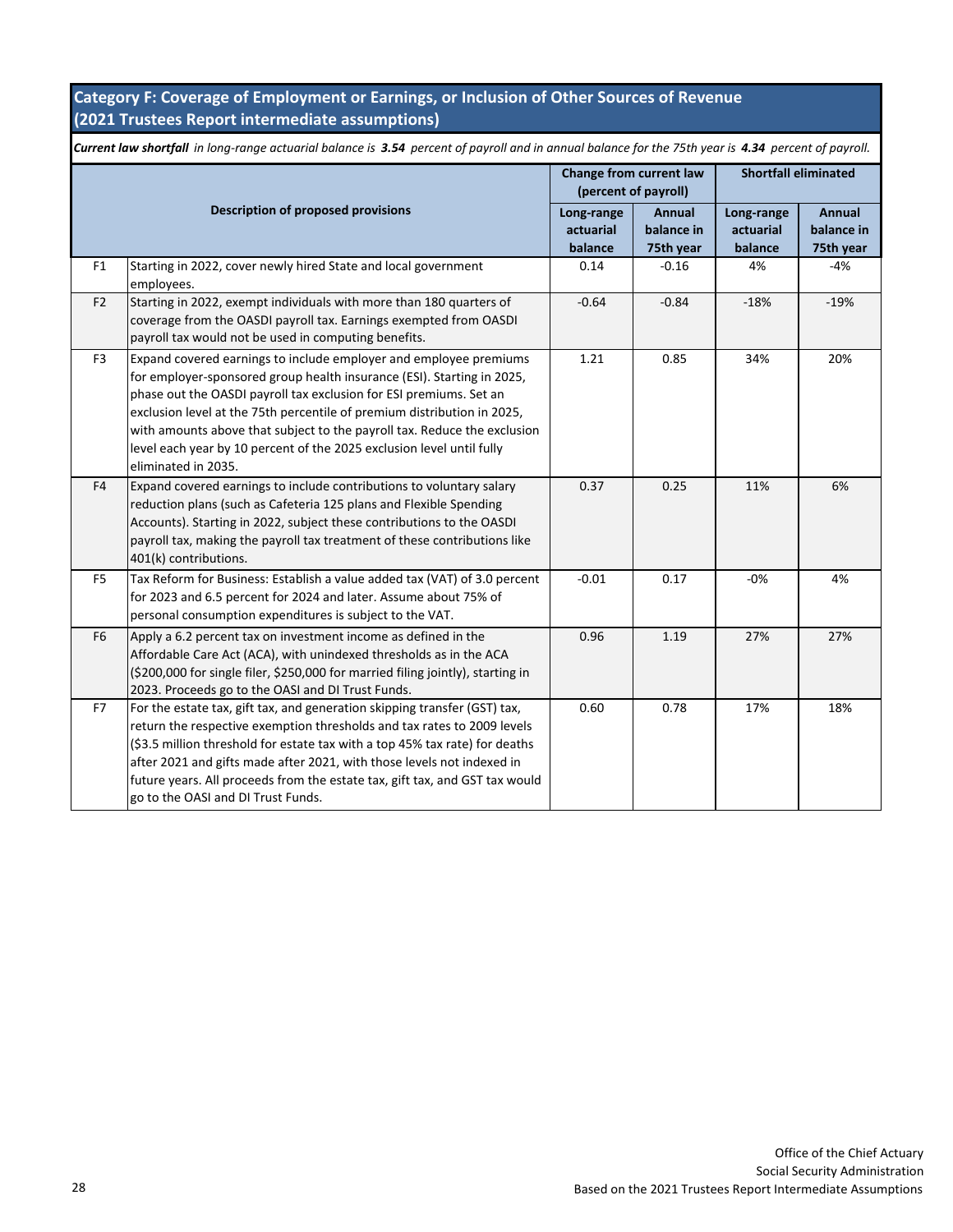These provisions invest a portion of the Social Security Trust funds in marketable securities (e.g., equities, corporate bonds), rather than in special-issue government bonds as under current law. For each provision, we provide an estimate of the financial effect on the OASDI program over the long-range period (the next 75 years) and for the 75th year. We base all estimates on the intermediate assumptions described in the 2021 Trustees Report.

The selections G3, G5, and G7 provide a low-yield or risk-adjusted perspective where equity yields equal the average real yield on long-term Treasury bonds. Thus, these selections have no effect on the actuarial balance of the OASDI program. Some analysts believe the higher expected return for equities should not be included in valuations because the tendency for higher average returns is compensation for the higher volatility in equities. The low-yield or risk-adjusted assumption reflects this perspective.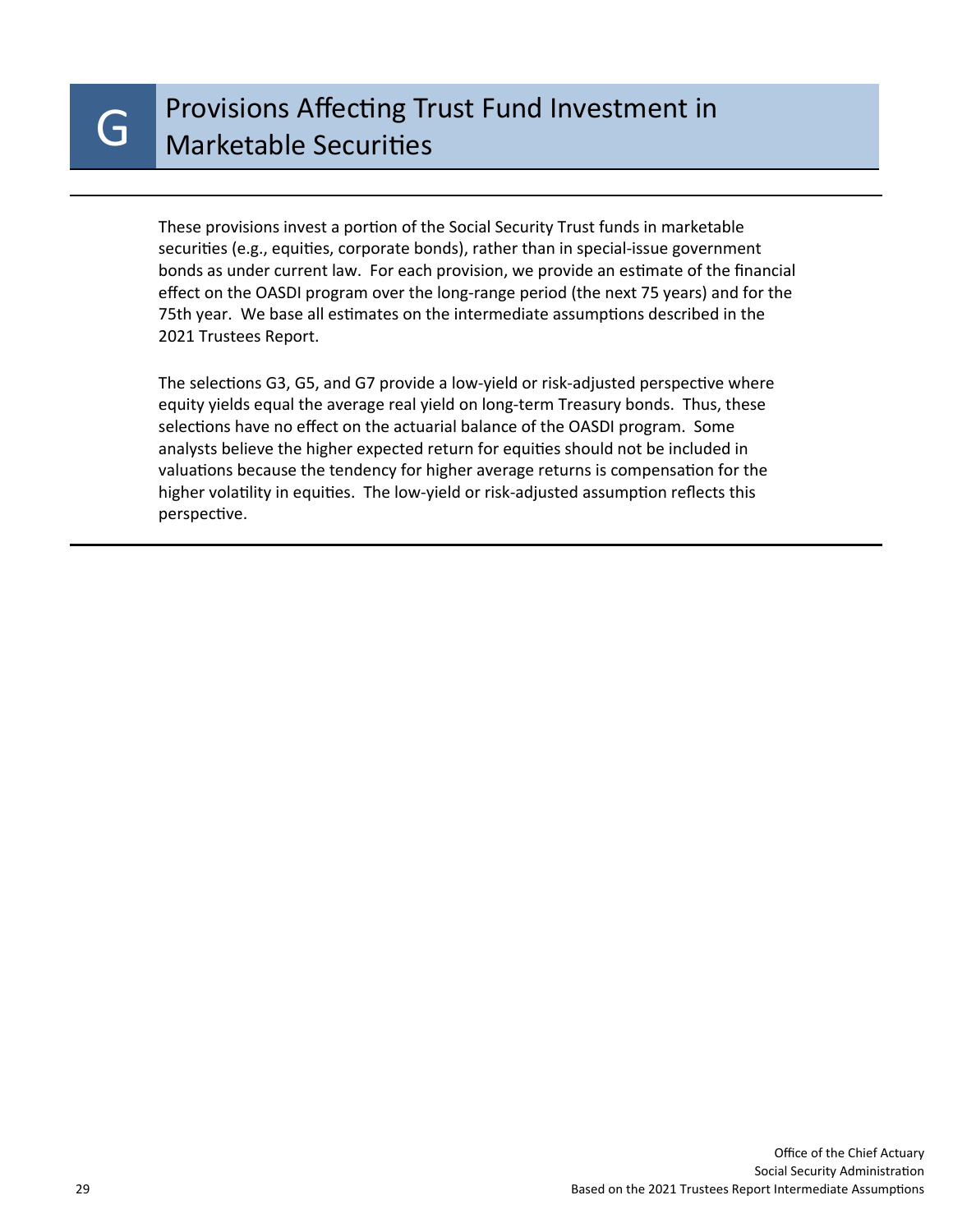#### **Category G: Trust Fund Investment in Equities (2021 Trustees Report intermediate assumptions)**

*Current law shortfall in long-range actuarial balance is 3.54 percent of payroll and in annual balance for the 75th year is 4.34 percent of payroll.*

|                |                                                                                                                                                                                                                                                                               | (percent of payroll)               | Change from current law     | <b>Shortfall eliminated</b> |                      |
|----------------|-------------------------------------------------------------------------------------------------------------------------------------------------------------------------------------------------------------------------------------------------------------------------------|------------------------------------|-----------------------------|-----------------------------|----------------------|
|                | Description of proposed provisions                                                                                                                                                                                                                                            | Long-range<br>actuarial<br>balance | <b>Annual</b><br>balance in | Long-range<br>actuarial     | Annual<br>balance in |
| G <sub>1</sub> | Invest 40 percent of the OASI and DI Trust Fund reserves in equities<br>(phased in 2022-2036), assuming an ultimate 5.8 percent annual real rate<br>of return on equities.                                                                                                    | $0.51*$                            | 75th year<br>0.00           | balance                     | 75th year<br>0%      |
| G2             | Invest 40 percent of the OASI and DI Trust Fund reserves in equities<br>(phased in 2022-2036), assuming an ultimate 4.8 percent annual real rate<br>of return on equities.                                                                                                    | $0.37*$                            | 0.00                        | $\ast$                      | 0%                   |
| G <sub>3</sub> | Invest 40 percent of the OASI and DI Trust Fund reserves in equities<br>(phased in 2022-2036), assuming an ultimate 2.3 percent annual real rate<br>of return on equities. Thus, the ultimate rate of return on equities is the<br>same as that assumed for Trust Fund bonds. | $0.00*$                            | 0.00                        | $\ast$                      | 0%                   |
| G4             | Invest 15 percent of the OASI and DI Trust Fund reserves in equities<br>(phased in 2022-2031), assuming an ultimate 5.8 percent annual real rate<br>of return on equities.                                                                                                    | $0.21*$                            | 0.00                        | $\ast$                      | 0%                   |
| G5             | Invest 15 percent of the OASI and DI Trust Fund reserves in equities<br>(phased in 2022-2031), assuming an ultimate 2.3 percent annual real rate<br>of return on equities. Thus, the ultimate rate of return on equities is the<br>same as that assumed for Trust Fund bonds. | $0.00*$                            | 0.00                        | $\ast$                      | 0%                   |
| G <sub>6</sub> | Invest 25 percent of the OASI and DI Trust Fund reserves in equities<br>(phased in 2024-2033), assuming an ultimate 5.8 percent annual real rate<br>of return on equities.                                                                                                    | $0.32*$                            | 0.00                        | $\ast$                      | 0%                   |
| G7             | Invest 25 percent of the OASI and DI Trust Fund reserves in equities<br>(phased in 2024-2033), assuming an ultimate 2.3 percent annual real rate<br>of return on equities. Thus, the ultimate rate of return on equities is the<br>same as that assumed for Trust Fund bonds. | $0.00*$                            | 0.00                        | $\ast$                      | 0%                   |

\* A change in the investment of trust fund reserves to include some equities affects the size of all summarized measures because increased "present-value" discounting reduces the weight on values for more distant future years. As a result, the magnitude of the current-law actuarial balance and the summarized effects of most proposals is reduced. Therefore, the size of the change in the long-range actuarial balance indicated here cannot be interpreted directly as a reduction in the shortfall. The actual reduction in the shortfall from equity investment depends on the amount of reserves that are available for investment throughout the period. For example, if provisions to change revenue or scheduled benefits resulted in a purely pay-as-you-go system (reserves just above zero throughout the period), then investment in equities would have no effect on the actuarial balance.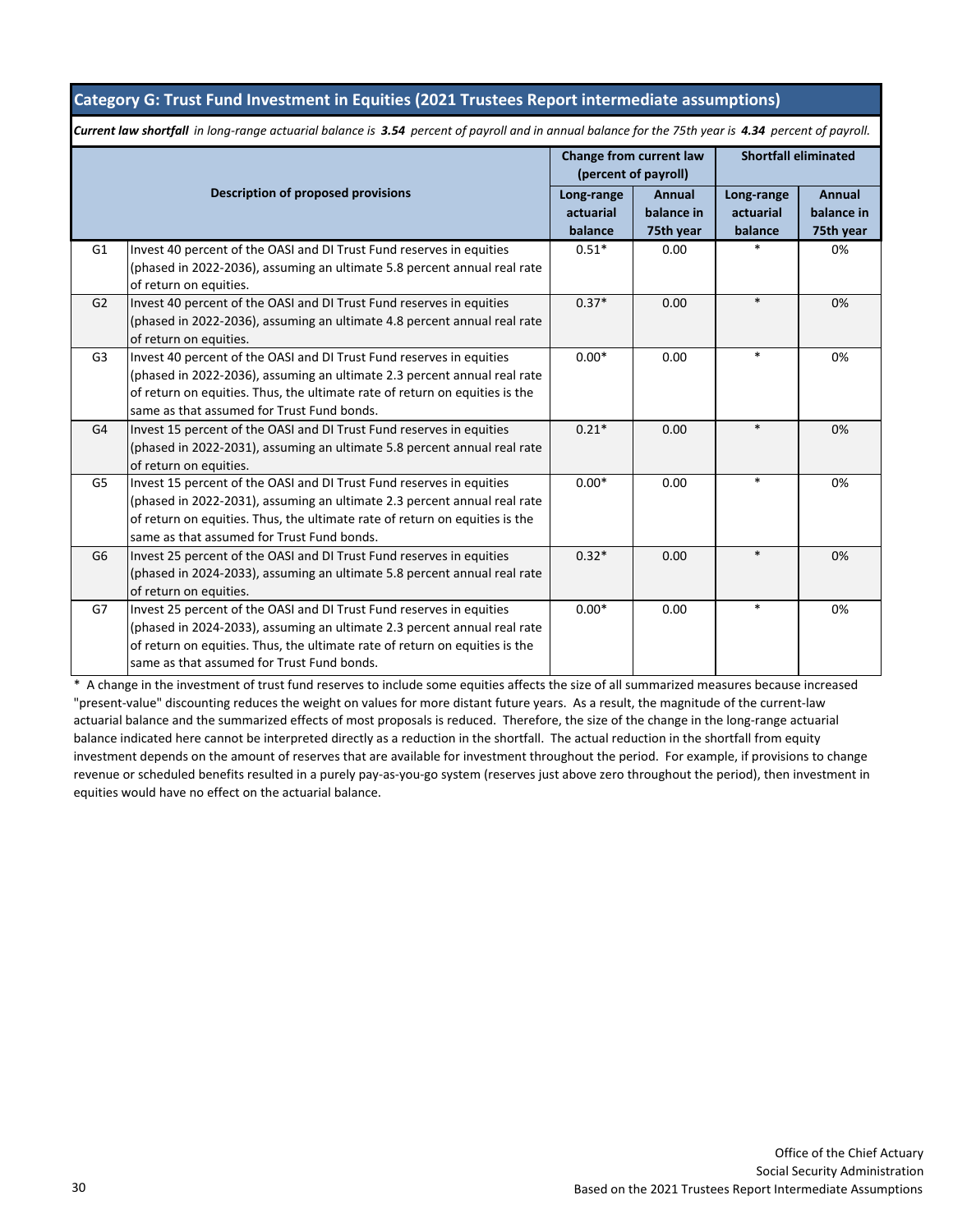

These provisions revise the current rules for subjecting Social Security benefits to personal income tax. For each provision, we provide an estimate of the financial effect on the OASDI program over the long-range period (the next 75 years) and for the 75th year. We base all estimates on the intermediate assumptions described in the 2021 Trustees Report.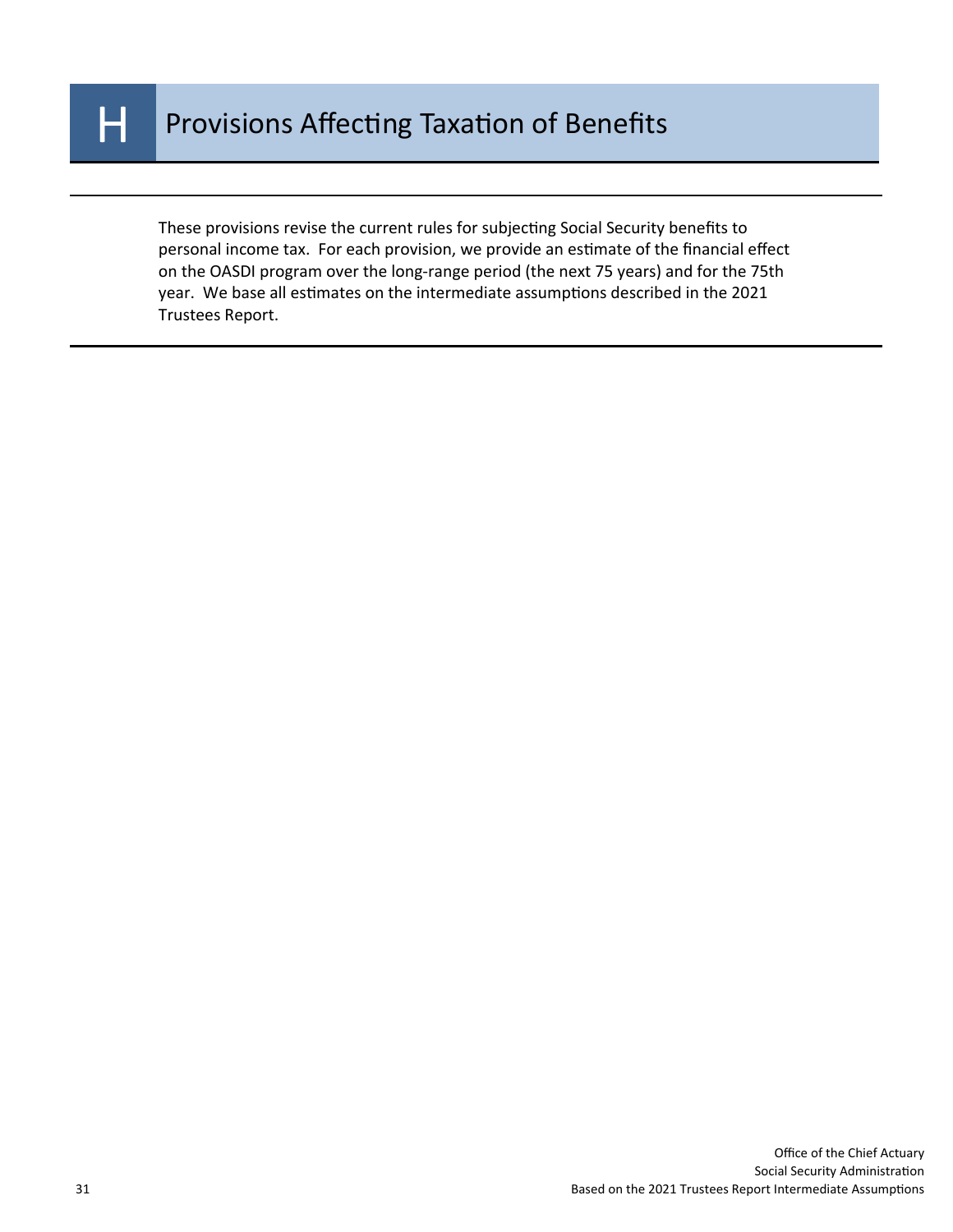## **Category H: Taxation of Benefits (2021 Trustees Report intermediate assumptions)**

|                |                                                                                                                                                                                                                                                                                                                                                                                                                                                                                                                                                                                                                                                                                                                                                                      | Change from current law<br>(percent of payroll) |                                   | <b>Shortfall eliminated</b>        |                                   |
|----------------|----------------------------------------------------------------------------------------------------------------------------------------------------------------------------------------------------------------------------------------------------------------------------------------------------------------------------------------------------------------------------------------------------------------------------------------------------------------------------------------------------------------------------------------------------------------------------------------------------------------------------------------------------------------------------------------------------------------------------------------------------------------------|-------------------------------------------------|-----------------------------------|------------------------------------|-----------------------------------|
|                | <b>Description of proposed provisions</b>                                                                                                                                                                                                                                                                                                                                                                                                                                                                                                                                                                                                                                                                                                                            | Long-range<br>actuarial<br>balance              | Annual<br>balance in<br>75th year | Long-range<br>actuarial<br>balance | Annual<br>balance in<br>75th year |
| H <sub>2</sub> | Starting in 2022, tax Social Security benefits in a manner similar to private<br>pension income. Phase out the lower-income thresholds during 2022-<br>2041.                                                                                                                                                                                                                                                                                                                                                                                                                                                                                                                                                                                                         | 0.21                                            | 0.17                              | 6%                                 | 4%                                |
| H <sub>3</sub> | Starting in 2023, modify personal income tax by: (a) establishing two-<br>brackets with marginal rates of 15 and 27 percent separated at \$51,000<br>(CPI indexed); (b) creating a non-refundable credit for low-income tax<br>filers age 65 and older; and (c) treating capital gains as regular income.<br>Tax all Social Security benefits at the applicable marginal rate (15 or 27<br>percent) less 7.5 percent, with 60 percent of this revenue going to OASDI<br>and 40 percent going to HI.                                                                                                                                                                                                                                                                  | $-0.04$                                         | $-0.09$                           | $-1%$                              | $-2%$                             |
| H4             | Increase the threshold for taxation of OASDI benefits to \$50,000 for single<br>filers and \$100,000 for joint filers starting in 2023. Taxation of benefits<br>revenues transferred to the Hospital Insurance (HI) Trust Fund would be<br>the same as if the current-law computation applied.                                                                                                                                                                                                                                                                                                                                                                                                                                                                       | $-0.11$                                         | $-0.01$                           | $-3%$                              | $-0%$                             |
| H <sub>5</sub> | Beginning in 2028, for single/head-of-household/married-filing-separate<br>taxpayers with MAGI of \$250,000 or more and joint filers with MAGI of<br>\$500,000 or more, include up to the remaining 15 percent of Social<br>Security benefits in taxable income (increased from up to 85 percent of<br>benefits taxable under current law). In subsequent years, update these<br>thresholds for growth in wages (AWI). Revenue from this provision would<br>be credited to the Social Security trust funds. Current law taxation of up<br>to 85 percent of Social Security benefits would remain unchanged.                                                                                                                                                          | 0.01                                            | 0.01                              | 0%                                 | 0%                                |
| H6             | Eliminate federal income taxation of OASDI benefits that is credited to the<br>OASI and DI Trust Funds for 2054 and later. Phase out OASDI taxation of<br>benefits by increasing relevant income thresholds from 2045 through<br>2053 as follows, for single/joint tax filers: (a) 2045 = \$32,500/\$65,000; (b)<br>2046 = \$40,000/\$80,000; (c) 2047 = \$47,500/\$95,000; (d) 2048 =<br>\$55,000/\$110,000; (e) 2049 = \$62,500/\$125,000; (f) 2050 =<br>\$70,000/\$140,000; (g) 2051 = \$77,500/\$155,000; (h) 2052 =<br>\$85,000/\$170,000; and (i) 2053 = \$92,500/\$185,000. Taxation of<br>benefits revenues for the Hospital Insurance (HI) Trust Fund would be<br>maintained at the same level as if the current-law computation applied.                   | $-0.53$                                         | $-0.98$                           | $-15%$                             | $-23%$                            |
| H7             | Replace the current-law thresholds for federal income taxation of OASDI<br>benefits with a single set of thresholds at \$50,000 for single filers and<br>\$100,000 for joint filers for taxation of up to 85 percent of OASDI<br>benefits, effective for tax year 2023. These thresholds would be fixed and<br>not indexed to price inflation or average wage increase. Reallocate a<br>portion of revenue from taxation of OASDI benefits to the HI Trust Fund<br>such that the HI Trust Fund would be in the same position as if the<br>current-law computation (in the absence of this provision) applied. The<br>net amount of revenue from taxing OASDI benefits, after the allocation to<br>HI, would be allocated to the combined Social Security Trust Fund. | $-0.17$                                         | $-0.01$                           | $-5%$                              | $-0\%$                            |